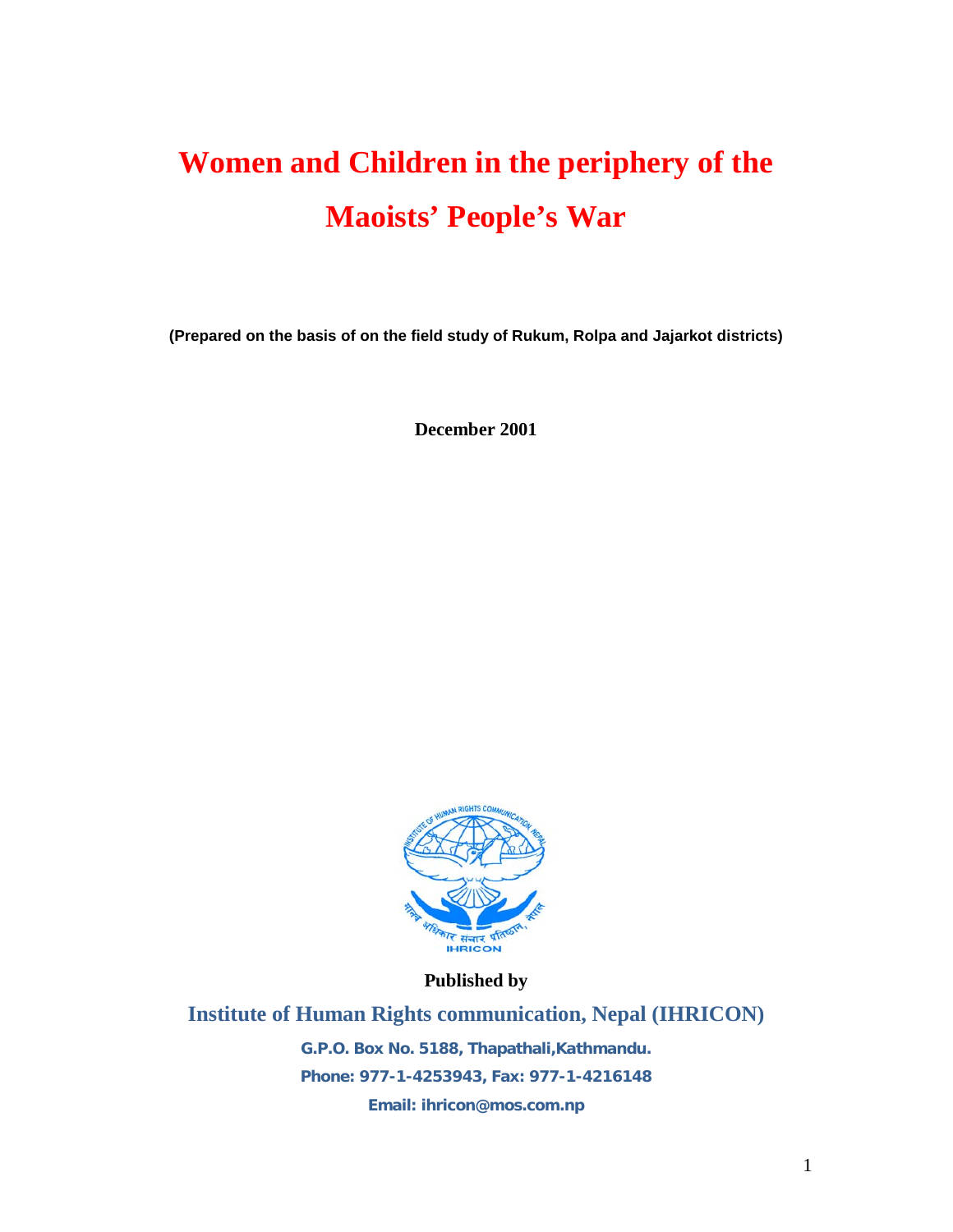**Written by** 

**Shova Gautam**

# **Edited by**

**Tirtha Koirala**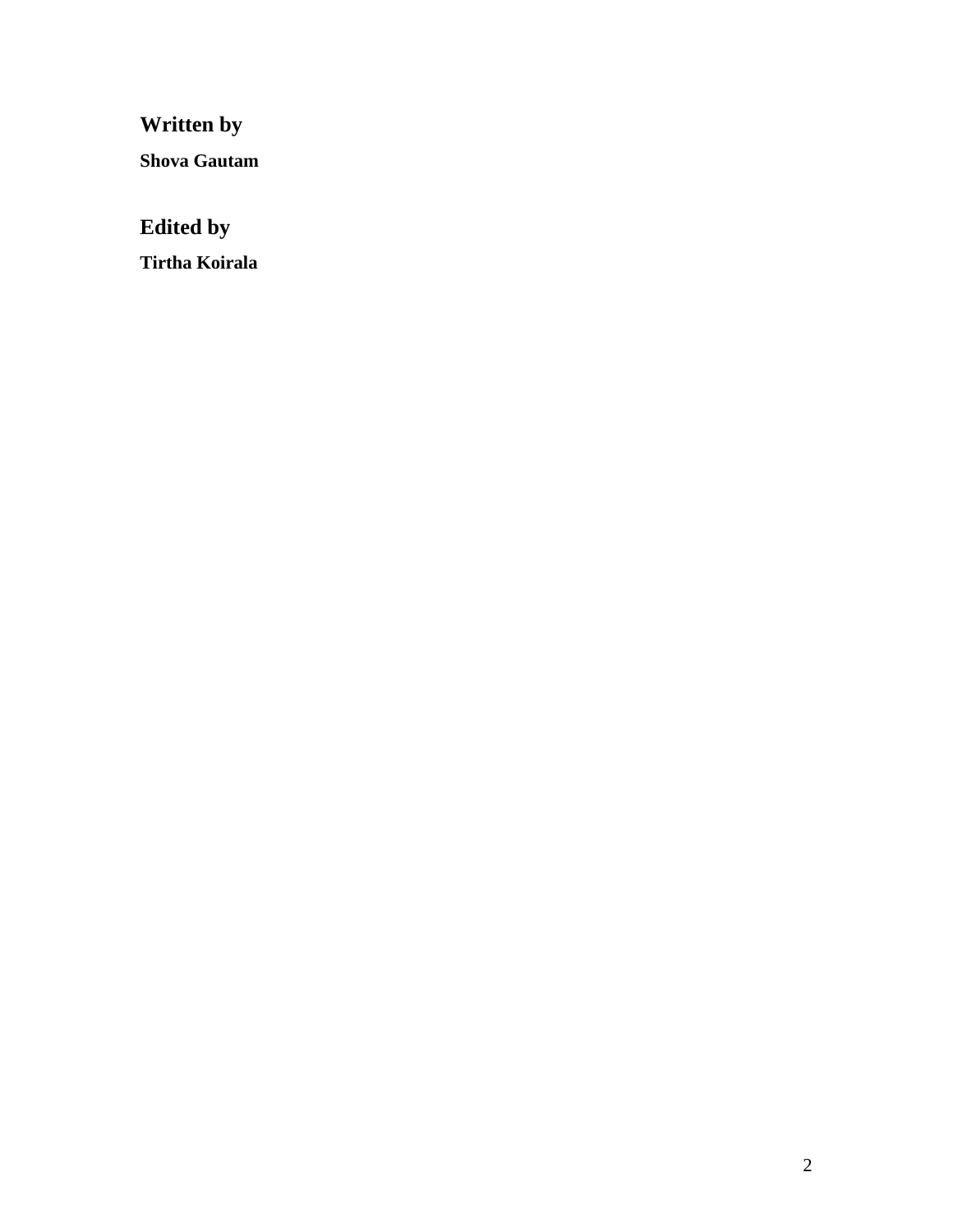# **Summary: Women and Children in the Periphery of People's War**

### **Foreword:**

The people living in the remote villages in Rolpa, Rukum and Jajarkot districts are among the poorest and most disadvantaged groups in Nepal. The faced many problems in the past and continue to today, there is little hope of an immediate solution.

These are districts that were neglected and exploited during the previous regime. The people had expected democracy to change that, but it was not to be. The democratic government, in the name of getting rid of political opponents filed false charges against people of other parties—mainly communists—and those it believed to support the communist thereby spreading terror in the villages. Many males were forced to go into hiding or to India. The post-democracy government failed on two counts: first it was unable to assure people that their aspirations for better lives would be met under the new polity and second, it tried to use force to suppress the expression of even very basic demands.

Almost every political party has taken a shot at governing and almost every one of them failed even to give a sense of relief to the people, let alone meet their aspirations for major social and economic change. Instead government atrocities continued providing the Maoists much-needed political space to convince the people that the only way to end government atrocities and neglect was to get rid of the political system.

As the Maoists began to take their ideology promising justice and better lives to the villages, representatives of other political parties headed to the district headquarters or the centre because that was where they saw their political future and where the spoils of power were being flaunted. In the villages the government began increasing arrests of the Maoist workers and police atrocities increased. Many women were raped in custody and the people that were demanding justice and better lives found that the only way to avoid arrest was to go into hiding and the only way to avenge the police highhandedness was through violence.

The Maoists won the confidence of the people demanding justice and change and after mobilising those running away from atrocities; the Communist Party of Nepal (Maoist) declared the people's war in February 1996.

With the men gone to either join the Maoists or to elsewhere to avoid arrest, the women in the villages were suddenly with more responsibility to shoulder—that of the war, politics, and day-to-day survival in addition to the larger developmental needs. Even women that never had to worry about the aforesaid issues earlier suddenly found them responsible of raising their children and finding ways of survival. As members of their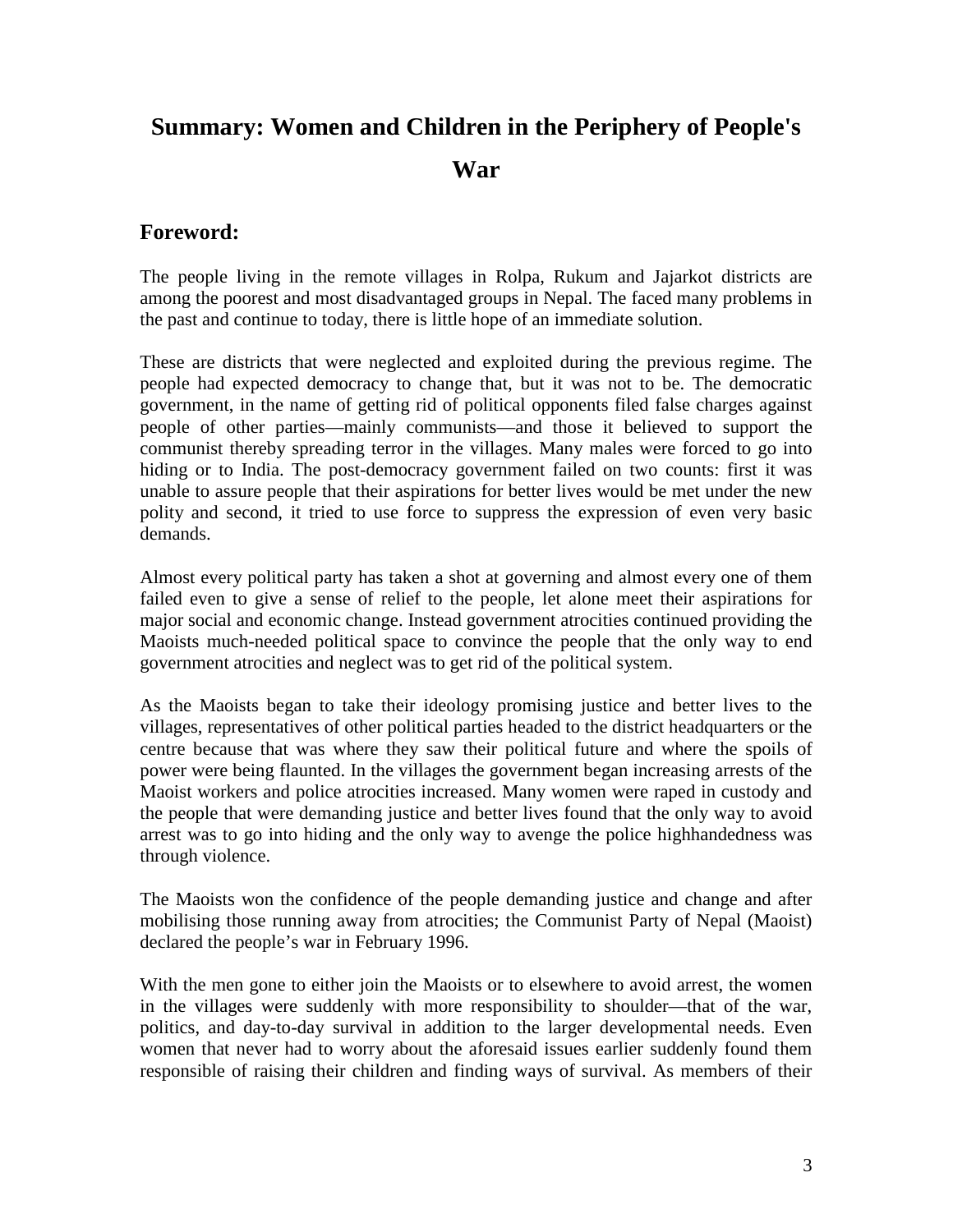families began to fall to police bullets or remained missing over long period, their anger began to be directed towards government and soon they were even taking up guns.

The Maoist cadre were local and fully aware of the problems faced in the villages. They thus began to find ways to ease the burdens of the villagers, when not hacking the number one enemy of the people—the policemen—to drive them out. In return for their help the locals provided them shelter and support. Because policemen in search of Maoists often harassed the women, they became more distrustful about the security forces and were drawn closer to the Maoists. The rebels used the resulting confusion to make the village women aware of their rights and helped them address the problems faced in day-to-day living. Many of the women were soon joining the Maoist ranks, as guerrillas, political leaders or simply supporters.

While some found support among the Maoists, those women and children not fully supportive of the rebels or the police, faced a new problem. They were forced to make contributions to the Maoist cause—often under force and because of fear of being singled out—while they continued to live unspoken fear every time police patrols passed through the villages.

Maoist influence grew with the lessening of that of government, especially after the police posts were withdrawn. The Maoists then began undertaking activities aimed at ensuring social justice, which was a relief to people had been victimised throughout their lives. Once they ensured that the elected bodies were defunct they took over local governance and began undertaking development activities by mobilising the masses. They have undertaken collective work in agriculture, health, education, trail repairing, bridge building, etc. Today police presence is minimum in most villages but there is a sense of uncertainty because anything could happen anytime

Most women in the villages are illiterate but they are very aware—they understand the language of oppression and injustice and talk about liberation. And because they are aware they expect a better deal from both the government and the Maoists. To ensure that all political parties would need to go back to the villages with commitment to ensure villagers justice and governance that can bring meaningful change.

This is not a novel but still every time I sat down to write about my experiences and observations, the reality in the villages from Rolpa, Rukum, Jajarkot and Gorkha come to my mind. I have tried to narrate the pain, oppression and terror and the plight and suffering of women, some of whom have taken up guns hoping to make the "new democracy" that the Maoists preach a reality. I have tried to understand the mind of the woman who is out there with a gun in one hand and an infant tucked on her back. I have tried to explain the mind of those that have picked up weapons after losing a dear one and those children, who today resemble deer left to fend themselves in a jungle full of tigers. I have tried to bring to you the sufferings of those orphans that have no one to turn to.

This is a report about pain, "successes", and the violence against women and their quest for revenge. It is based on field visits and extensive interviews and discussions with the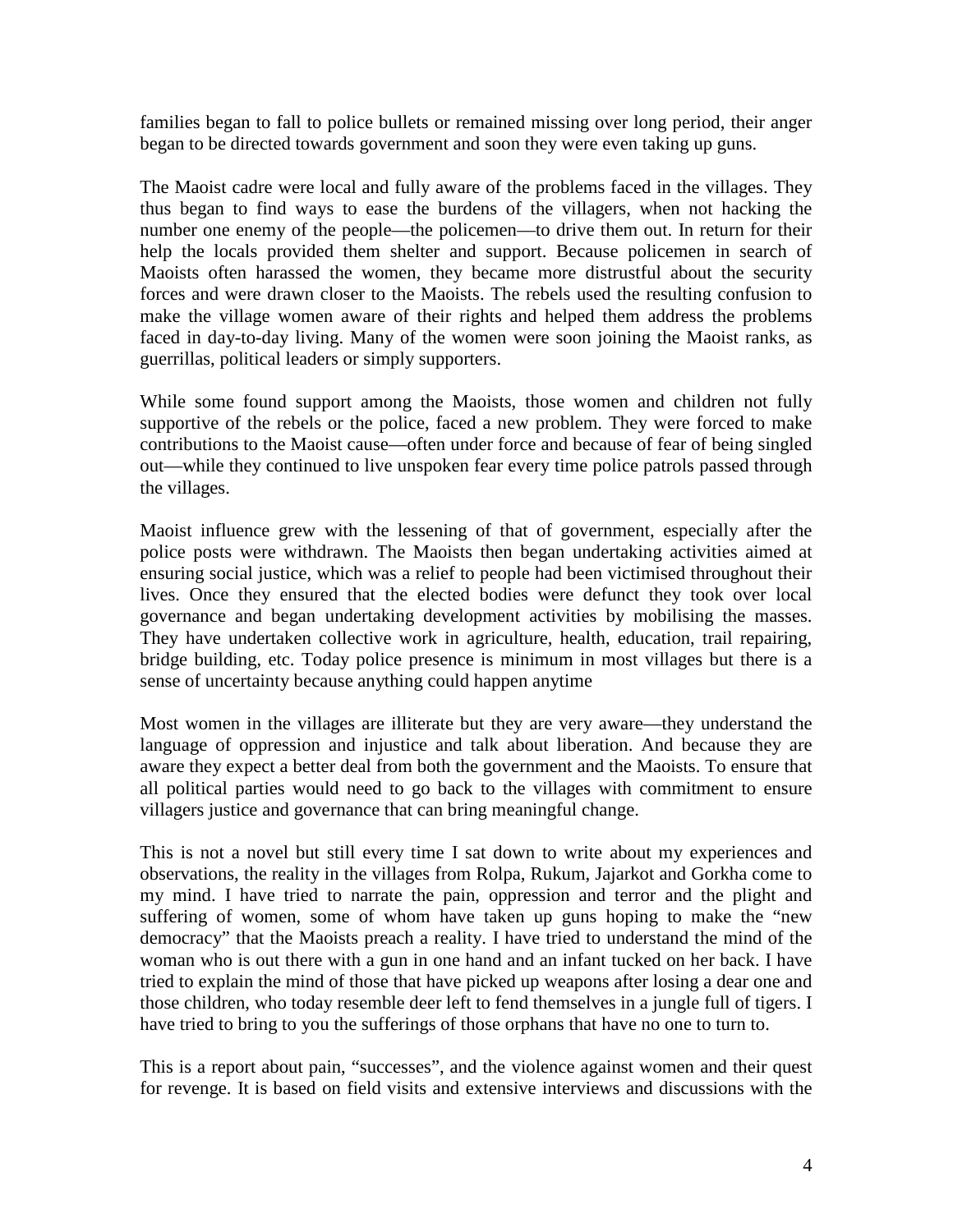people living in those Maoist-controlled villages. I hope whatever information I have put together will help better understand the situation of children and women in order to better focus programmes aimed at helping them I would like to extend my sincere thanks to those who made their hard efforts to make publication of this book possible, including British Embassy for logistic support for the field visit and publication; Ms. Marina Adhikara for her continuous support and inspiration, Ms. Recta Manchanda of Women in Conflict in South Asia, Mr. Sushil Pyakurel of INSEC, Sancharika Samuha; my journalist colleagues Amrita Baskota, Tank Pant, Dhruba Basnet. Ramyata Limbu, Sangeeta Lama, Harikala Adhikariu.

Gyanu Pande, Kabita Serchan, Harihar Singh Rathor, Rudra Khadka, Raju Shakya, Dinesh Shrestha-and INSEC representative for Rolpa Mr. Ghanshyam Acharya.-, local villagers, local level Maoist workers for providing information and letting us to attend their functions and local level government authorities. Similarly I would also like to thank Mr. Tirth Koirala for editing Nepali version and Mr. Sunil translating the book into English.

**Shobha Gautam President Institute of Human Rights Communication, Nepal**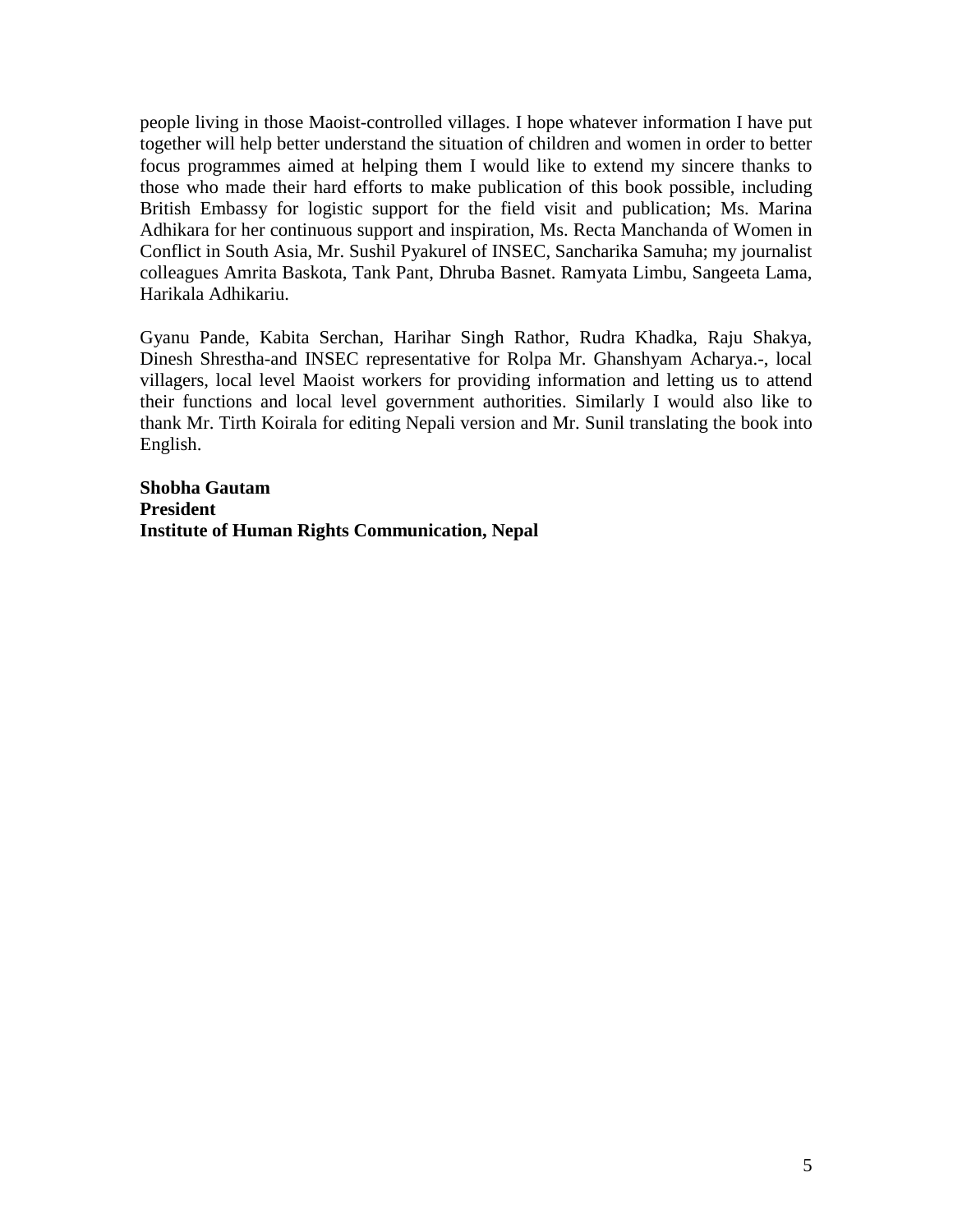# **Chapter:–1**

#### **1. Women who live in hunger and poverty are active in politics**

Does your attention is attracted towards women wrapping a piece of clothes round their heads, and wearing lungi and shirt with green shoes? Probably not, but won't the same women, if they are carrying rifles in their hands and bag weighing about 60 kilos on their backs, pull you attention towards them. Moreover if they come with an olive green army dress how would you feel? There are many women in western Nepal today who roam around wearing such dresses.

Five years ago when the Maoists launched their People's War resulting in extensive counter-action from the government, these women called the government's act as repression, suppression and terror and stood up as rebels.

The People's War, which started five years ago from some parts of five districts - Rukum, Rolpa and Jajarkot of the Mid-western Development Region, Gorkha of Western Development Region and Sindhuli of Central Development has now spread throughout the country with the exception of Manang and Mustang districts. Before it completed five years, the Maoists have formed local government in eight districts -Rukum, Rolpa, Jajarkot, Salyan, Kalikot, Humla, Dolakha and Dailekh. There, now, are parallel governments in those districts with His Majesty's Government remaining confined to the district headquarters only while the Maoists' ruling the remaining part of the districts.

In the first three years of the Maoist war, the government carried out extensive police operations, suppressions, arrests and creating a situation of panic in the affected districts, which resulted in men going underground leaving the women to shoulder the responsibilities at their homes and the society. They even had to take up jobs, primarily considered as men's jobs, like roofing the houses and plough the fields. When there was no condition for men to enter their villages, it was the women who even gave candidacies in the local level elections. It was also seen that children instead of going to school got busy lending hands to their mothers. Poverty and illiteracy was rampant, but the police used to enter the villages looking for men and when they did not find any, would harass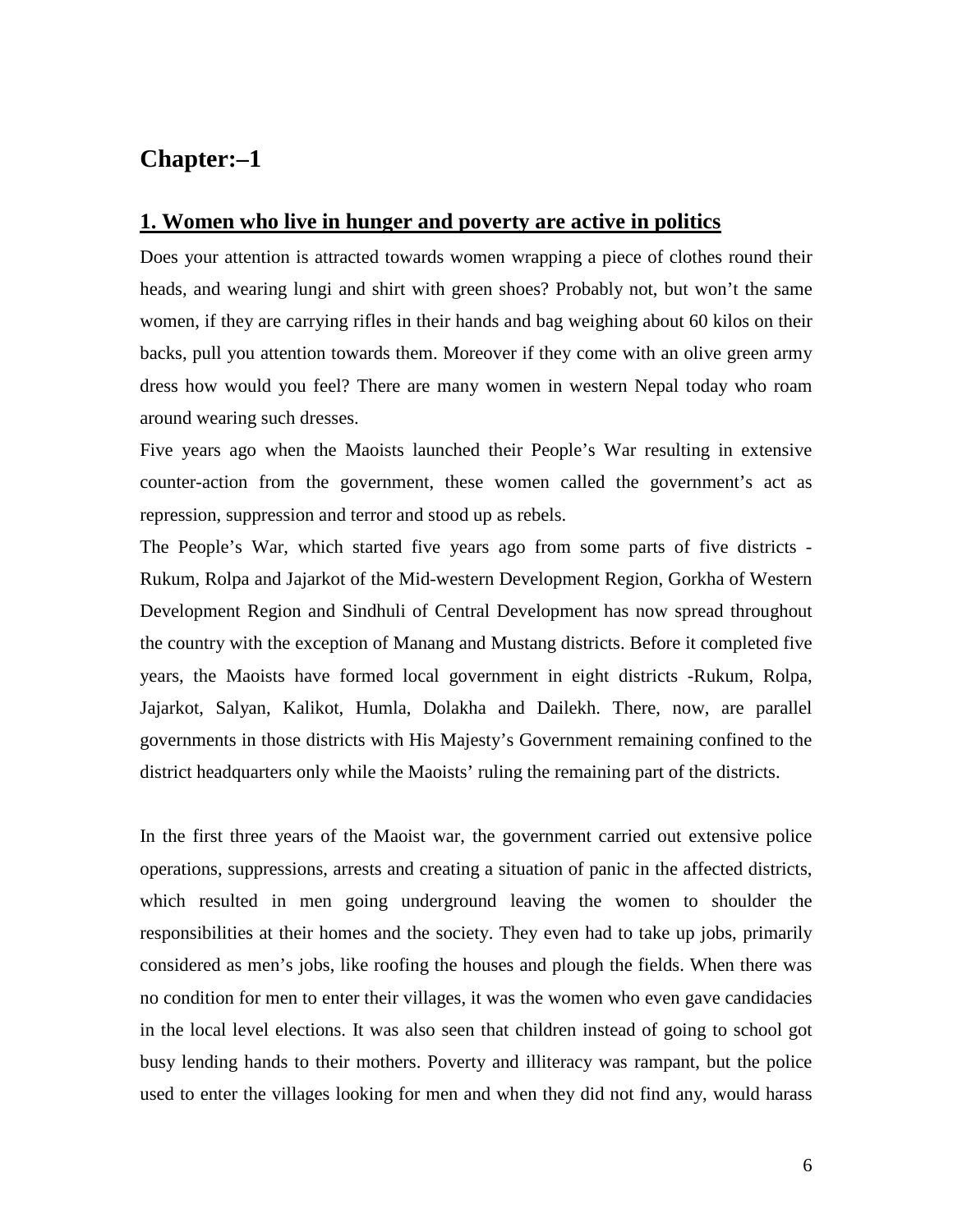women demanding to reveal the hideouts of their husbands, sons, fathers and father-inlaws, women were taken to the police posts and were sexually abused and physically tortured. Even girls going along with their works were also not spared from the sexual attack. The stopping, searching and even manhandling and misbehaving of women to or from their works began considered being normal. There were also reports of police raping daughters in front of the fathers, who were tied on a pole. One Devi Khadka, who was only a supporter of the Maoists, was taken into custody and was raped by seven or eight policemen. Women as young as 11 years and a mother of 14 days were also victims of these police atrocities. All these sparked deep hatred towards policemen and feeling of revenge on them.

In the Nepalese society, once a woman is physically assaulted or raped, those women are often shunned by the society and most often no one would marry her. In such a situation, the families and the society tend to hide incidents of rapes. Only a few cases of such sexual atrocities come to light.

Villagers and rural people tend to believe that the Maoists are waging war for the benefit of the poor and socially and economically backward people. They also regard with the war, the women have been able to exercise their rights. So, the Maoists target, women who have been subjected to abuse and exploitation by the state, for training and make aware initiate them to fight against the oppression of the state. Women who had not known 'p' of politics, are now found to be aware of their right and are make aware by the Maoists to take revenge against the tyranny of the state against them and their families. The result is many of those women, who had been repressed and physically assaulted by the police, are found to have joined the Maoists wholeheartedly to take revenge against the police. In the first three years of the Maoists war, there are numerous incidents of the police detaining and apprehending women in the police posts and of physically assaulting and even killing them. This has led to common people and also those belonging and supporting the other parties joining the Maoists against the government. Those women have not only joined the Maoists but also enrolled themselves in the Maoist army to take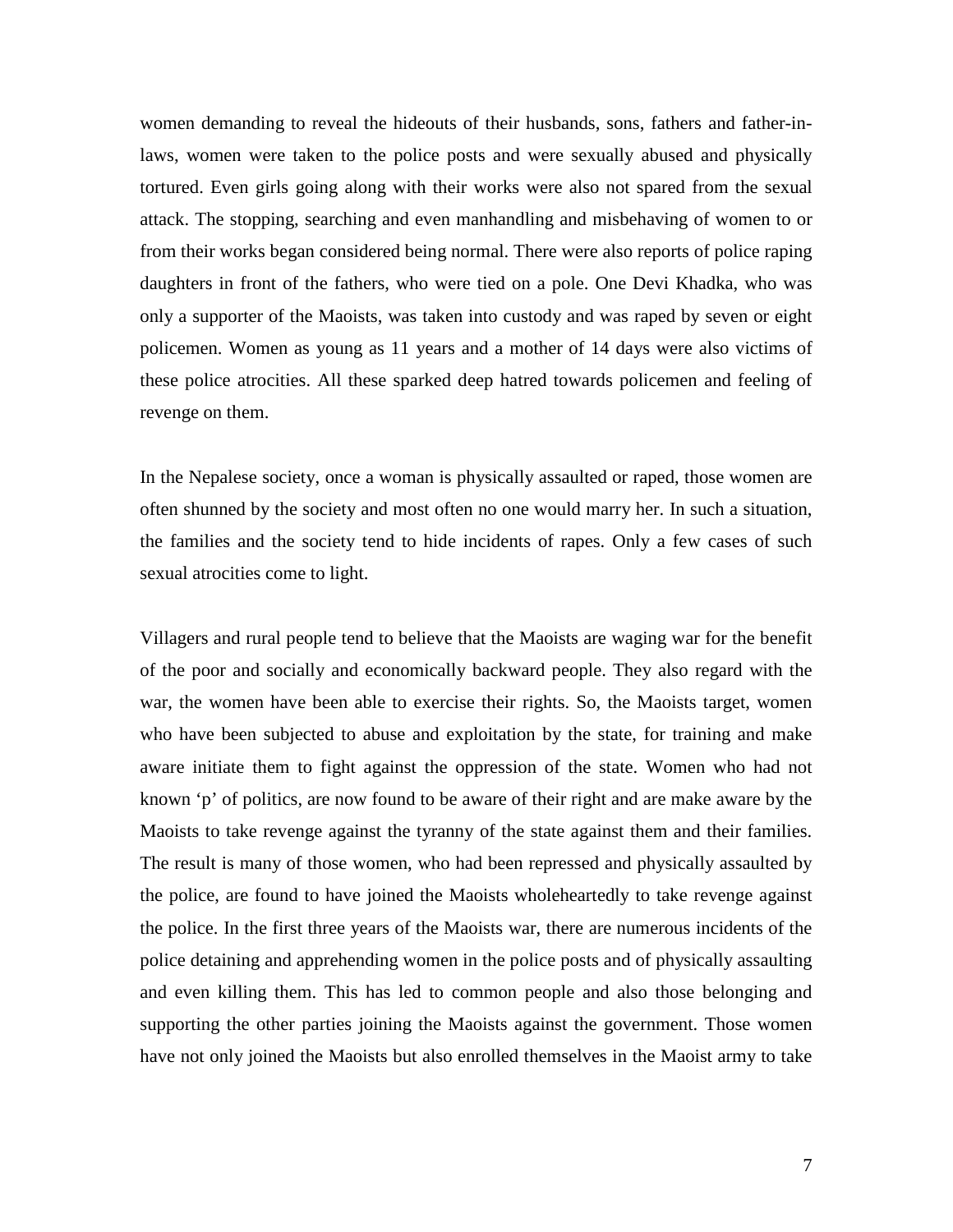revenge against the government and seize the state power. Thus women, who have remained in the villages, are assisting the Maoists directly and indirectly.

The Maoist have certainly increased the participation of women in their war and also raised their level of their awareness regarding their rights. To put it clearly, one has been in those villages is forced to argue whether protecting women's rights and empowering them is possible only through politics and still more through Marxist politics.

While studying the situation of women in those are several questions come up, such as:

- Can this movement end sexual discrimination?
- Is this the appropriate way to protect women's rights?
- Can this path be the right way for the progress of women, which have always lagged behind because of social discrimination?
- Is this useful to usher in religious freedom by abolishing religious fundamentalism?
- Is the end of economic disparity is a path towards social reform?
- If it is so, then why there still is discrimination of women still exists in socialist countries?
- Will making women aware of their rights make them indifferent towards their duties?
- Will redefining sexual liberalism create disorder and disarray in the society?
- After peace and stability is reestablished in the society, will this movement have any rationale?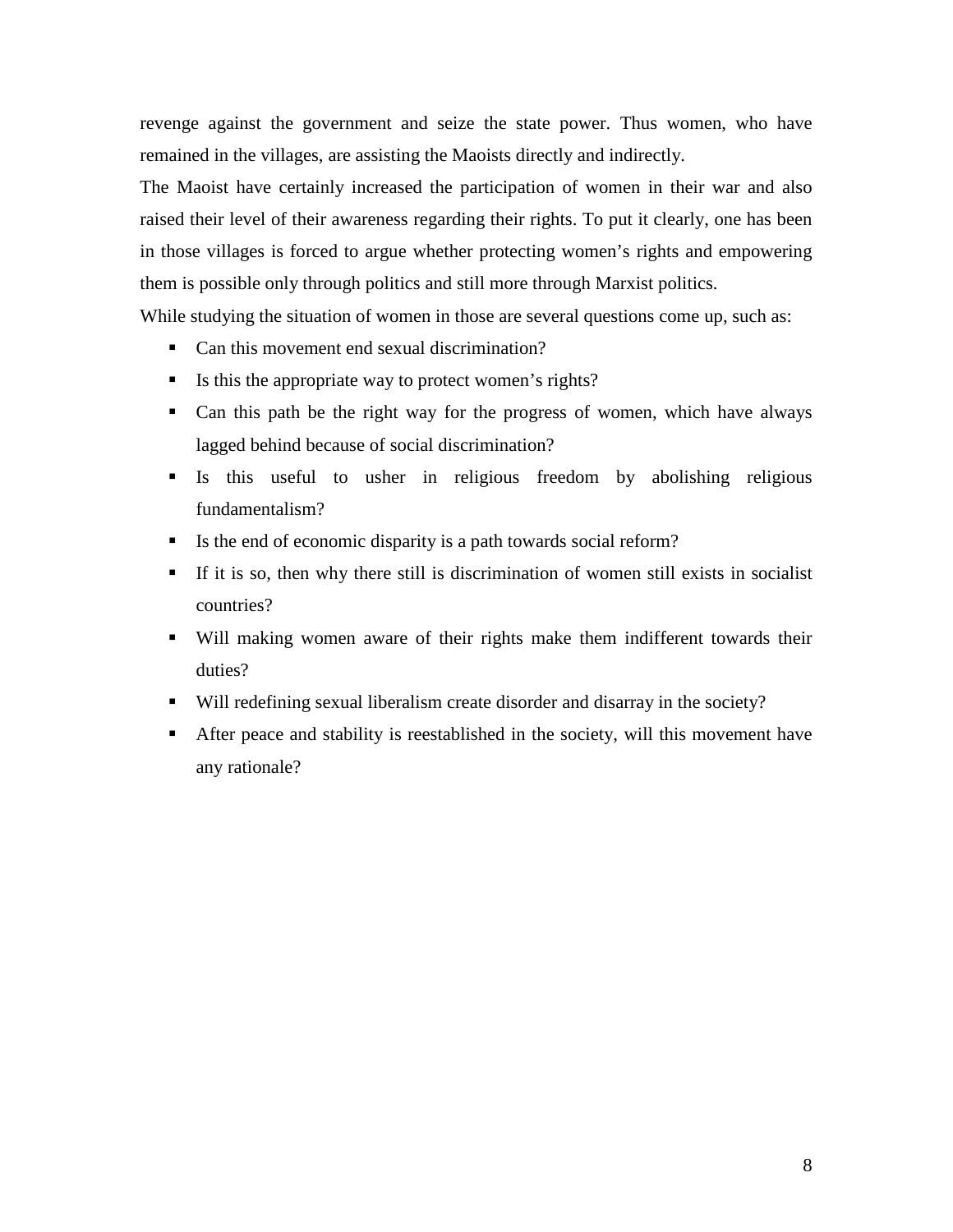# **Chapter :-2**

### **Political situation of the Maoist-affected areas**

#### *a) The politics of the Nepali Congress*

All the political parties claim that their political situation in the Maoist-affected areas are good, but the people have not been able to speak because of the fear of the Maoists. But on the site tours have proved that the most unpopular political party was the Nepali Congress and the government headed by Girija Prasad Koirala. The reason for this could be the Nepali Congress being in power and Koirala at the helm of power.

Secondly, it can be said with a certain degree of certainty that the present situation is the result of the oppressions unleashed by the Nepali Congress, after the restoration of democracy, against the communists thinking that it can wipe out its Leftist opponents in those areas.

People in those areas have never got a taste of the government care, facilities and any development efforts since the panchayat days. Furthermore, after the multi-party democracy was restored, the (NC) government's reign of terror and oppressions in the name of democracy forced the people to become Maoists.

The condition of the Nepali Congress is more evident with the fact that the youths belonging to the Nepali Congress suddenly becoming Maoist guerrillas and openly challenging the government. Earlier majority of the Nepali Congress workers being intoxicated with power started to accuse all those in the village of being Maoist and get them into detention under false accusations and also being killed. This led many Nepali Congress workers to flee their villages to district headquarters and to Kathmandu. Those Nepali Congress workers who remained in the villages are forced to live like a simple people keeping themselves totally away from politics. Several of the Nepali Congress workers have joined the Maoists because of the reckless and wild behaviour of the fellow congressmen and the wrong conduct of the police. Many local leaders of the Nepali Congress, other NC workers and village and ward members have been living in the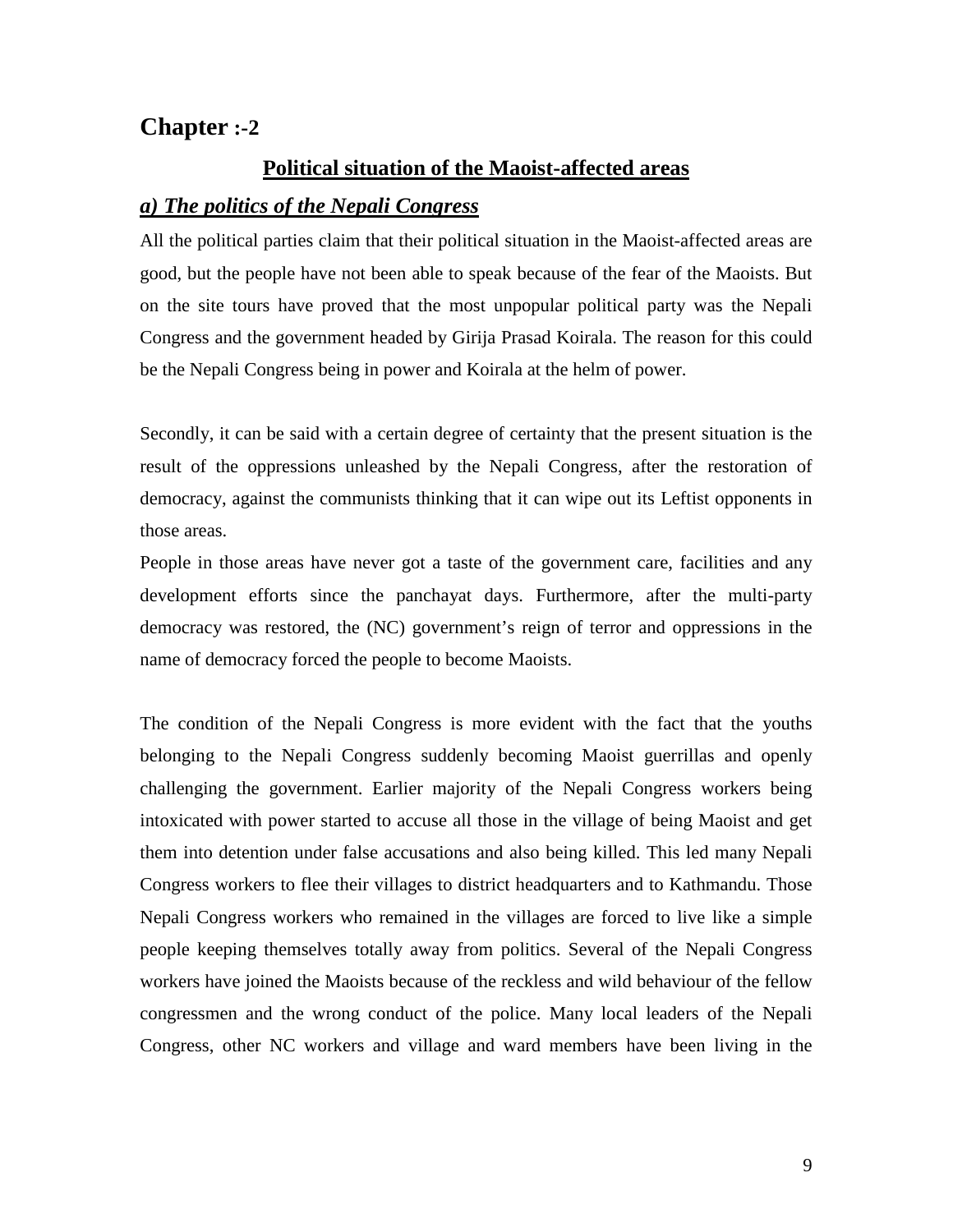district headquarters as internal refugee by receiving stipends and subsidies from programmes like Ganesh Man Peace Movement and Bisheshwore with the Poor.

#### **Box 1**

*Amrit Bahadur Gharti, Chairman of the District Development Committee, Rolpa. He was twice elected as Chairman of the District Panchayat during the panchayat days, and after the restoration of democracy he was also a member of the DDC before becoming the DDC chairman from the Nepali Congress party.*

Q. What is the situation of the women after the start of the People's War?

Amrit: We are also trying to take up the issue for the improvement of the condition of women. They (the Maoists) have given guns to the women. We gave given them teaching and other jobs like digging the path.

Q. Do you have any specific programme?

Amrit: There are programmes like goat farming

Q. How many women are involved in the Maoists' activities

Amrit: It is about one fourth of the total women.

Q. Do you know them?

Amrit: I don't know all of them. There are also girls of 14 or 15.

Q. They say there are sexual exploitation of women and girls within the Maoist groups? Amrit: There are a few women who have come back. I don't know whether they were brought back by the police or have come on their own will. But they have given the statement that they have come back on their own will. They also said that the Maoists behave with women as they wish.

Q. Is it so?

Amrit: I don't know but it is what they say.

Q. It is also said the Maoists have stopped polygamy?

Amrit: They marry if both man and woman want. If the woman wants and also the first wife accepts woman goes as the second wife.

### **Q. The Maoists have kidnapped your son. Is it true?**

Amrit: the Maoists in Mangsir kidnapped my son, Bijaya Gharti, 26. They said my son was kidnapped because he was the son of district president. They also say it was in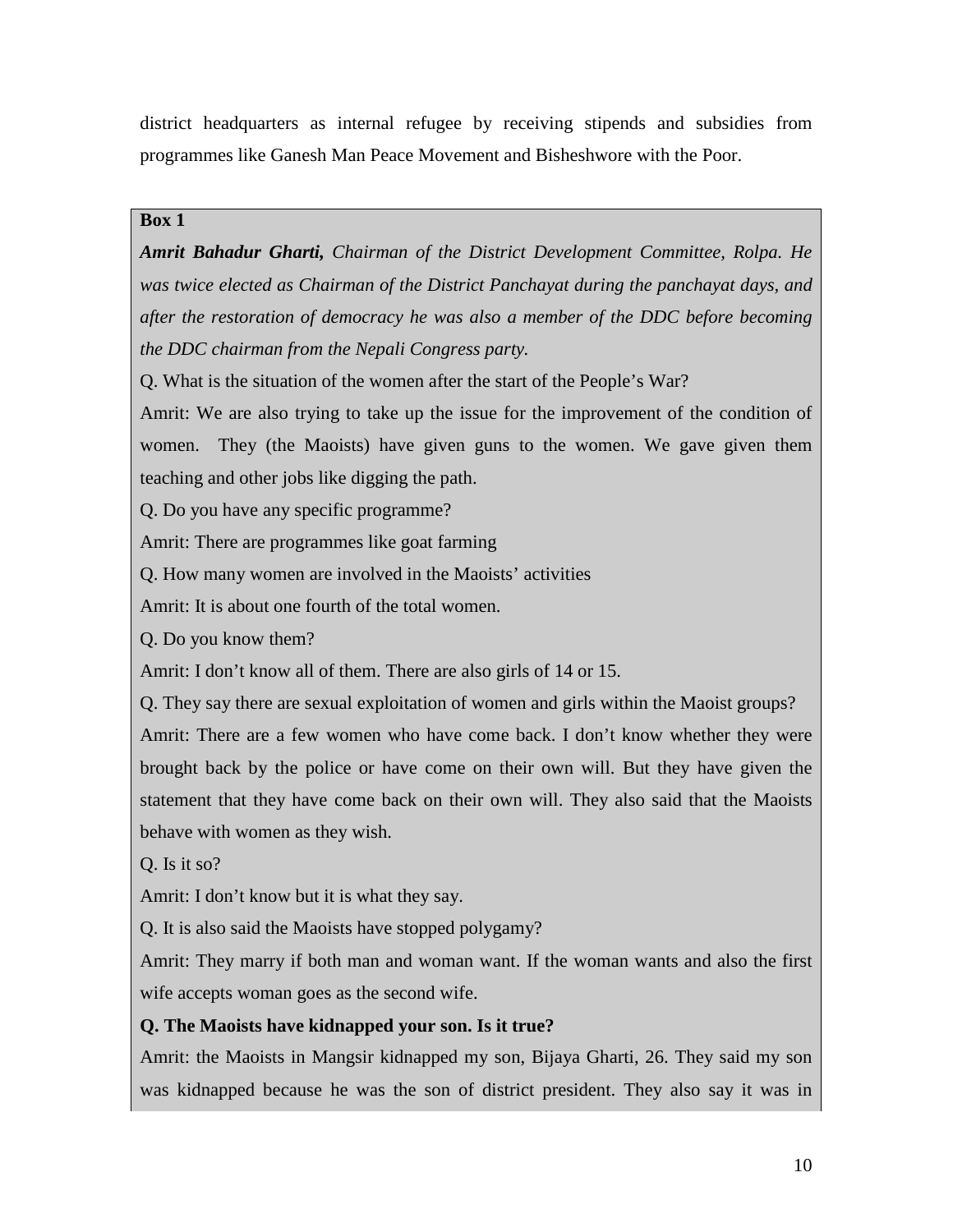revenge for a Maoist who was arrested along with a gun. But they have now said that they would release my son.

# **Q. Aren't you worried?**

Amrit: Yes, but what can I do. I have appealed to the administration and also to the human rights activities.

# **Q. How is the budget being disseminated?**

Amrit: It is not so difficult. We release the money in installments after the village approves the project.

# **Q. Does the government check and monitor the projects?**

Amrit: I have not gone to the village since the last two years. But the regional member and other chairman say everything is all right.

# **Q. Has the Maoists' people's government affected the villages?**

Amrit: Yes, why not. They have built a house in Merul. At some other places they have built gate and water taps. It is also said they work with the contractors on 10 per cent commission.

# **Q. But should the government budget be given to the Maoists?**

Amrit: No, we don't give money to the Maoists. But those who receive the budget have built trails and bridges.

# **Q. Why has the Maoists increased in the villages?**

Amrit: There are people who have failed in class five or in class 10, those who are involved in political issues, those who have killed people and those who could not pay the debt. The Maoists are attracting such people by giving cheap slogans like you don't have to pay the loans.

# **Q. What needs to be done to maintain peace?**

Amrit: All the parties should help and cooperate with the government.

# **Q. How should the government do to stop this problem?**

Amrit: I think the government should involve in talks also involve the army to provide security.

# **Q. If this continues, what will be the situation of Rolpa in 20 years?**

Amrit: If this goes on for another 20 years forget about Rolpa, the country itself will not exist.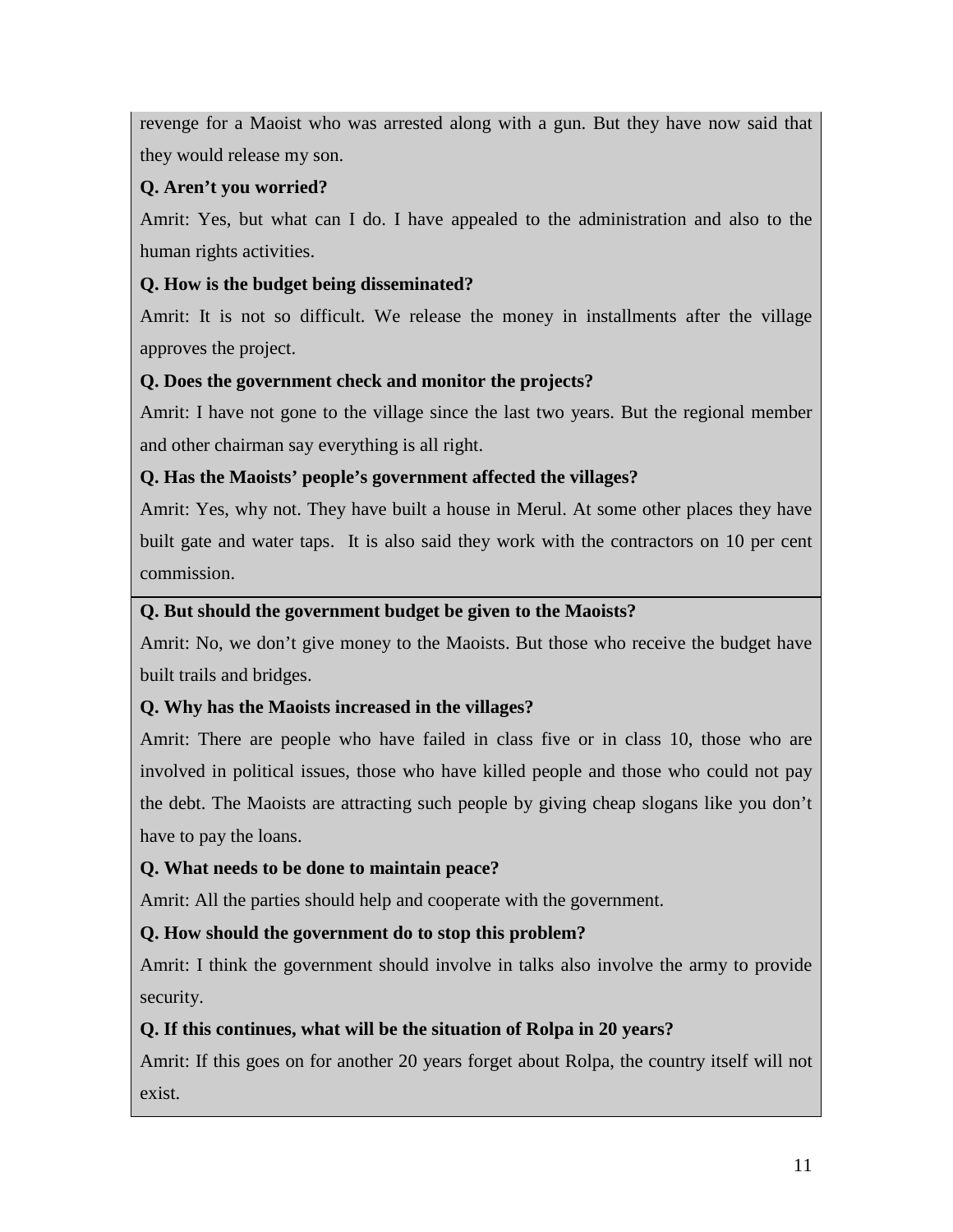# **Q. Then what should be done?**

Amrit: The government should talk with the Maoist leadership and carry on programmes like providing jobs to the jobless.

# **Q. But it is said the Maoists have increased because of rampant corruption by the government?**

Amrit: Such corruption is not here. I don't know what those in power at the Centre do. It is also said there are cases likes the passport scam and there are people who entered into the government services with fake certificates.

Q. Don't you think the Maoists movement has spoiled the future of the children?

Amrit: Certainly. The Maoists have sent their children to schools in Tulsipur, Kathmandu and also in India. But the say one cannot open boarding school here, but the future of our children has been ruined. This is the issue that should be discussed by all the parties.

Q. You belong to the Nepali Congress. But shouldn't you raise the voice when a Congress minister built such a big house here?

Amrit: What is there to say! He might have built the house with his own salary and perks. But his condition was not as good before. After he got involved in the party, we saved him in many places. Now, he has built a five-storied house, but we remained the same.

Secondly, it can be said with a certain degree of certainty that the present situation is the result of the oppressions unleashed by the Nepali Congress, after the restoration of democracy, against the communists thinking that it can wipe out its Leftist opponents in those areas.

People in those areas have never got a taste of the government care, facilities and any development efforts since the panchayat days. Furthermore, after the multi-party democracy was restored. the (NC) government's reign of terror and oppressions in the name of democracy forced the people to become Maoists.

Just the fact that the youths belonging to the Nepali Congress suddenly siding with the Maoist guerrillas and openly challenging the government makes clear the position of the Nepali Congress in those areas. Earlier, the majority of the Nepali Congress workers could be seen being intoxicated with power and starting to accuse all those in the village of being Maoist and putting them into detention under false accusations and also killed. This led many Nepali Congress workers to flee their villages to district headquarters and to Kathmandu. Those Nepali Congress workers who remained in the villages are forced to live like a simple people keeping themselves totally away from politics. Several of the Nepali Congress workers have joined the Maoists because of the reckless and wild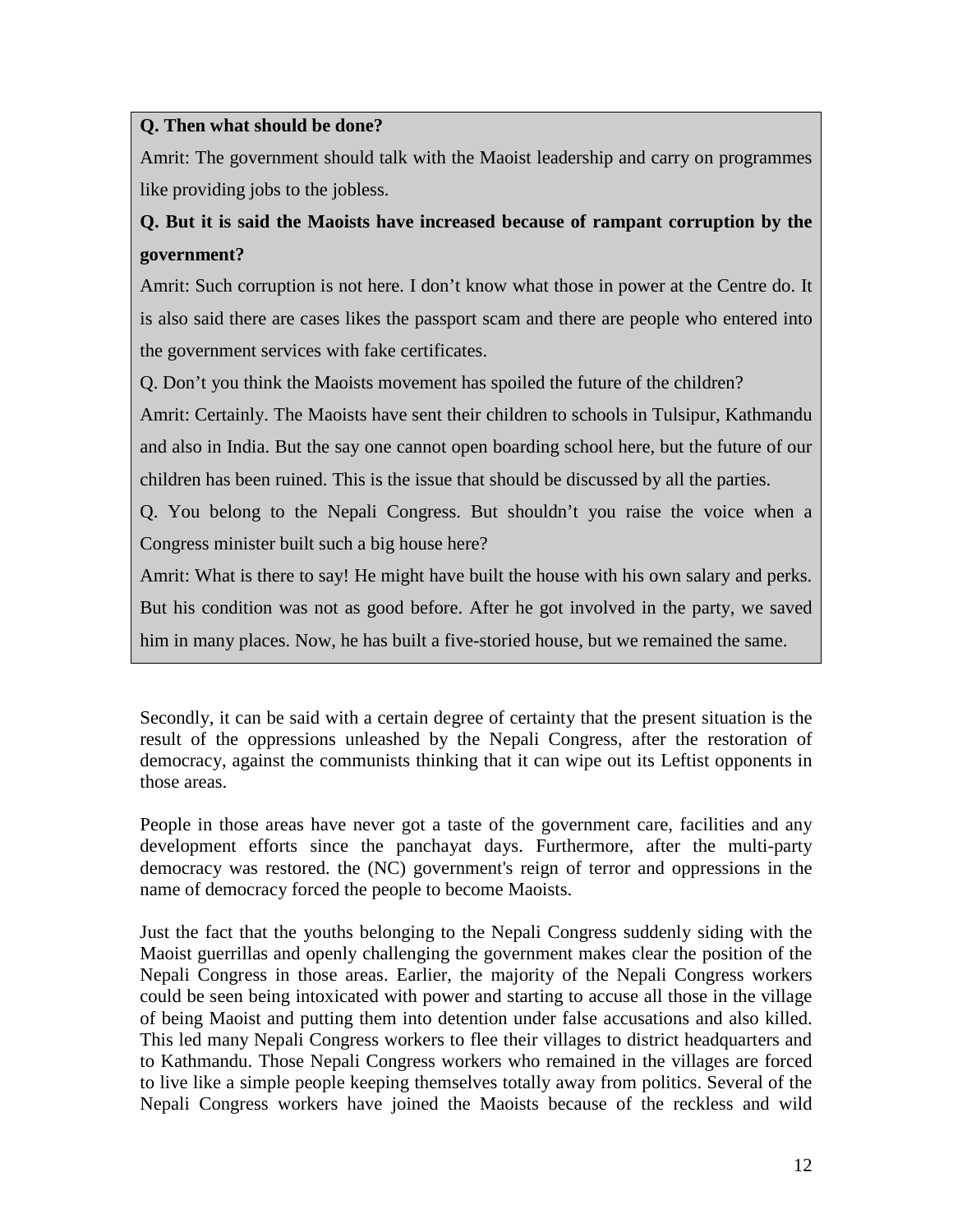behaviour of the fellow Congressmen and the wrong conduct of the police. Many local leaders of the Nepali Congress, other NC Workers and village and word members have been living in the district headquarters as internal refugees by receiving stipends and subsidies form programmes like Genesh Man peace Movement and Bisheshwore with poor Campaign. .

### **Box 3**

Thagendra Puri, District Vice Chairman, Rukum. Thagendra is the uncle of Sushila. Here are the excerpts with him about why he had to take his niece to the district headquarters for studies and how the Maoists deal with others who do not agree with their thinking and ideology.

One of his brothers, Birman Puri is the headmaster of Biren Secondary School, another brother, Hansa Rajapuri is also a teacher and his third brother is near to Jan Morcha (People's Front, a Left faction).

But when Thagendra won the local election as Vice Chairman of the District Development Committee, the Maoists began to put pressure on the eldest brother, Birman Puri. Birman was accused of misappropriating Rs. 120,000 meant for the construction of school, but he denies the accusation. Thagendra says the Maoists targeted his family because almost six of the family members including Birman's wife and her brother are into politics.

Thagendra says the Maoists use the children of those who they know and trust to carry messages. But they also force other children who do not agree to them to do such works. "But I don't think the Maoists make the small boys carry guns, but they are involved in carrying letters and messages and make them sit along with the Maoists army."

# **Q. But they say their every activity is people-oriented?**

A. So long as giving judgments and other administrative decisions, it is true that they do it fast. But their justice is too expensive. They do it like in the Rana regime. They make those who they think as culprit to pay fine or deposits of Rs. 5,000, Rs.15,000 or any amount they want. But only putting a prefix of Jan (people's) does not mean that they do everything for the people. Although we do not comply with the Maoists' 'people's government' but we must accept that they have openly declared the people's committees. We must also agree that they have emerged as a force, but we feel that force is used more against the people.

### **Q. Don't you think this situation in the mid-west hills indicate that they are heading for some kind of autonomy?**

A. Whatever the Maoists have achieved is only because of the weakness of the government. Still I don't think these places are heading for autonomy. The people are forced to accept the Maoists' rule because of fear only. But whenever the police arrive, the Maoists flee to the jungles. They had built a big gate at Baphikot at the cost of about Rs. 12,000 and also held a function collection about 10,000 people. But when police came they fled to the jungle, the police also demolished the gate and returned. The Maoists again returned to the place and made speeches.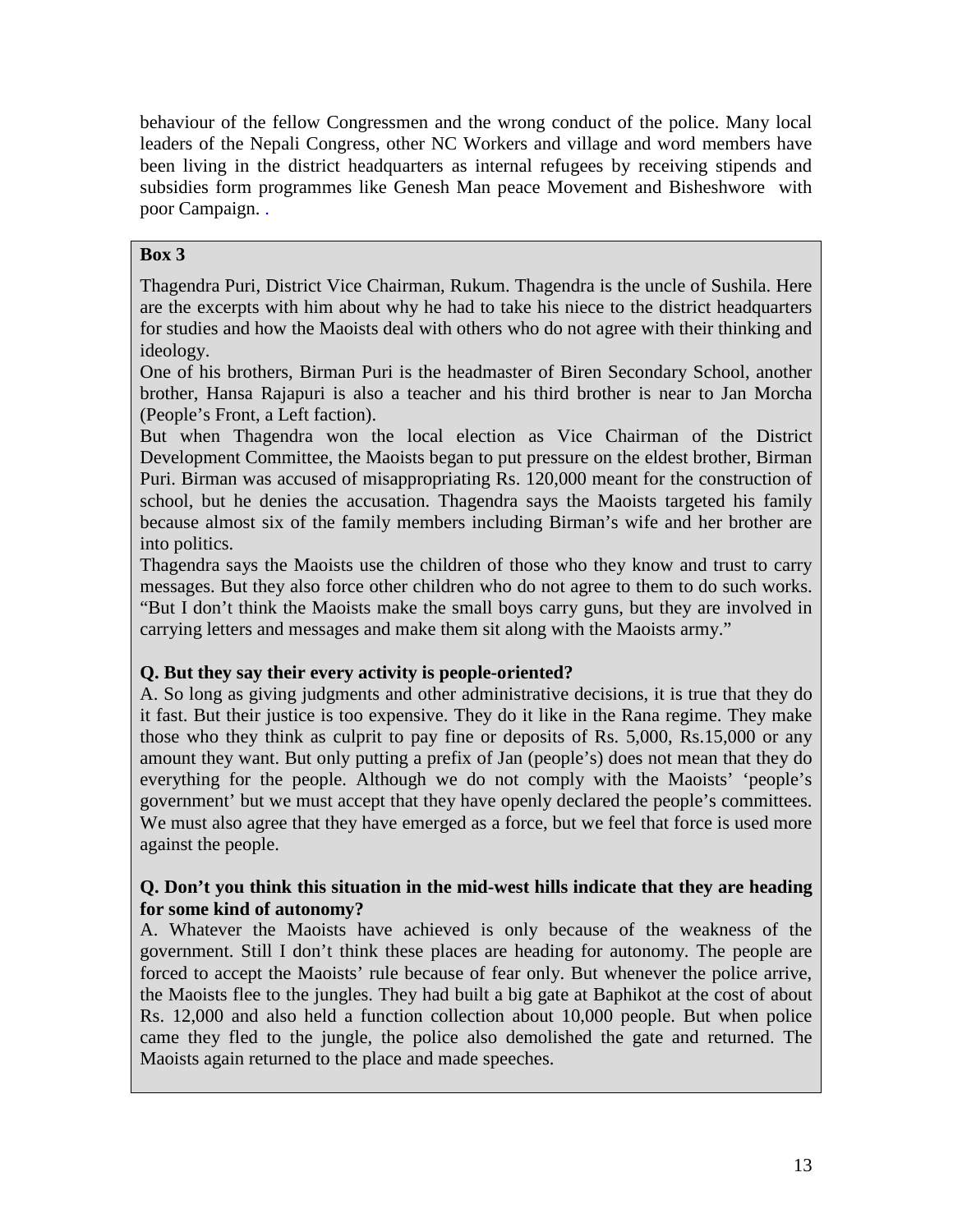**Q. The CPN-UML was also underground party. Is it possible for the guerrillas to remain when the police come?**

A. Guerrilla war is a hit-and-run tactics. But the base area is something, which the guerrillas should be able to hold on and resist the police.

### **Q. All major political parties have been using the police as a shield in the Maoist problem. Why do you think the political parties have failed to deal with the situation in a political way?**

A. This is a reality and also the weakness of the political parties. But the UML is trying to do something. We have not thought that police should be made the shield or cannon fodder at least in Rukum. We, at the local level, are working to go to the people and serve them. But those at the Centre do not think that way. They, instead of taking the Maoist problem as a problem of the people and the country, are dealing it for their own benefits.

### **Q. What is the first priority for the development of Rukum district?**

A. It is the roads. Only the development and expansion of transport facilities will give possibility for economic development of the district. This district is famous for river and jungles, as a fertile land for vegetables and other agriculture products. So only after the development of transportation, the economic development can take momentum.

#### **Q. Will the Maoist problem be solved with the army getting involved in development works?**

A. If the Maoist problem is to be solved, all the other political parties must improve their conduct and behaviour internally.

# *B) Nepal Communist Party (United Marxist-Leninist)*

Supporters and the party workers of the CPN-UML, like those of the Nepali Congress, do not fail to say that the Maoists are getting people on their side with force, coercion and intimidation. But they make a more detailed analysis than the Nepali Congress people. They openly agree that the seed of the Maoists was shown after the first general election when the then government got into repression in the name of subjugating its political opponents. In the process, the oppression against the Maoist supporters led to the expansion and Maoists, they say. Presently, the Maoists have not allowed any other party to run their party activities and the UML is also a victim of that. Still, it is only the UML, which has been able to confront ideologically with the Maoists and put forth its views. Although the UML's local workers, DDC chairman and vice chairman and others stay in the district headquarters, they at times to their villages and run political discussion and debates there. Many of the VDC chairmen and vice chairmen have remained in the villages and are running their programmes by making agreements or taking consents from the Maoists. Many UML workers have also started living in the villages after the party prohibited its workers to get benefits from the government as internal refugees.

### **Box 2**

Sushila Puri, 13, of Thapa village of Duli VDC Ward No. 4, is now studying in class 7 at Yamuna Nandan Lower Secondary School in Khalanga, the district headquarters. But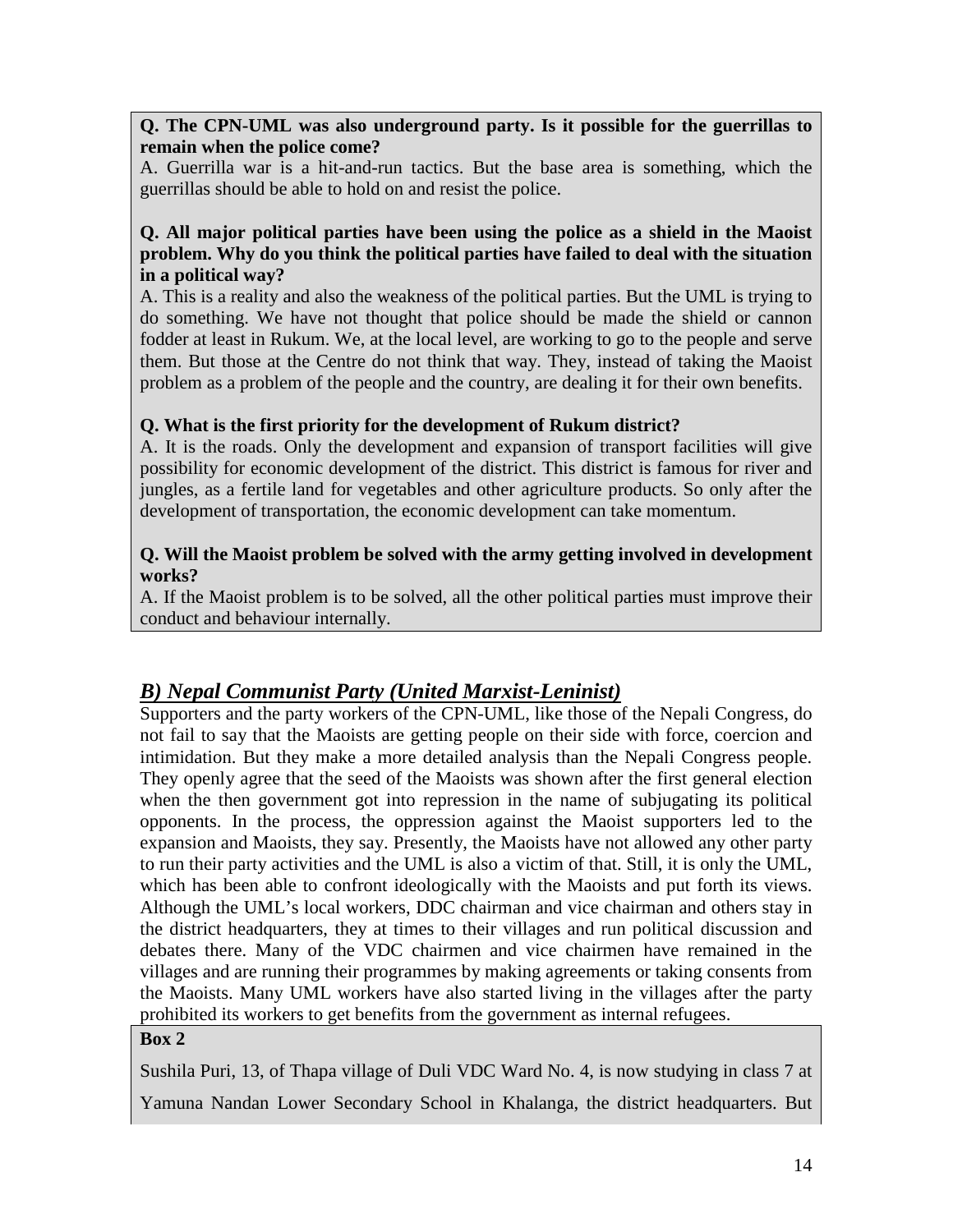why couldn't she study in her village? Was it her fault that she did not want to go along with the Maoists in their programmes?

# **Q. Why did you come to the district headquarters to study?**

Sushila: The Maoists forced me to walk along with them. When I did not want to go with them they used to beat me with sticks. Then my father told me to study in Khalanga and I came.

Q. When did you come to Khalanga?

Sushila: One year ago.

Q. What did the Maoists do?

Sushila: They took me at a place called Pokhara, where they had built a small wooden bridge. There they made speeches.

Q. Were you the only one from your school who were taken there?

Sushila: No, all other children were with the Maoists. Only my father was with the UML. They used to say this is a daughter of UML, she is also a UML and that I must go.

Q. Did you used to oppose the Maoists?

Sushila: Yes, I was the only one in the school who used to oppose the Maoists. So, they used to force me to their programmes.

Q. What is that you don't like about the Maoists?

Sushila: There was no study in the school. They also scolded me. They used to take us to their organizations and meeting and force us to do their work.

Q. What kind of work?

Sushila: Like collecting money, dancing and singing and they used to tell us about their

party. They also have their organization in the school and all the children belong to it.

Q. What does the organization do?

Sushila: It collects money from all children. The children have to give Rs. 5 every month. But I did not give them the money.

Q. Where does the children get the money from?

Sushila: I don't know.

Q. Who keeps the money?

Sushila: The Maoists.

Q. Didn't the teachers say anything?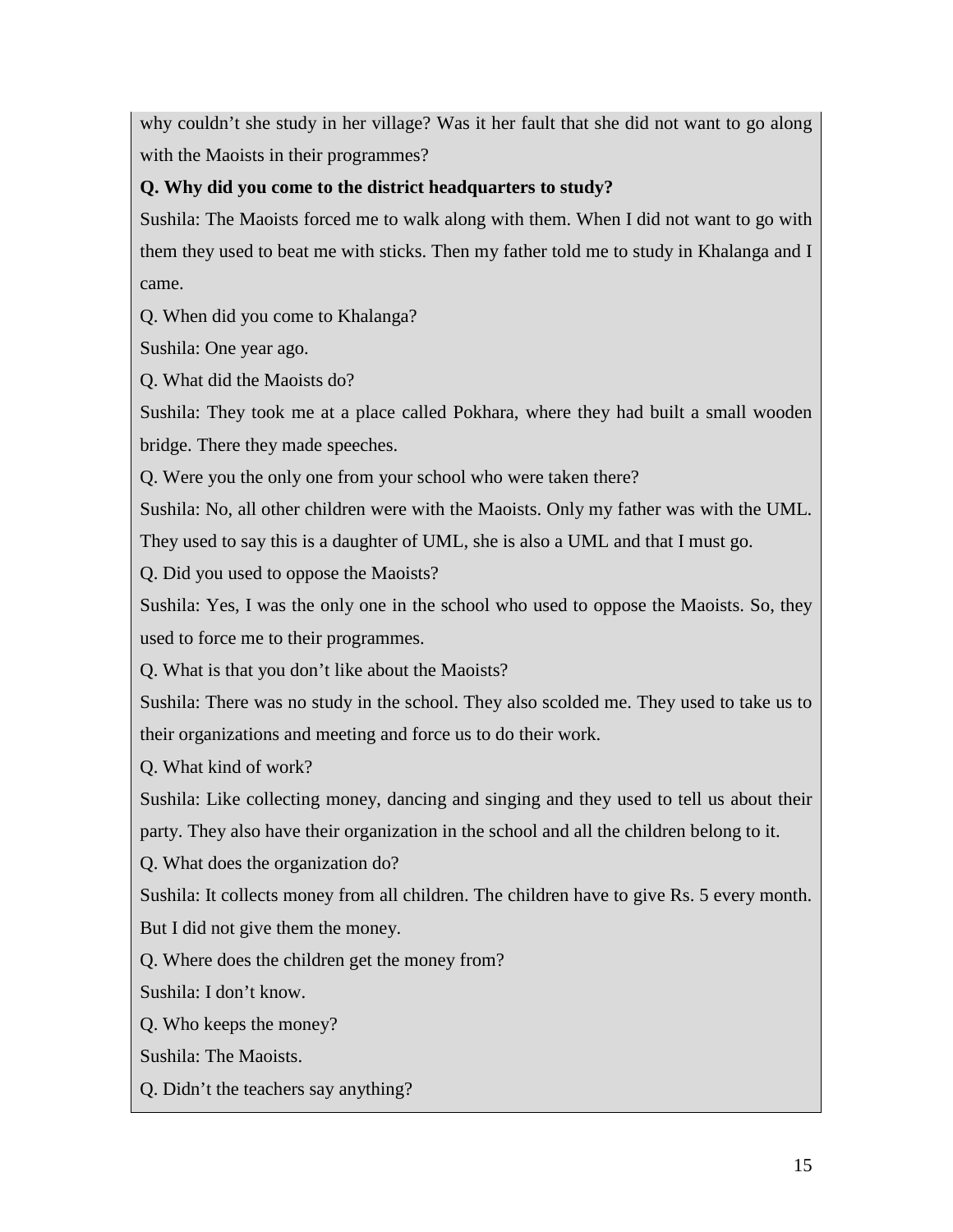Sushila: No.

Q. Who collects the money?

Sushila: There were people from outside.

Q. Do you like it here?

Sushila: Yes.

Q. Why?

Sushila: There is no study in the village. The Maoists used to force us to go with them. If

we refuse, they used to beat us with sticks.

Q. How many times did you go with the Maoists?

Sushila: Twice - first to a place called Simli and then to Pokhara. We had to stay there overnight.

Q. How many children were there?

Sushila: Twenty-five. Fifteen of them were boys and 10 were girls.

Q. Were they carrying guns?

Sushila: Yes. Five children were carrying guns.

Q. Who gave the guns?

Sushila: The Maoists on the way.

Q. What type of guns?

Sushila: Something like musket.

Q. Did the children fire the guns?

Sushila: Yes.

Q. How did you get away from the meeting?

Sushila: I returned by myself.

Q. What did your parents say?

Sushila: I told them the Maoists had taken me

# *C) Rastriya Prajatantra Party*

Even in the Maoists' base areas the RPP workers can live more freely than those of the Nepali Congress and the UML. This, the local people say, is because their political influence among the villagers is very little. There is practically no political activity of the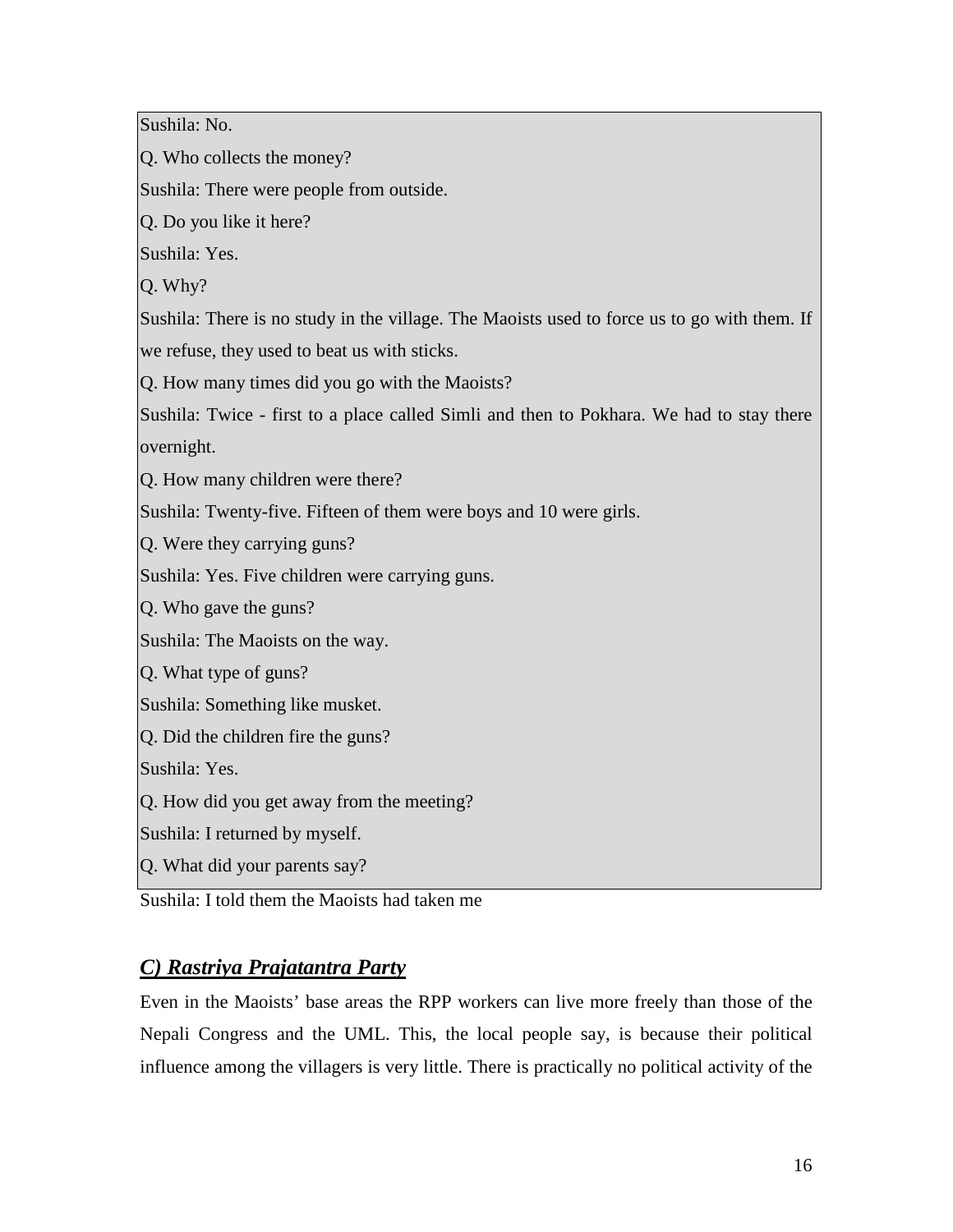RPP in the villages as well as in the district headquarters. The RPP supporters and its cadres put the blame of the upsurge of the Maoists on the Nepali Congress government.

#### **BOX 4**

#### **MP GOVINDA BIKRAM SHAH (RPP), JAJARKOT DISTRICT**

### **Q. What topics have been discussed in the district council this year?**

A. There will be a review of the fiscal year 2057/58 and new programmes for the coming fiscal year will be announced. The topics discussed also included the law and order situation. As Jajarkot district is also one of the most severely affected districts, there were discussions on how could all the other political parties go ahead with consensus among all the political parties. The other issues discussed as a priority area was the construction of road connecting the district and others including basket fund, joining the district to the central grid for electricity.

### **Q. You talked about basket fund. Isn't it a controversial issue in the district?**

A. No, it is the basket fund, which is controversial, but it has become so because the government could not give proper attention and concern. The Maoists influence grows because of lack of development in districts like Jajarkot, and the government said that this programme was launched in districts, which are highly sensitive security-wise and also those, which are lagging behind in development. Initially the people mistook it as for fund for security and for controlling the Maoist activities, so they had opposed it. However, the budget of the villages needs to be managed more efficiently.

# **Q. You talked about forging a consensus among different parties for security, and law and order. How can this be done?**

A. There is a general consensus that only using the police force cannot solve this problem. The ruling party is also willing to solve the problem and it must make a national consensus for talks. The talk between the government and the Maoist is possible if both sides come down to a minimum issue to be discussed.

# **Q. But many Village Development Committees have been converted into the people government of the Maoists. Can this be solved by talks?**

A. The government should put everything it can do such as releasing the Maoists cadres from jails. If the whole problem is taken and dealt with as political issue as a political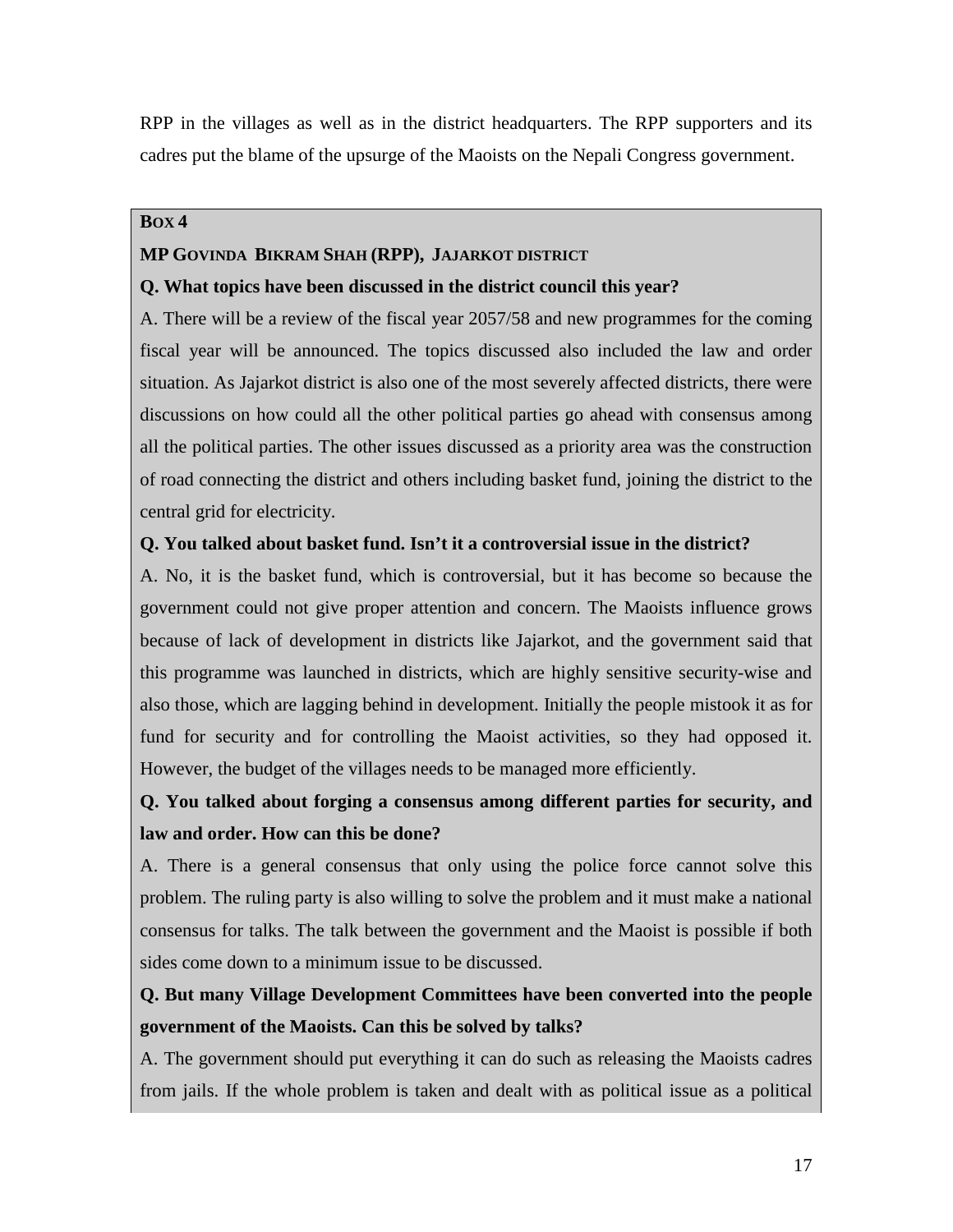issue it can be solved. I even say that the government should give assistance for rehabilitation of those displaced and affected by the Maoists war.

# **Q. You talked about the responsibility of the government, what should the other political parties do?**

A. First the government should take the initiative. But here the situation is, the government does not know what to do and also does not go by the suggestions on what needs to be done.

# **Q. What is the situation of the district?**

A. It is very serious. It seems everybody has surrendered before the Maoists. We cannot do anything because the government has failed to provide security.

### **Q. How has the Maoists war affected the women and children?**

A. It has affected some programme. The Maoists have stopped several programmes like literacy and those meant for women saying they are capitalist programme. Instead they have also done some good things like punishing the teachers who fail in their duties. The Maoists have also stopped several social anomalies like oppression of women.

# **Q. How has the agriculture been affected?**

A. When all the able-bodied men either enter into the jungle or have shifted to the Terai for employment, it is certainly affected. But the reality is agriculture has never been a strong point of these areas. The people were hungry before and they are hungry now.

# **Q. The Maoists say they can develop the villages by themselves and don't need foreign aid and assistance?**

A. We also say the same thing, but we cannot survive without outside help. We also want to be self-reliant, however, one cannot become self-reliant in a day or two.

# **Q. It is said the Maoists have stopped corruption.**

A. There is no corruption in the village, but in the district headquarters and at the higher level this has not stopped.

# **Q. How do you think the transportation problem of the district can be solved?**

A. The Chhinchu-Jajarkot road has come about 107 kilometres nearer. But the work has stopped because the gelatin needed to blast the rocks is not available because there is fear that the Maoists may take it away.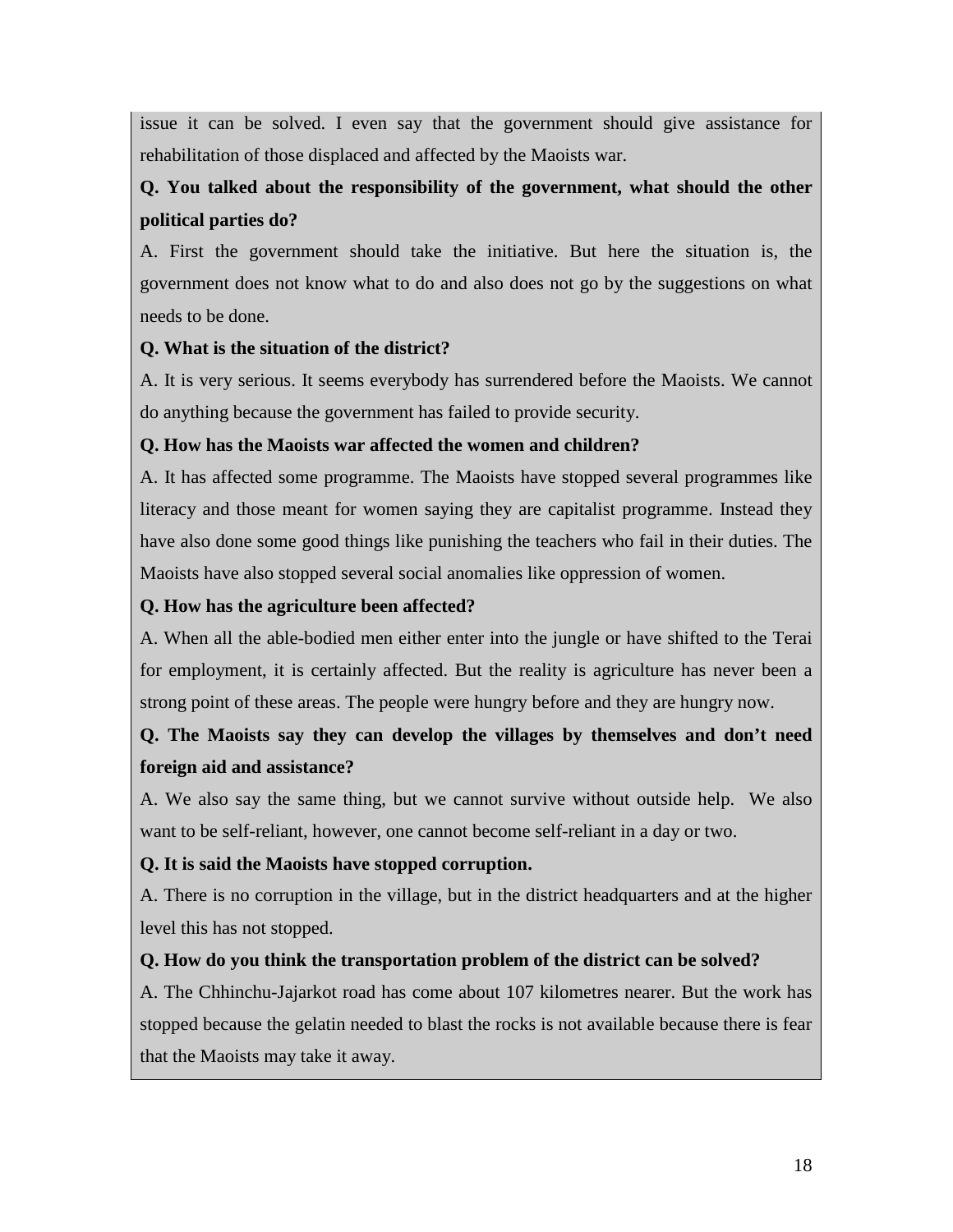# *D) Nepal Communist Party Marxist-Leninist (CPN-ML)*

The CPN-ML has relatively more influence on the Maoists. The party itself thinks that it would be better if its supporters join the Maoists instead of the CPN-UML.

# *E) Nepal Communist Party (Maoist)*

Any visitor to districts like Rukum, Rolpa and Jajarkot can hardly feel that His Majesty's Government rules these areas. One has to stay in the villages for more than one day to find out that to find out that there are also families who are not Maoists.

The Maoists have taken all the authorities in their hands and have imposed their own rules on local security to development programmes to other issues faced by the villages in their daily lives. They feel they have established themselves as the responsible authority in all sectors – from making decisions on development works to providing justice to the people. The government's influence is confined only in and around the district headquarters and outside it is the Maoists who have been wielding their power and authority. As those areas are under complete control of the Maoists, a prior permission is needed for any outsider to enter those areas or any other political party to any kind of programme. One can see notices and press releases at different places telling that one needs permission to enter those areas.

If any other political party wants to take their programme without prior permission of the Maoists, those programme are rejected outright and the Maoists return the persons. So, there is hardly any programme of other political parties in those areas. To put it in other words, all other parties are confined in the district headquarters and the Maoists have the sole authority in the villages. It can also be said that all the Village Development Committees are virtually defunct. Almost 75 per cent of the VDC offices are closed and the remaining are running with the consent and approval of the Maoists.

*The NGOs and INGOs are organizations which gives you the chaff but take away the grains: Comrade Ajay, election commission, CPN-Maoist* **Q. When do you think your movement will succeed?** A. It is war and it may take time. But we are certain about our victory.

**Q. Do you think your war will succeed by killing people indiscriminately?**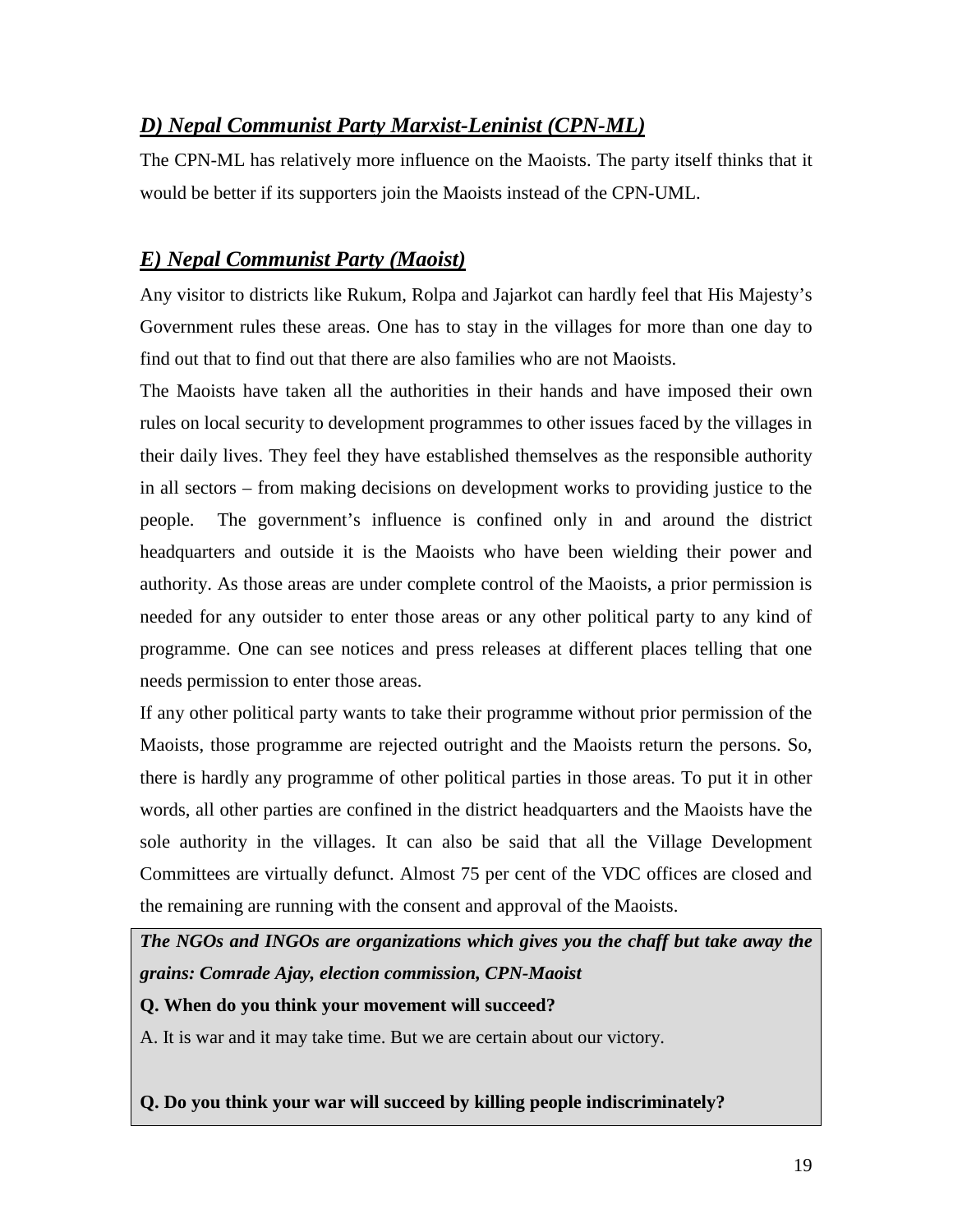A. Killing is not our policy. We don't give anyone a death penalty for nothing. Our people's court has even released some, who are on death row, on bail. We have now stopped giving death penalty, but the people's court has taken a policy of sending to labour camp and imposing fine on the degree and severity of the case.

# **Q. In the past you killed many people calling them as informers. Now you say you have renounced killing people. But those whom you have killed will become alive?**

A. If we had not killed those people, our movement would not have taken this form today. Now no one dare to become informer. Still, we will not spare persons like Bhim Kumari Pun, who helped to kill our people. They better start counting their days.

### **Q. How much terror is there in the villages nowadays?**

A. There is peace after the police posts are removed. People are helping us in development works and we have given them social justice.

#### **Q. But it is said there is a silent terror in the villages?**

A. Didn't you talk to the villagers? Haven't they felt a sense of relief?

### **Q. But what do you say to the accusations that you collect donations forcefully?**

A. We don't force them, but the people give voluntarily. But when we taken action against the people's enemies, we impose fine on them according to their crimes.

### **Q. It looks they have not been able to speak out because of fear of yours?**

A. It is totally wrong. They are free to speak. They can even oppose us and complain if they are not satisfied with us. There are also people who keep opposing ideologies than ours. Now, we have even told those who were punished to return and live in the villages.

### **Q. What would you do if they return to the villages?**

A. The people's court will determine and fixes the punishment as per their crimes. If they realize their crimes and pledge that they will not repeat them they can live in the villages.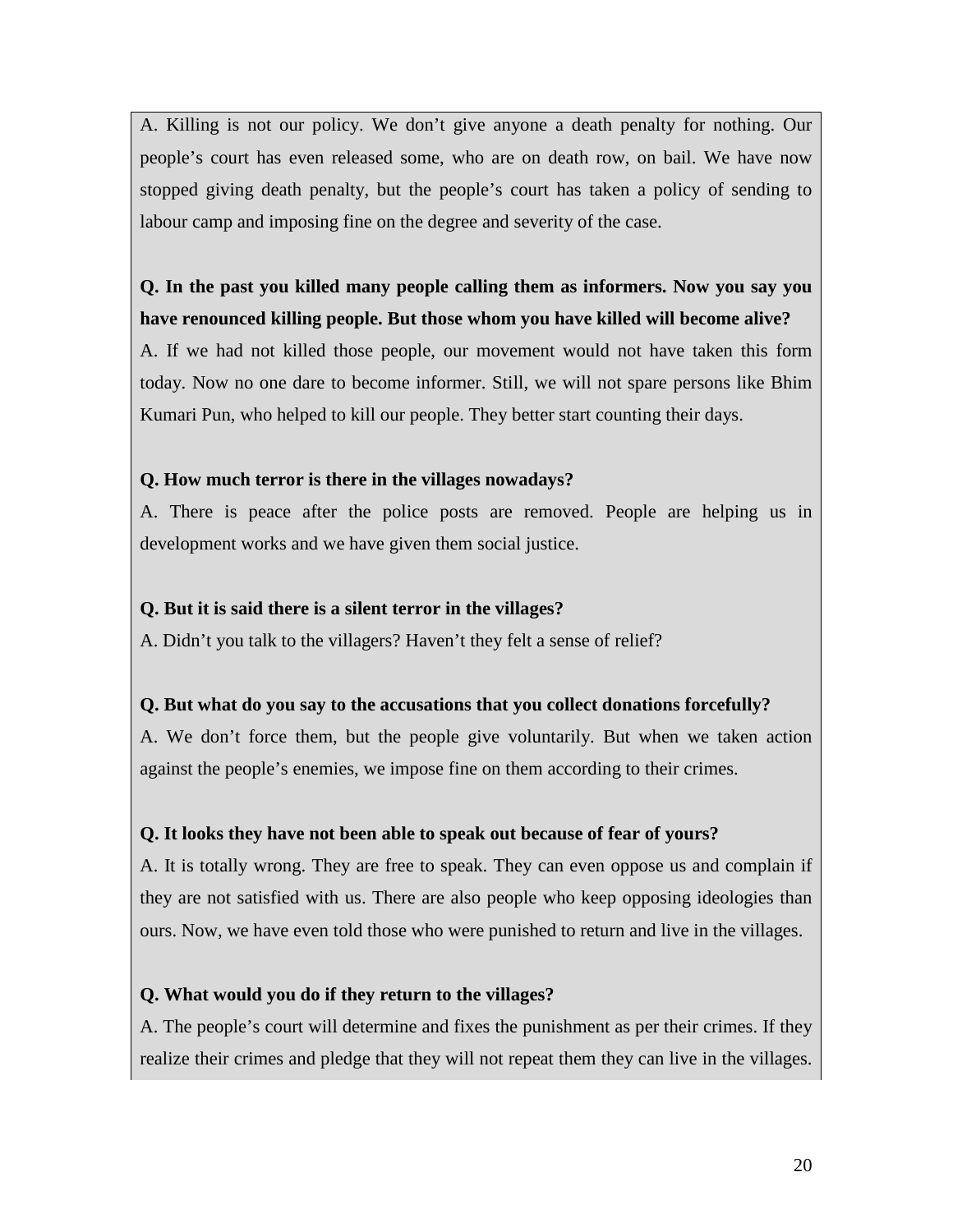But they cannot get involved in active politics. But they can remain even if they keep differing opinions.

### **Q. It is said you don't allow government programme and budget into the villages?**

A. It is only the slogan and not the budget that comes. The government doesn't give budget to the villages and crease rumour that the Maoists have prevented the budget

# **Q. What would you do if some NGO wants to come and work in these villages?**

A. Our aim is to make the people self-reliant through local means and resources. We don't accept foreign aid and assistance. But we have adopted a policy to allow foreign aid if they go for the benefit of the people such as in education, health.

# **Q. Why is that you don't accept programme from the NGOs?**

A. Look! The NGOs and INGOs are organizations which gives you the chaff but take away the grains. We don't allow such thing to happen in our villages.

# **Q. How much conflict is there in the villages and where does the people go to settle such fighting?**

A. In the last five years, those who were 10 or 12 years old have now grown up. They don't get into fighting knowingly. Till 2054 or 2055 there were widespread terror. Now, there are people's courts in every village and all conflicts in the villages are settled there. The justice there is free and quick so people do not go to the government's court. People are simple-minded but they are aware. They have lost a great deal to gain such consciousness.

# **Q. It is said there are sexual exploitations and perversions in the Maoists' militia?**

A. Our job is to correct people from the people's level to the cadre level. There may be some incidents. We take action against anyone who tries to indulge and spread sexual exploitation and perversion.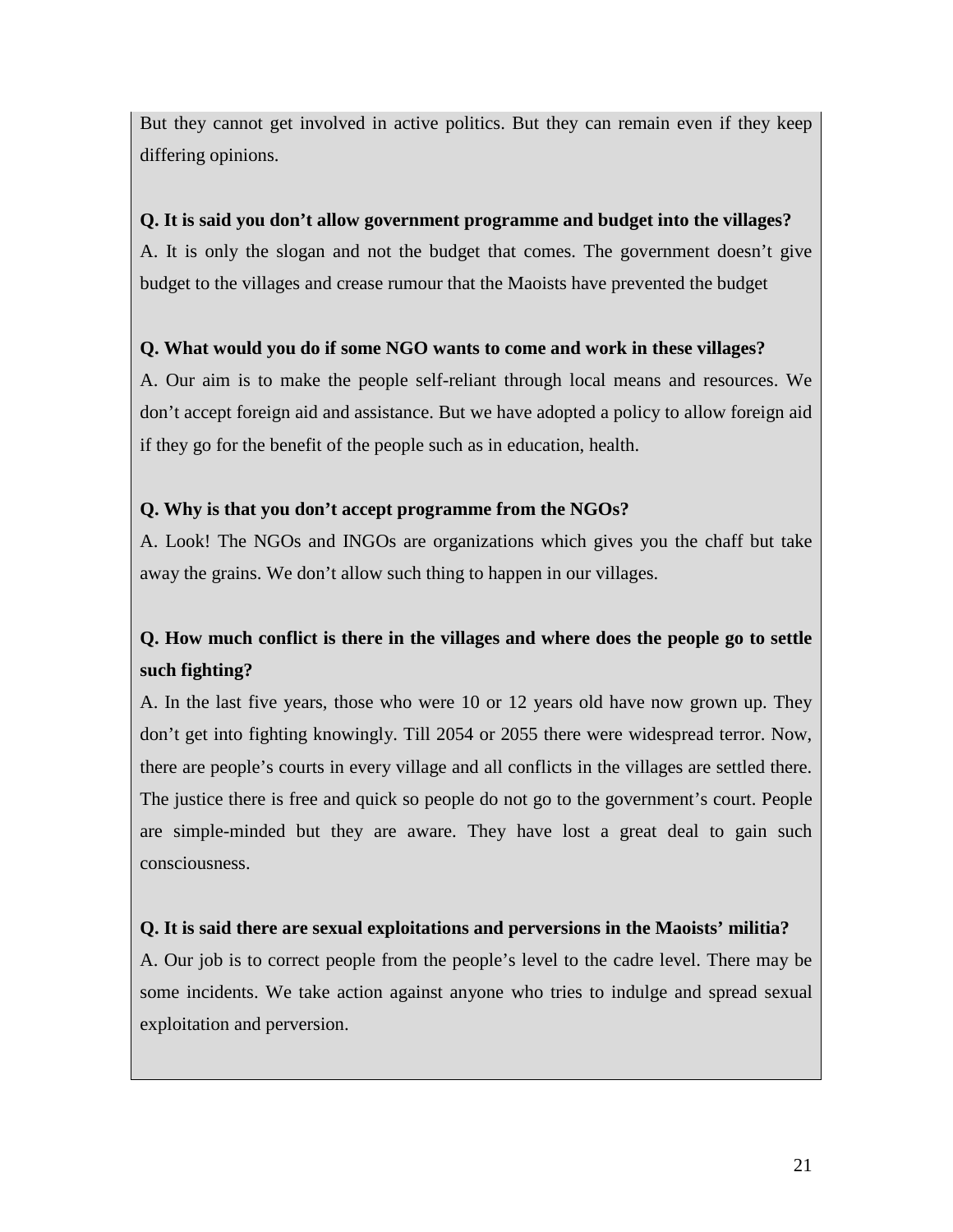**Q. Women in the villages have suffered more after the people's war. Don't you think they have become the victims of the people's war?**

A. Those women were the victims of the oppressions and atrocities of the police. Many women have become widow and many others have lost their honour. Still they have swallowed their grief, got into active politics and have resolved to take revenge.

# **The Situation of the Local Administration**

### *A. The Condition of the Village Development Committee officials*

The rise of the Maoists People's War and the popular support they have been getting in districts like Rukum, Rolpa, Salyan, Jajarkot, Kalikot, Dolpa and Pyuthan, the government's presence in to districts are gradually diminishing. Those districts, which had about 18/20 police posts in each district, have only about three or four in each district.

Majority of the VDC officials either run their budget from the district headquarters or under the security of police administration. A few of them who have remained in the villages work under the instruction of the Maoists. So, while those VDC officials are sometimes accused by the district administration of working under the Maoists' instructions, the people criticize those, who remain in the district headquarters. But such officials do not see any possibility of them working in the villages. Several of those who stay in the district headquarters sometime set their foot in the villages by helicopters under the protection of the police and the others have nothing to do except enjoy the perks and sign cheques for the development budgets. They are also enjoying and handling the budgets in the name of Ganeshman Peace Movement and the financial assistance for the families of those killed by the Maoists.

Several villages of Rolpa, Rukum and Jajarkot districts had failed to hold the local level elections. After the other parties such as Nepali Congress, CPN-UML and RPP failed to find any candidate in those villages, those parties have shared the seats amongst themselves from the district headquarters. Several of such officials have been living in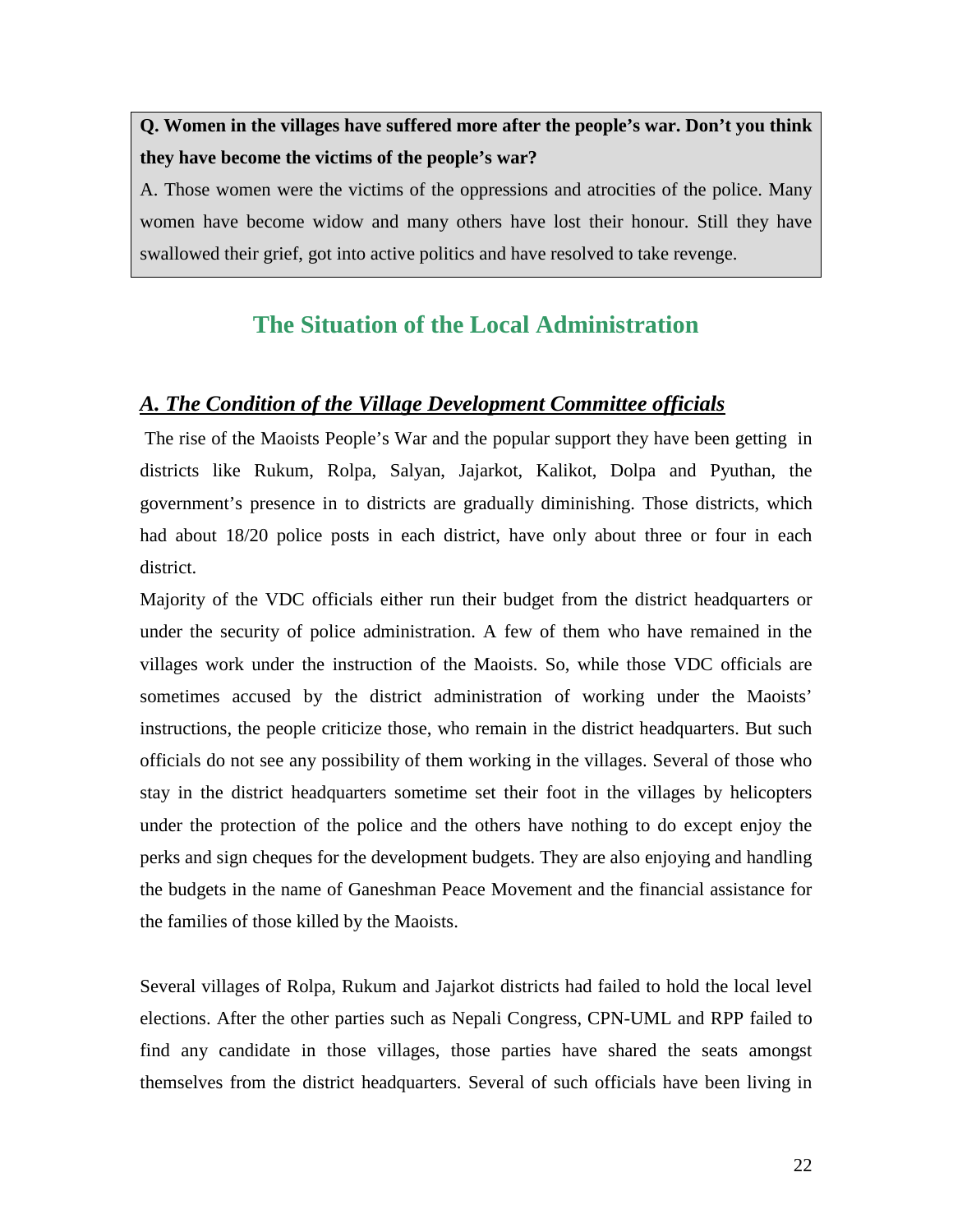the headquarters with no link to the villages, while others are living in the district headquarters as internal refugee. There are also cases of those nominated by other parties have turned out to be Maoist supporters and even Maoist cadres. There even cases of the Maoists being nominated in the name of other parties and spending the budget according to the Maoists' programmes.

On the other hand, most of the documents of the VDCs in Ropla, Rukum, Dolpa, Jajarkot, Humla, Salyan, Dailekh and Kalikot have been either confiscated or burnt and destroyed by the Maoists. So, the VDC offices have not been opened or could be run. The Maoists have also many VDC offices as offices of their people's committee. In those villages, it looks like the Maoists have established their permanent base and working according to their plans. In their base areas, the Maoists have launched movements against domestic violence, for gender equality and prohibition against gambling and alcohol and other social anomalies like polygamy, oppression of the lower-caste people to win the hearts of the people. They are also trying to consolidate their position among the people by settling disputes, community farming. So, when there is virtually no government, the people cannot but look towards the Maoists.

#### **Box 3:1**

**Lal Bahadur Mahara, secretary of UML's district committee and Chairman of Pajaru VDC**

#### **Q. How have the Maoists running their programme in your village?**

A. Their main aim is to divide the supporters of NC, UML and RPP and rule over them all. This ploy was started mainly after the local elections of 2054. Before that they used to come down upon only the Nepali Congress only. That time we were also against the Nepali Congress and they also raised the same voice. But after the local election, the NC was strong at the Centre and we were strong at the local level, then they began to get after us. Now, they are raising their voice against us also.

#### **Q. What is the situation of your village?**

A. The people are scared and fear rules the mind of the people. It is not that the Maoists are getting popular support. They come to the villages – some are from the same village and other are from outside. They demand for food and lodging and the people are forced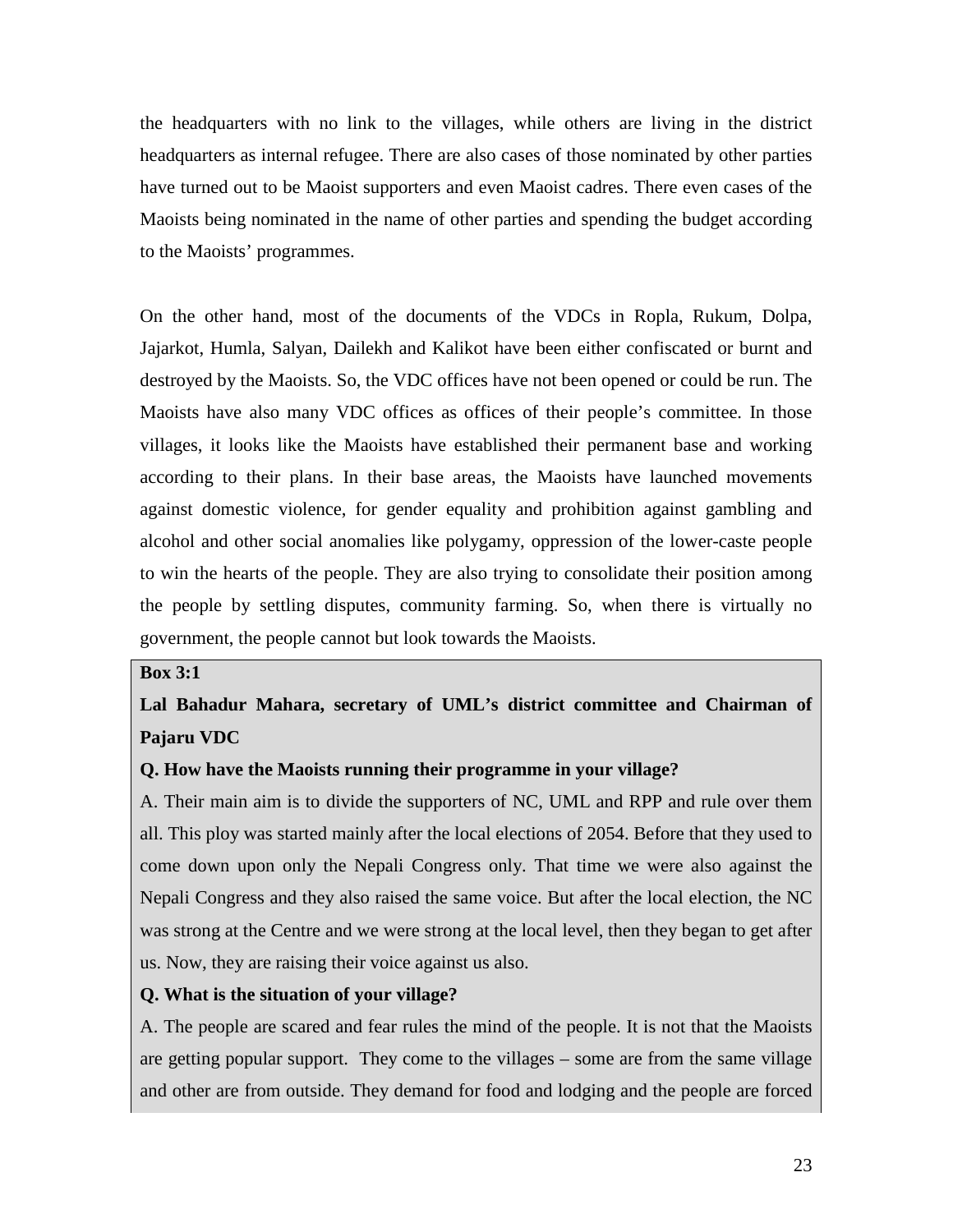to give what they demand. There are also cases of the young teenagers being attracted to them for their cultural programmes. They have also filled up the mind of the naïve villagers that police are their enemies. It was also the fault of the police. Before when they went to the village they used to act not as a servant of the people but their master. So, the people began to think that the Maoists are the people of the village and the police are outsiders and they could do anything. So, they gradually leaned towards the Maoists just for the sake of fraternity and not because of ideology.

# **Q. So, are the people living under a silent fear of the Maoists?**

A. One cannot say for sure. The people are helpless. They don't know about politics. If someone comes to them and say you have to go for a programme they go because of fear. When the Maoists collect people for their programme they go to the houses with guns.

### **Q. Isn't it a silent terror?**

A. You can call it whatever your like. But it is important for all the political parties to think about those people, and also the Maoists should realize whether the people take their activities positively or negatively.

### **Q. Does it mean they are confused about their politics?**

A. It is their confusion both politically and ideologically.

### **Q. But what could the reason of the increase of the Maoists?**

A. One of the reasons is the adamancy of the Nepali Congress after 2048. The people had a lot of expectation in the last 10 years but they were not fulfilled, that is another reason. Instead there were growing of anomalies and distortions. Then there were police atrocities. When the political parties began protecting their people and supporters against all their wrongdoing, this also angered the people. The Maoists cashed in on all these things and the frustrations of the people. They also told the people that they don't have to pay the loan of the moneylender and the banks if they follow them. This also attracted the people.

# **Q. How do the Maoists take action?**

A. First they warn the people for doing anything against them or the people. If that is not stopped then those are finished off in the name of being informer.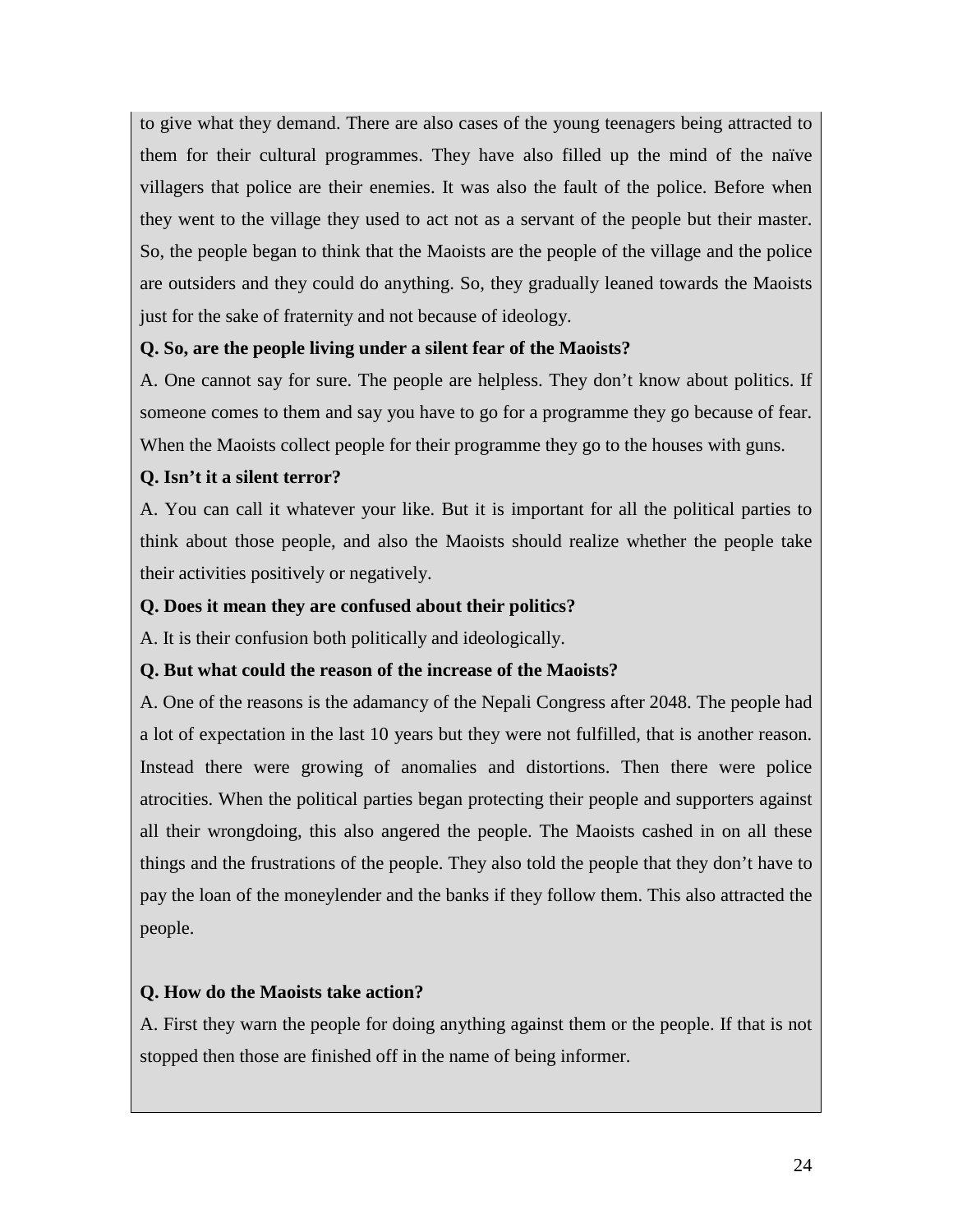#### **Q. The villages look quiet?**

A. Yes, because it is all one-sided. They are into everything from settling the disputes to registering the land. The people are forced to go in their programmes. Anyone who defies order is severely taken action against. One Mohan Bahadur Shahi and 6 others were tied and severely beaten for not going to their programme. So, the people are in a dilemma, if one does not act according to the order of the Maoists, they take action and if they do the police gets them. But in many places, the Maoists are repeating what the police used to do before.

#### **Q. What should be done to improve the situation?**

A. If the government and the police go to the people with an intention of serving them and not carrying weapons. If the government also starts controlling corruption and financial irregularities and works for the people, the People's War will gradually diminish.

#### **Q. What needs to be done to establish peace and security in the villages?**

A. The government should think about stationing police in the villages. The government must give belief to the people that police are meant for their protection and security and not otherwise it may create an atmosphere for the police going back to the villages. The people have not taken the presence of the army in the village in a negative way. The army has been doing to discipline the people. Now, there have been some positive changes in the police. Earlier, police used to see all villagers as Maoists, not this has changed.

#### **Q. How to the people deal with the army and police?**

A. With the army they present themselves with love and respect, but it is with enmity with the police.

#### **Q. There are a lot of cases in the district of eloping or bringing in other's wives?**

A. The Maoists themselves, who call them as the source of reform, are involved in this. There are cases of the Maoists themselves bringing in another man's wife. They have even done so during their People's War. Even those Maoists who carry guns are also involved in polygamy.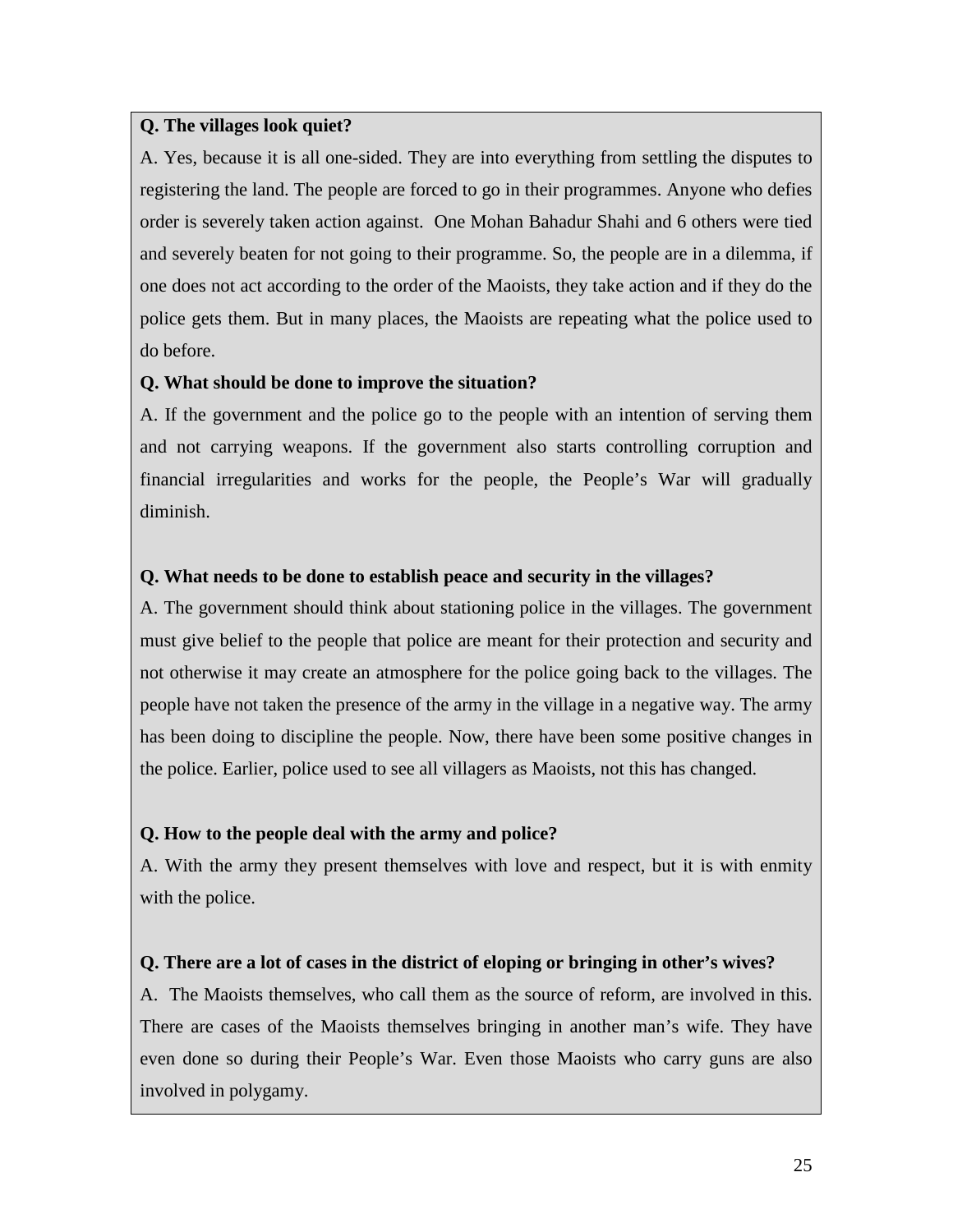#### **Q. How do you evaluate the activities of the Maoists?**

A. Their actions and activities are not the same everywhere. They often indulge in provoking the party men, who party is not in power, against the one in power. They have also warned that if the VDC chairman writes letters in the official pad he would be killed. Their dealings are different in different villages of the same districts. They follow what suits them the most irrespective of what is good or bad. It only means they are following divide and rule policy.

#### **Q. How do they collect money?**

A. They raise money in the name of fines and as people's actions. But nobody knows how that money is spent. They also demand money saying it is their party's decision. secretary of UML's district committee and of pajaru VDC

#### *B) Police administration their despondency*

After the first general election of 2048, the ruling Nepali Congress party in a bid to wipe out its oppositions in the western part of the country started a campaign of physical assault, humiliation, put them in jails under false charges and also sexual and physical abuse of women, loot and other atrocities, including murder. This reign of terror by some with the support of police and administration in many parts led the people to take revenge on them. Then the Maoists also started taking revenge and killing the villagers who they thought were working as informer by taking them as the cause of death of their party workers. This wave of killing, which started in 2048, had taken the lives of hundreds of people in the last 8 years. In addition, when the administration's atrocities on the innocent ones prompted the villagers to rise against the police and administration and led them into the fold of the Maoists.

In the meantime, the Maoists began formed their own militant force and established their base areas. They then began attacking the police posts – killing the policemen and looting their weapons. The wave of attacks against the police post started mainly after the Maoists stormed the police post at Gharti village of Ropla on 2056 Falgun 6, killing all 15 policemen and looting the weapons. The repeated attacks against the police posts killing hundreds of them caused a dramatic slide of the morale and spirit of the police.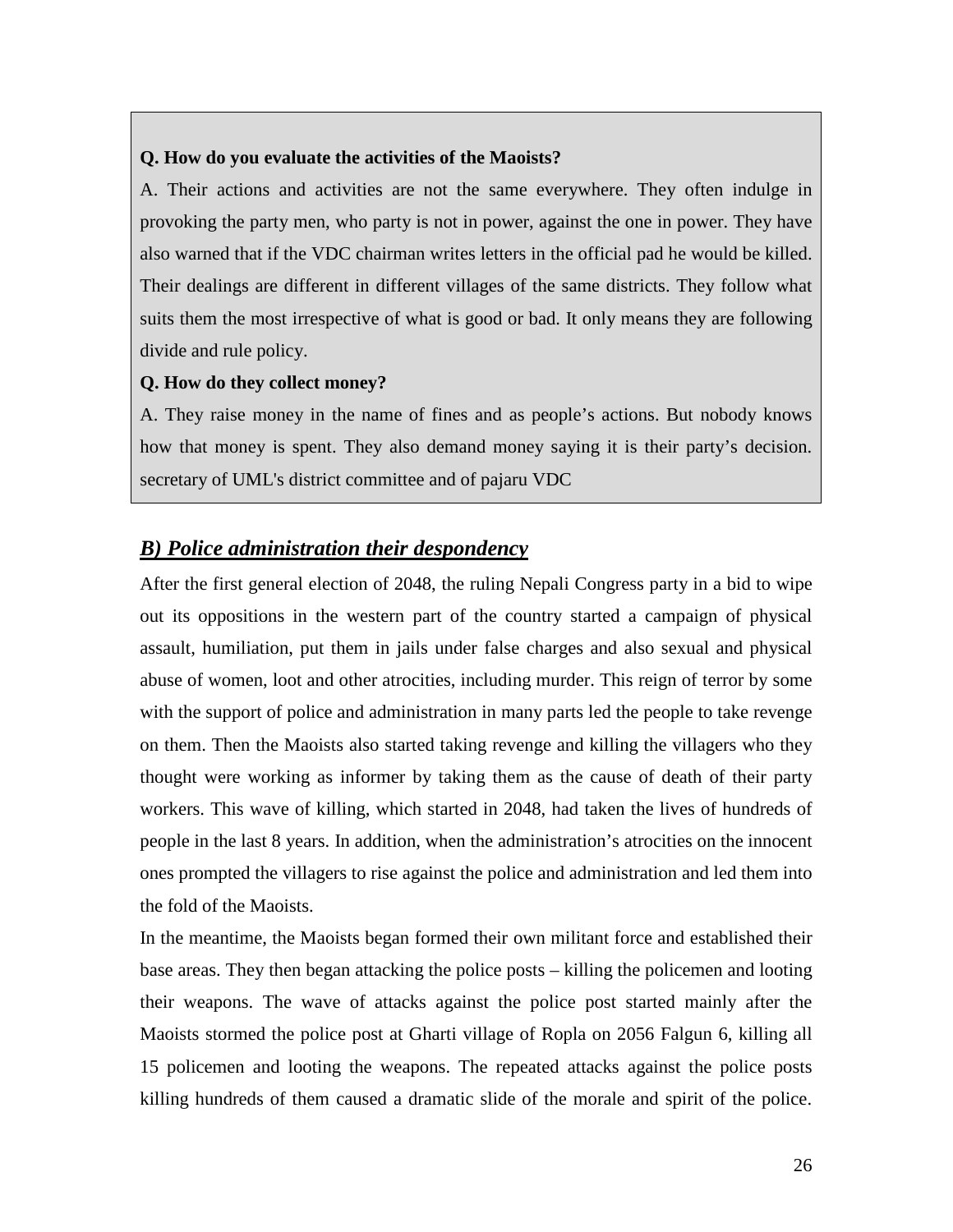And also the killings of those who the Maoists thought as informer of the police at any time and anywhere made the people remain quiet. Then after the government began shifting the post posts from the outlying areas to and near the district headquarters. This caused the Maoists take a big jump in their influence and in creating their militant force, establishment of base areas and also forming their people's administration. The police administration was forced to confine within the district headquarters and even in some places they had to live under the protection of the army. By the end of the year 2057, those areas were virtually free from all other political parties and the government's administrative machinery with the Maoists wielding the sole and full authority

It is quite natural that the police, being an employed civil servant and without any political inclination, fear for their lives whereas the Maoists, being politically charged and with a mission to change the society, were willing to kill or being killed. This was the basic reason of the Maoists getting the better of the police force in almost all the place, where the police and the Maoists confronted. Again, the police are basically a security organ and are not meant to fight guerrilla warfare. So, the rank and file of the police feel if the government want to fight against the Maoists it should deploy the army, which are basically meant to fight, instead of poorly trained and poorly equipped police and with just the rifle.

There is also a widespread feeling that the political parties have been using the police both as a tool and as a shield against their political interests. During interactions with people and police at all levels, this investigation team found that they all opine that as this problem is a political one, it must be solved through political means rather than by using police or force.

#### Box 3:2

**Amar Bahadur Shah, Deputy Inspector General of Police, Regional Police Headquarters, Nepalgunj** 

**Q. Now the police posts have been shifted from the villages to the district headquarters, why?**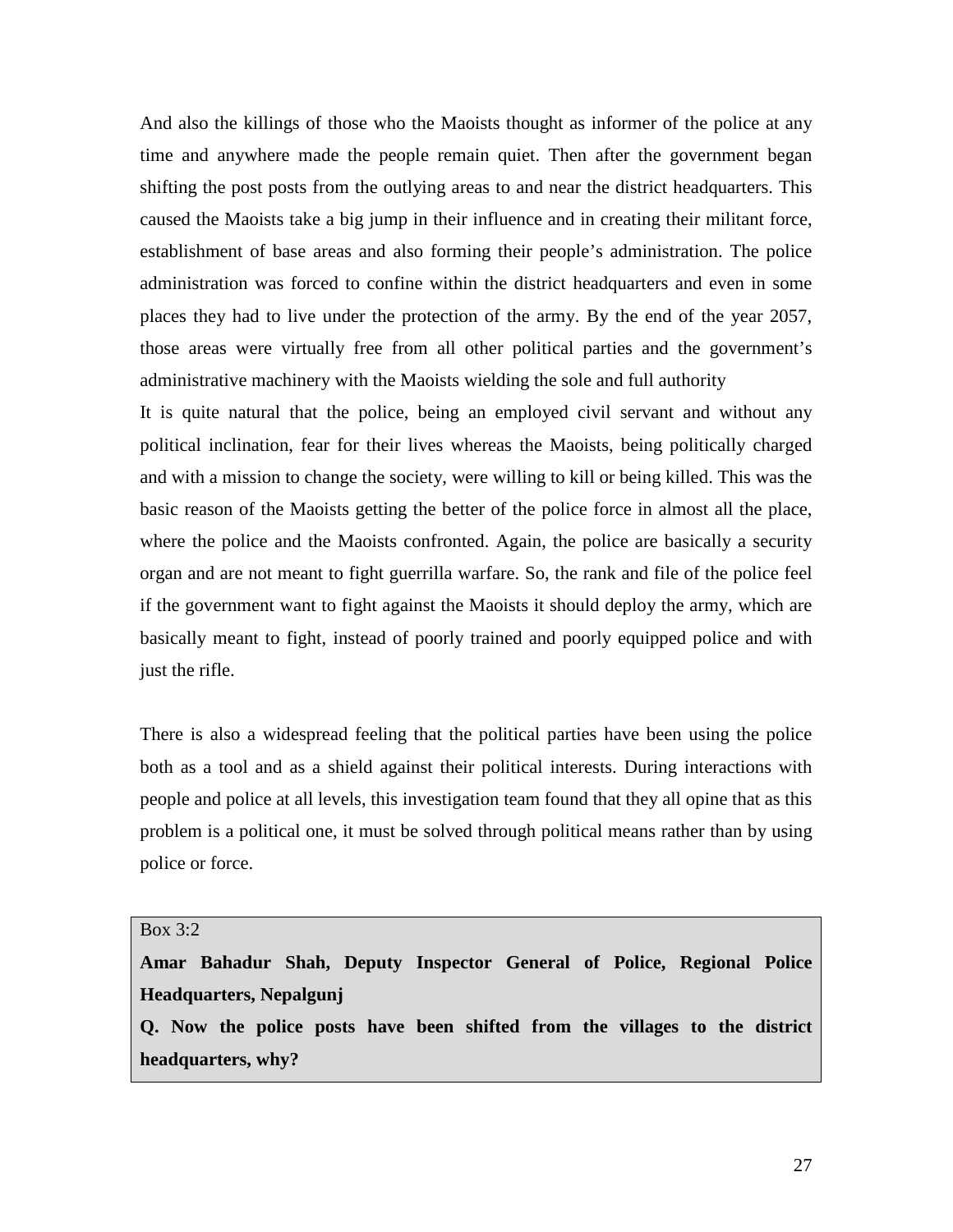Shah: Initially, there were police posts with 1:4 strength, meaning there used to be one official and four policemen and still they were able to maintain law and order by simply waving a baton. When the Maoists stared their terrorist activities in 2052, the police posts began to be captured the government had reinforced them with more men and weapons. Even then the Maoists' intensified their activities and the police posts could not defend themselves. After in 2055/56 when the Maoists attacked and destroyed the police posts in places like Gharti goan, Taksera, Pachakatiya and Kalimate, it was impractical to keep the police posts in those places. So, the police posts were integrated at one place to make them safer and easier to defend.

### **Q. When was the first attack made in Jajarkot district?**

Shah: There was a police post at Aathbiskot near the border of Rukum and Jajarkot. The Maoists had started their terrorist campaign by attacking that police post on Falgun 1, 2052.

# **Q. But was not the incident of Pachkatiya occurred after the police post was removed from that place?**

Shah: After there were attacks at Bhigri of Pyuthan, Mahat of Rukum and Jagatipur Panchakate of Jajarkot and Dunai of Dolpa, the government thought that the police post at Panchkatiya was would be too sensitive and too vulnerable. But a base was kept there to mobilize the police force.

# **Q. Is the new police post at Ghartigoan more safe than the previous one?**

Shah: The new post is also at a ravine like place and it may be possible for the Maoists to sneak in and attack. But the post at Mahat has been shifted to a much safer place. Previously it was by the road. If they want to attack there they would suffer a big loss. So, the location is very important.

# **Q. It is said the police have not been able to do anything except protecting their sentries?**

Shah: It is for you to evaluate. Each post is given a definite area and they patrol along that area. Sometimes, the patrol teams of two police posts also meet with each other and carry out joint patrolling. Again, the police have definite bases for the night. Now, the situation has changed and the responsibility of the police has also increased. It is not only social anymore. But the police are still taking action against those who physically assault,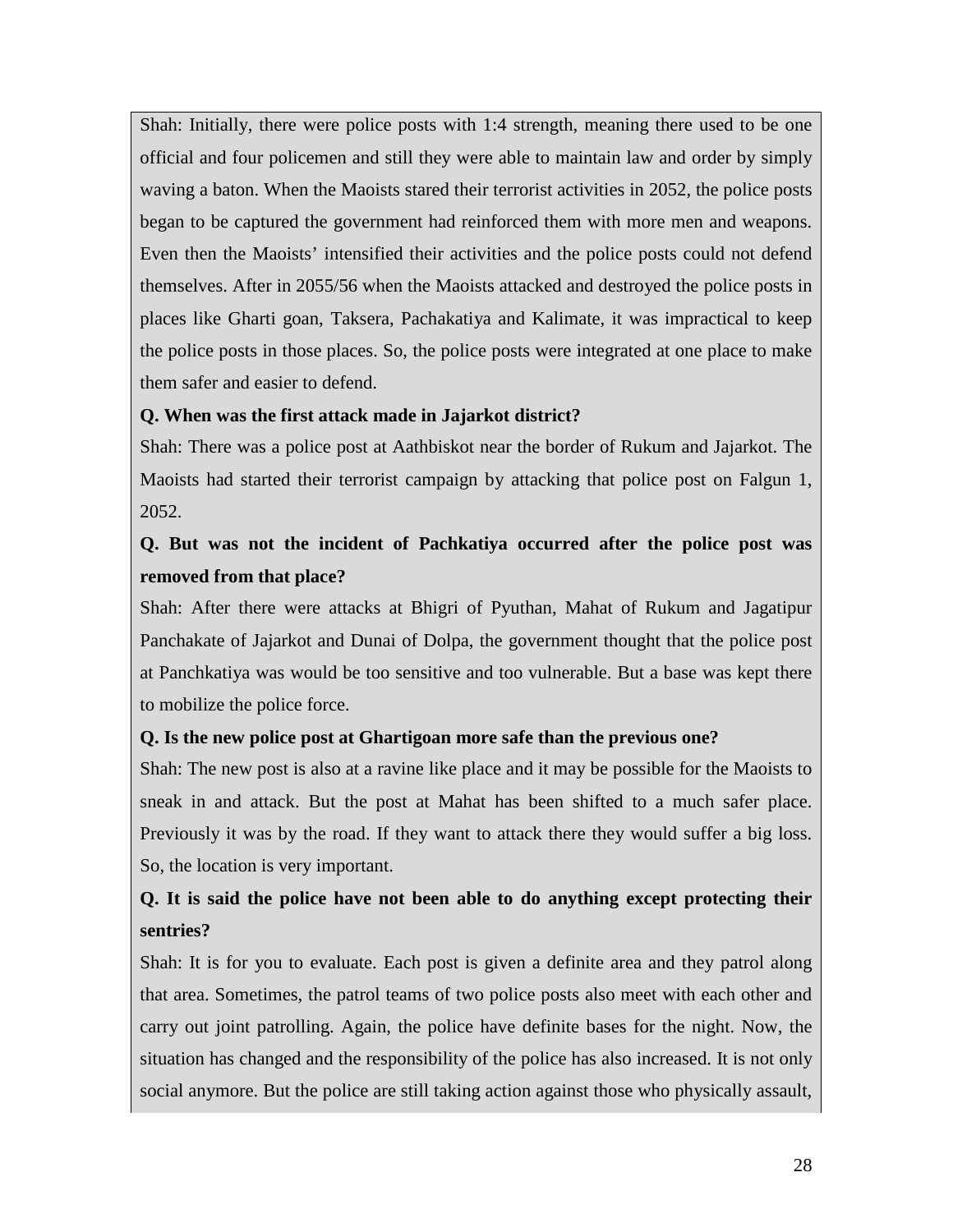maim and beat up other people. Often the people cannot speak about the good works that the police have done.

# **Q. But it is clearly seen that there are dual governments. His Majesty's Government is confined to the district headquarters and the Maoists have their own rule in the villages?**

Shah: You may have visited places the police have not been able to reach. When the number of police posts is reduced drastically there is bound to be big gaps that are beyond the control of the police. Police cannot remain there all the time. There are also places where people are helping the police.

# **Q. But the police are seen patrolling only in the district headquarters, but it is not only police but also the government staff fear to go beyond a few kilometers?**

Shah: It is how you look at it. Police have also reached to places like Jagatipur, Matela and Dalle of Jajarkot. There are definite places where police do patrolling. If they want to go anywhere else they have to inform and take permission. Some of the places, where there are police patrolling, are five or six days walk from the district headquarters. In those areas, the police also helped and cooperated by the local people.

# **Q. Aren't the people angry with the police because of the bad behaviour?**

Shah: Sometimes those accusations are exaggerated. Still the police should improve their conduct and behaviour. The Police IGP has issued three directives. They are to eradiate corruption in the police force, to improve the way police presents itself before the people and to increase the capability through training and monitoring to make police more people-friendly.

We have also achieved some successes. Even in some places of Rolpa police and the local people have formed committees that conduct awareness programmes on among others health, education and security. There are also people who are running awareness programmes. It is mainly the young people who are involved in the Maoist activities, and we are trying to involve those youth in our programmes.

**Q. When the top brass of the police remain in strict discipline and integrity it has a trickle down effect. Now, many people do not say that the behaviour of police is not that bad or has actually improved. How does it happen?**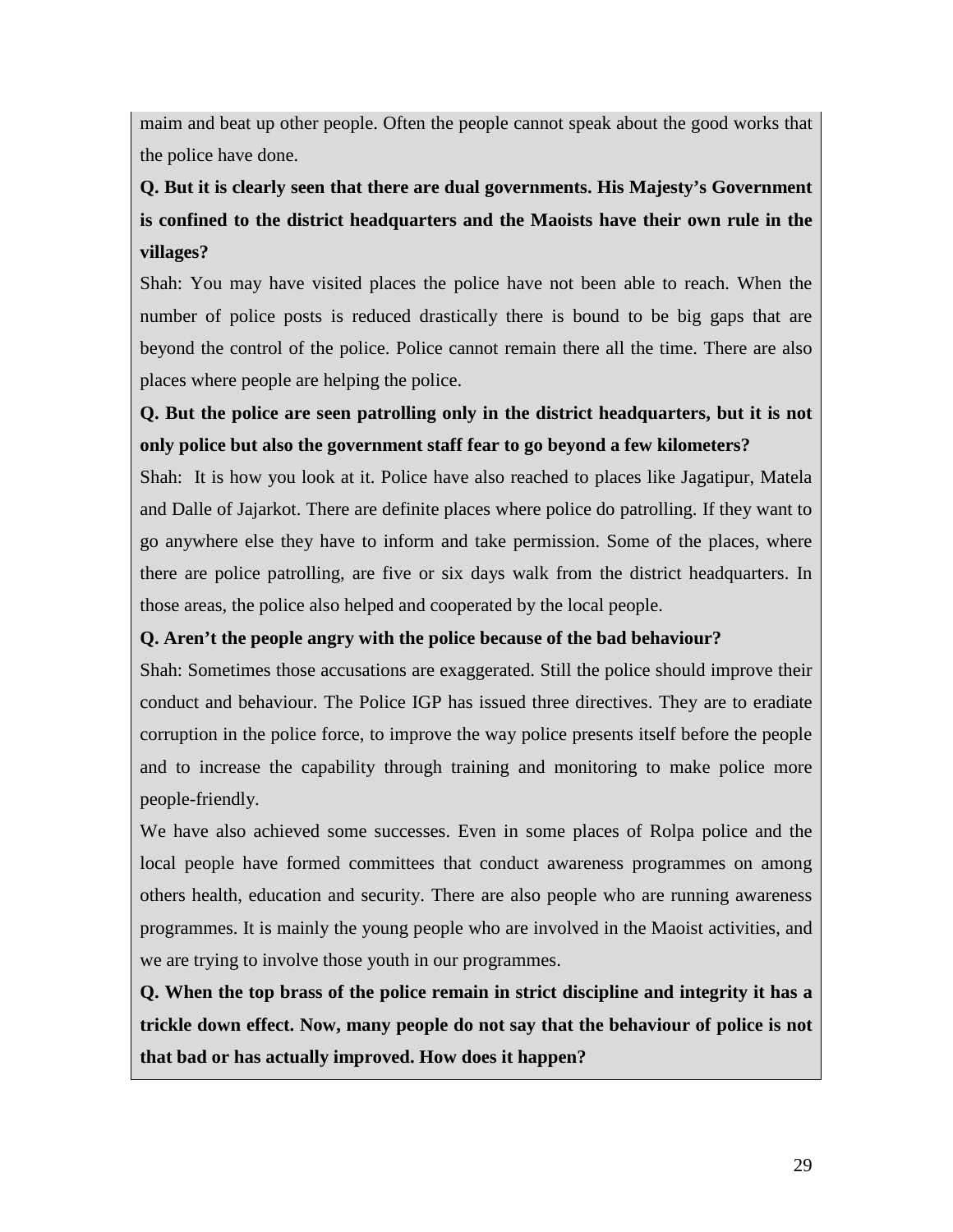Shah: When the leaders or the officers remain true to their duties and responsibilities, then the lower rungs are bound to follow that.

**Q. It is said one of the main reasons of the increase of Maoists is the excess the police had done upon the people. Is it because of the recruitment of political activities into the police force?**

Shah: I don't think so. It is the same person but it depends on how they are handled.

#### **Q. How can the Maoist problem be solved?**

Shah: It all depends on the policy of the government. First the government should decide whether it is a political or terrorist activity. Then it should formulate working plan with suggestions from different sectors and implement those programmes efficiently. The police are none other than those assigned for the security of the people.

# **(** *C) The morale of the joint people's government in the villages*

With the increase of influence of the Maoists in Rolpa, Rukum and Jajarkot district, the morale of the Maoists' village and district joint people's committee is high and also their responsibilities have increased. They do not let the meeting of the village development committees and they also do not allow any other political party to run any kind of programme or project without their permission indicate they have formed some kind of dominion in those areas. They are also doing works like repairing the village path and trail, renovating school buildings and solving the cases within the villages. They have limited the presence of those, who have differing political ideology, to the level of a commoner only. So, the supporters and cadres of Nepali Congress and the other parties have left the villages. Those, who remain the villages but hold a different political view from the Maoists, do not reveal it. This has encouraged the Maoists further and demoralized the others. One example of it is, when the UML supporters tried to run a vasectomy camp in memory of Yadu Gautam, the UML workers who was slain by the Maoists, the Maoists disrupted the programme and forced the organizers return without finishing the programmes. When we asked the Maoists about it, they said they were not against the running of the health camp, but the UML tried to run the camp inside our base area without seeking permission from us. "This for us is against the norm of running our government."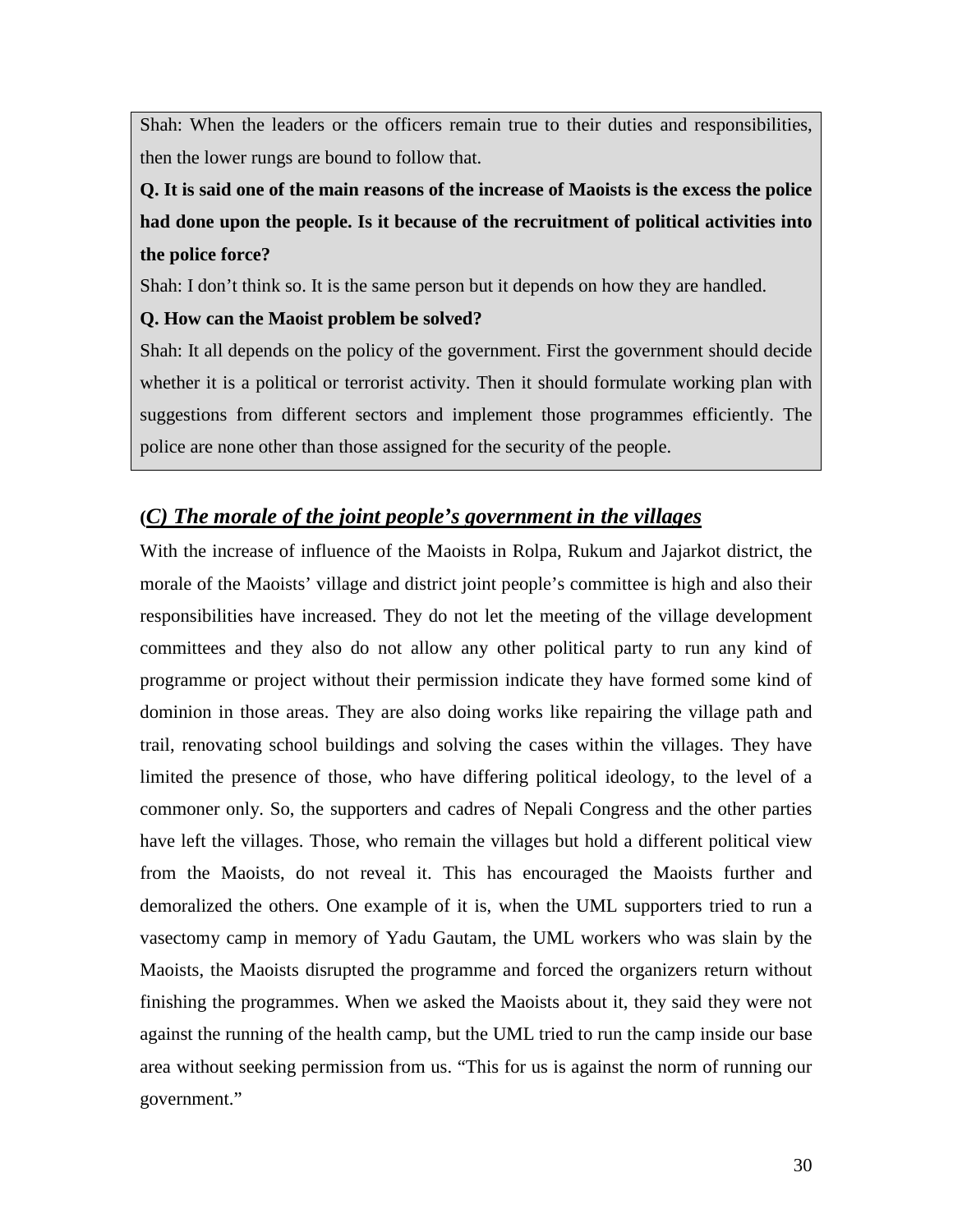In such a situation, no one neither police nor the workers of the other political parties dare return to the areas 'ruled' by the Maoists. For majority of the villagers, it seems there don't need other political parties and even if they do they keep it deep inside them. So much so that the people do not dare to say openly that the Maoists have done wrong or the Maoists party is not a good party.

#### Box 3:3

Hari Prasad Oli, Member district people's committee, Rukum

Q. The VDC is almost defunct. In this situation if the government sanctions the money for the basket fund for the VDC, will it be utilized?

Oli: We have not stopped any programme at the district level. But no money has been come yet. It is not possible for them to come to the village and launch the programme.

Q. Will the people's committee approve the budget to launch development works?

Oli: First of all they should discuss with us on how to spend the money. But they have not come to the village and it is also not possible for them to come here.

Q. What has been the effect of the people's war on women and children?

Oli: The women and children have suffered from the government. The government harasses women because they have fed the party workers who work for the people. They also scare the children for not telling the police about the activities of the Maoists.

Q. Will you say something about the children orphaned by the people's war?

Oli: There are children who have been orphaned because the police killed their parents. The party is helping those children, but they have no one to turn to.

Q. How can such children be brought up on a familial atmosphere?

Oli: This is a class struggle. The party looks after the interest of its class more than its relations. It also looks at the children in the same way.

Q. What is the objective of your movement?

Oli: The main objective is to completely destroy the reactionary and capitalist system and replace it with proletariat system.

Q. Why do you think the present system should be abolished?

Oli: We don't see any positive changes for the people through this system. There have been a change of the political system and a lot of governments came to power, but the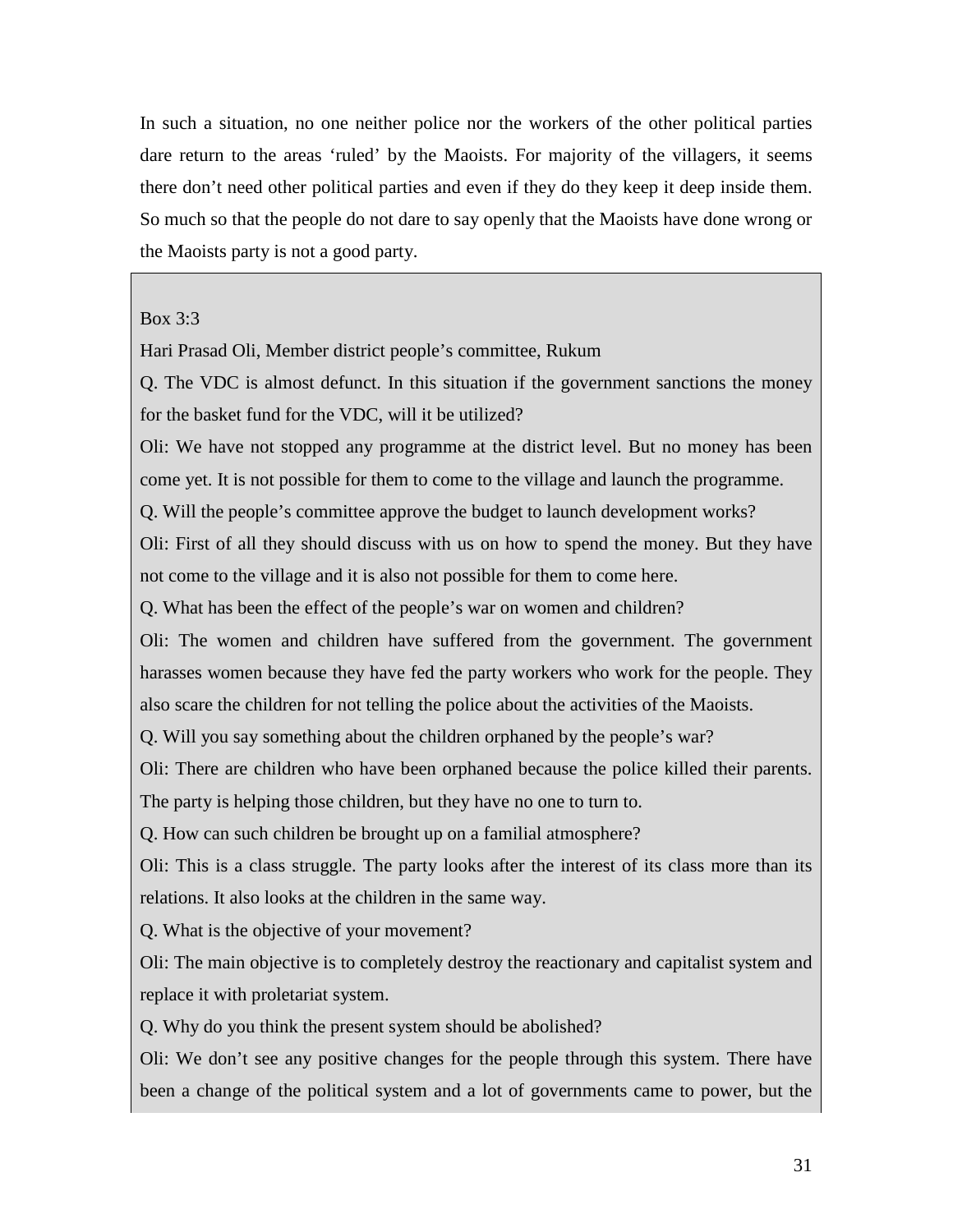basic problem of the people remained as it is. Those, who said they had fought for the people, are now living in luxury.

Q. In which phase the people's war is at the moment?

Oli: It is at a defensive phase.

Q. You have confiscated and hold up lands in the villages? Why is it done?

Oli: Only the land belonging to the bourgeoisie class is confiscated and they are kept under the people's committees. Some of the people whose land has been confiscated are Purna Devi Shah, Dibya Bikram Shah, Similarly others are Chaurjahari, Bijeshwori Shah and Ganesh Shah. Then the land is given to the farmers for farming. One third of the income goes to the farmer and the remaining goes to the people's committee.

Q. What is the area of operation of the joint people's committee?

Oli: Its main aim is to make defunct the reactionary government and to establish an alternate government. We work for the people through people's mobilization in building bridges, schools and drinking-water project. This will ultimately help the people's war in the long-term

Q. What is the process of the people's court?

Oli: It is to give impartial justice to the people.

Q. What are your provisions of punishment?

Oli: The people's committee has categorized the cases into three – serious crime, that which could lead to serious crime and general. Serious crimes, including murder, are liable for life imprisonment, arson and robbery are of the second category and other are general crimes.

Q. What have you done for women and children?

Oli: The rights of the women cannot be established without drastic socio-cultural change. So, we are focusing on that. We are also ready for their political rights.

Q. What are you doing for cultural transformation?

Oli: We are trying to abolish oppression in the name of religion. We are also trying to stop child marriage and also polygamy and Jari (taking away another man's wife). We are also against gambling, prostitution and alcohol.

Q. And for the children?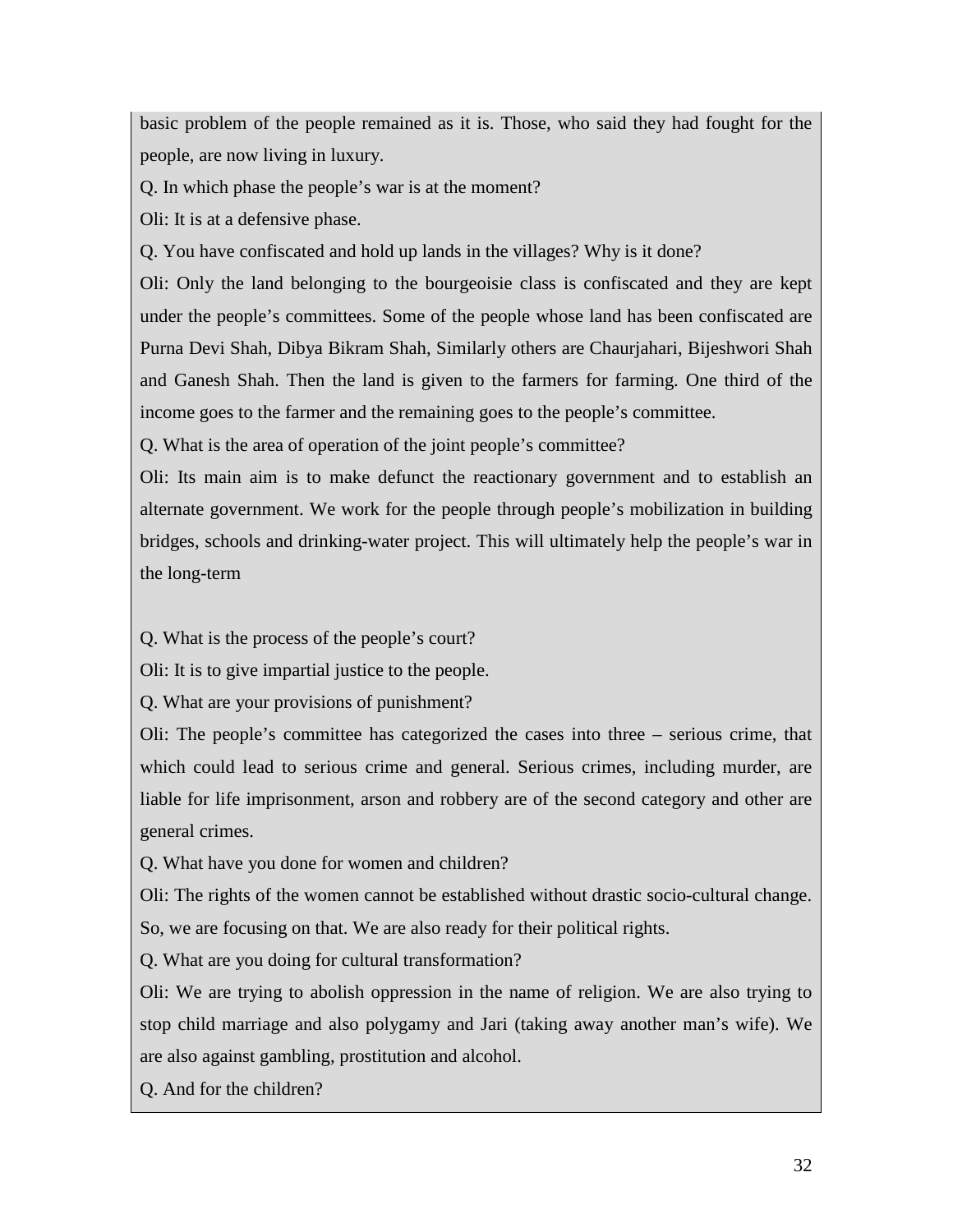Oli: We have formed children's organization, where children are given education. We have given emphasis on compulsory education to make them literate. We will then train them through people's education system.

# **4. Historical overview of Nepal**

With the growth of dictatorship and autocracy in process of running the country, there were movements for the establishment of democracy in the country. The Makai Parba of 1922 A.D., establishment of Praja Parishad in 1936 and the movement its launched in 1941 all led to the movement for the establishment of democracy. In 1946, the Nepal National Congress was established to oust the Rana oligarchy. In 1949, communist party was established for the first time in Nepal. The main objective of the communist party was the abolition of the bourgeoisie system and to remain alien from the Indian capitalism and to establish a proletariat system in Nepal. The communist party remained united till 1962, then the communist party ultimate split into almost two-dozen small factions. In 1990, the seven communist parties formed a United Left Front. After 1990, the Nepalese communists separated into two main directions of reformist and new people's democracy. The other smaller parties, such as the United People Morcha also split. Then the Maoists put forth a 40-point demand to the government through its open front the United Left Front, led by Dr. Baburam Bhattarai.

Since then the Maoists have been waging an underground people's war with an objective of first establishing base areas in the rural front and then gradually capture for the central power – following the policy of the then Chinese communist party and its leader Mao.

The Maoists main area of influence is the mid-western region. The Thawa Village of Rolpa has long been a political active place of the communists. In the first general election of 1958 also, the communist had won from that place. Even during the panchayat days, there were communist movements going on in that area. When in the national referendum of 1979/80, the then panchayat system did not get even one vote from that place and later in 1980/81, there were military actions to virtually destroy the village. Since then the people there had asked permission to raise arms against the panchayat.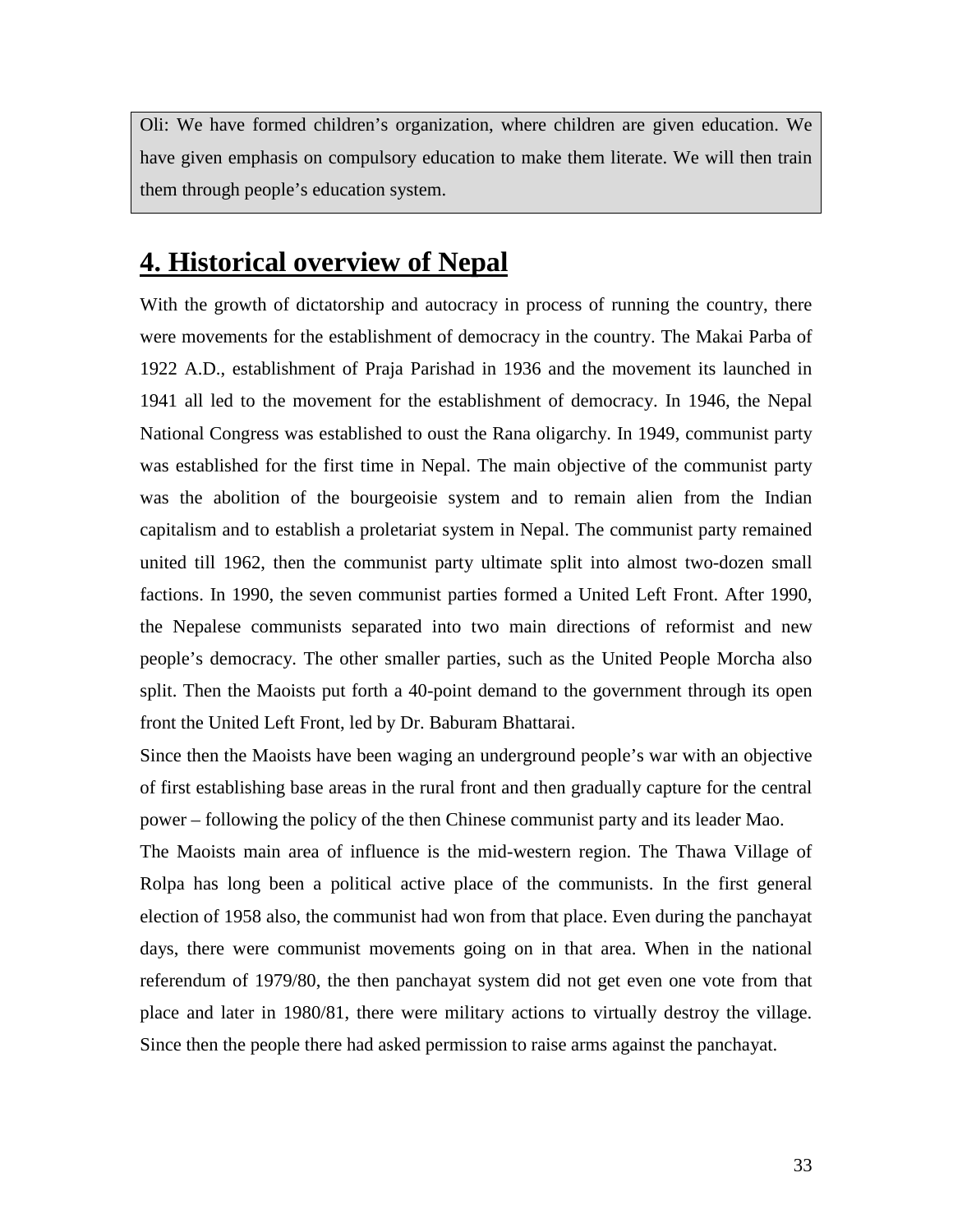After the reestablishment of democracy 1990, the United People's Front had won both the seats of Rolpa and the party also had a majority in the District Development Committee. The United Left Front had taken part in the general election of 1991 with the policy of using the capitalist parliament rather than become a part of its. The party had even won 9 seats to become the third largest party in the parliament. But the then government resorted to force, intimidation and other repressive tactics against the workers and supporters of the United Left Front. The Front's DDC Chairman of Rolpa district Jhakku Prasad Subedi was even imprisoned under a false charge.

In 1996, the United Left Front, the open front of the Maoists party, put forth a 40-point demand with a one-month ultimatum. But the government and no other party took the demand seriously instead the government resorted to repressive measures leading the workers and supporters of the party to go underground.

#### *A. Women's movement in Nepal and its development:*

The history of Nepal is also full women who are famous for their bravery. Queen Rajendra Laxmi is one of those brave women, who in 1779, took over the rein of power and carried on the expansion of the country. Women, who fought the British in Nalapani, are other examples of the bravery shown by Nepalese women.

Nepal's women's awareness campaign can be said to have started by a book on 'women's education' written in 1897. Later in 1918, the women's committee also contributed a lot for the women's awareness. In 1947, Nepal Women's Association was established under late Mangala Devi Singh, late Ganesh Man's spouse, and in 1948 there was another organization under Rewanta Devi Acharya. Later there were other women and other women's organizations such as All Nepal Women's Association, Women's Volunteer Services and even Nepal Women's Organization raised voices for women's rights. In 1980 the Left women's established 'All Nepal Women's Organization'. But as the Left parties began splitting on, the women's organization also divided. Subsequently, the women association affiliated to the United Left Front became Nepal Women's Association (Revolutionary), affiliated to the Nepal Communist Party (Maoist).

The major objective of women's movement is to make them aware and empower them politically, economically and socially. But till now all the party-affiliated women's organization are only the extensions of the respectively political parties instead of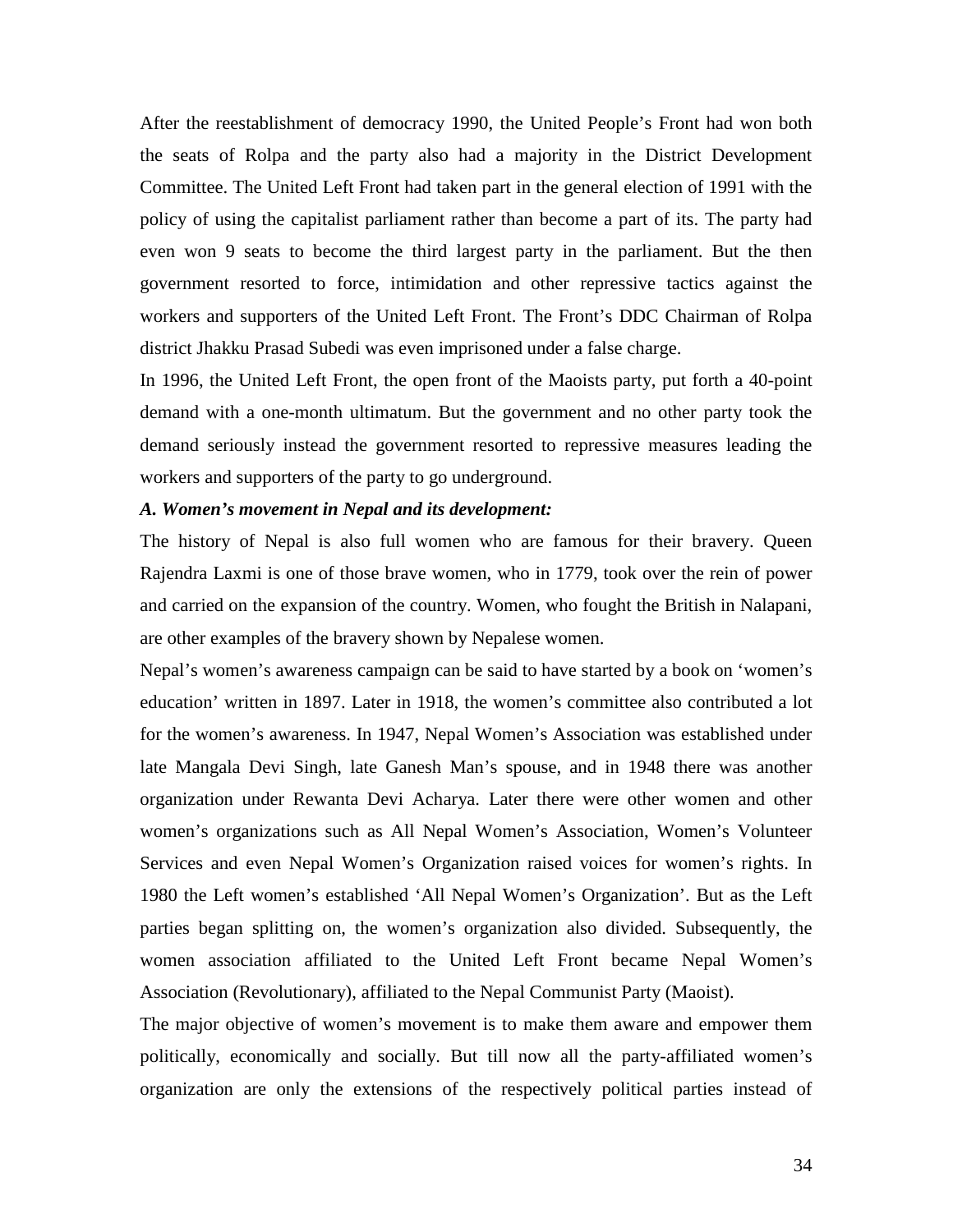fighting for women's cause. So, all these women's organizations have almost ignored the social development aspect of women.

There were also a lot of women's organizations and NGOs running under foreign assistance who say they are also working for women's cause.

After 1990, there were three main streams in women's movement:

*a. women or women's organization who think class struggle is necessary for women's emancipation* 

*b. those who want to promote women's role for the development of multi-party democracy and,*

*c. to involve women in economic development through trainings and other things.* Among the three, the Maoists are getting support from the first category, and the second category are nearer to the Nepali Congress, UML, RPP and other parties and in the third category are the NGOs and other such organizations.

One of the main voices of women of all the three categories is to establish women economic rights through equal right to parental properties. There are also voices for equality in other areas for empowering women. Women of all sectors have a unified voice on these issues.

The discrimination of women in Nepalese society is illustrated as: " Women are somebody's daughters before they become somebody's wives. They don't have an individual identity. The law favouring son has led to the preference of sons so that women are discriminated against from their mothers' wombs to the gate of Yamaraj (the god of death)". (Marxism and freedom of women – page 62).

#### *B. Women's participation in People's War*

**The Maoist activities are increasing through the country. In 8 districts they have even established their people's governments and they are also working to capture the central government.**

**Women's participation is very high in political, social and other activities in the Maoists-affected districts. Women involved in Maoists activities are engaged mainly in four areas.**

a. in people's militia

b. involvement in the party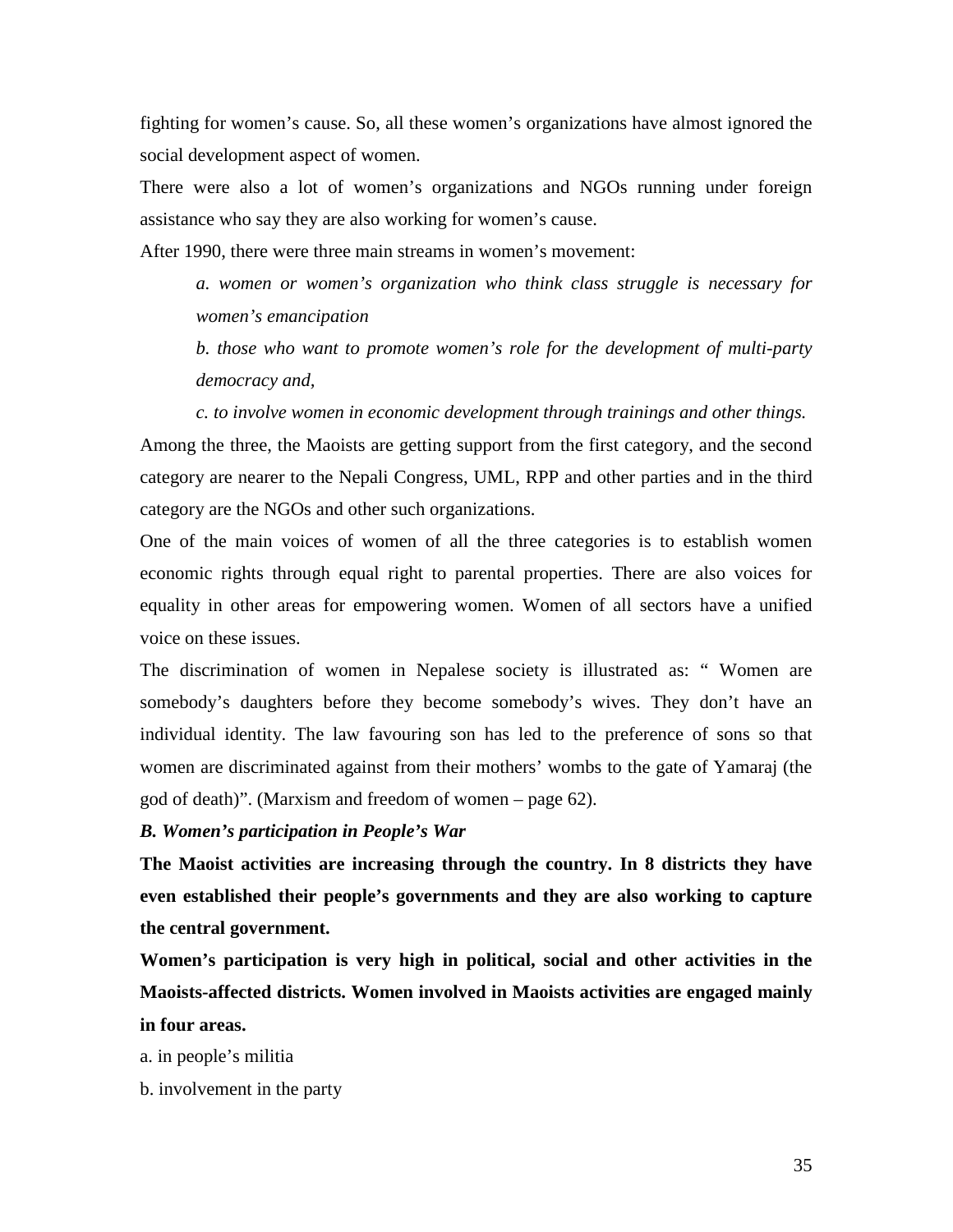- c. in party's sister organization
- d. as a common supporter

#### **a. in people's militia:**

Women's participation at the leadership of armed struggle in very little in any kind of revolution in the world. But the Maoists sources say in their people's war women's participation at the leadership is high in comparison to similar movements in other countries. Maoists say the biggest attraction of women is towards the people's militia. One Maoists leader even cited an example of a girl of 15, who came to join the people's militia. When they refused her and sent her home because of her age and education she committed suicide. Commissioner of people's militia in Jajarkot district, Comrade Ananta, said 40 per cent of the militia in the district consists of women. These women carry muskets, khukuri and grenades. But they don't wear uniforms. The source also claimed that in the guerrilla group there are 25 to 30 per cent women. They carry rifles, khukuris and grenades. They are provided with uniforms. They also have separate women's groups. At the platoon, there are three women. But at the company level there are only 9 women. The Maoists now have only battalion at the temporary level. They, however, are thinking of establishing regiment and brigades. The recruitment of women and their initial political training is done by the All Nepal Women's Organization (Revolutionary). But they get military training from the Maoist army. Ananta also said that since they have established platoons, no women have been martyred.

**b.** women's involvement in party organization: Women's involvement is more effective in the Maoist party than in other political parties. Women involved in the Maoists' party are basically engaged in social justice, reform and creating awareness among women, who are still bound by the patriarchal system of the society. Because of their works such as in fighting alcoholism, polygamy and other social anomalies, more and more women are attracted towards the Maoists. The Nepal Communist Party Maoist has clearly said that it wants its women's movement not as a feminist movement but as a class struggle. Women such as Pampha Bhusal and Hisila Yami lead the women's front in the party. They also include women in the regional, district and village level according to their ideological and intellectual capacity and activities. They are constantly monitored and trained and their activities are reported to the higher level. The Maoist still accept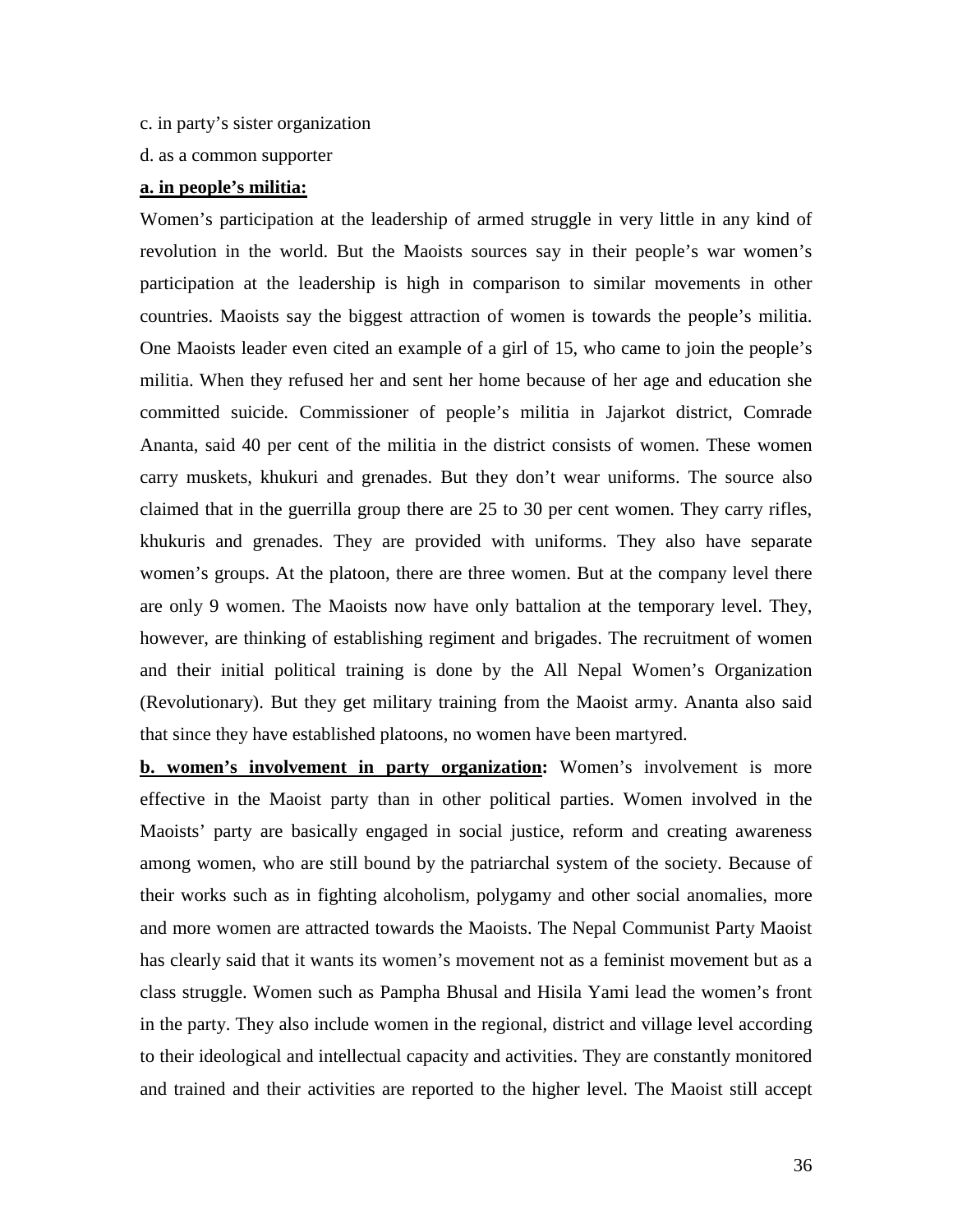that majority of the women are still not good enough to play a more active role in the party, so they are trying to increase their political activity through social awareness programmes. This is why more and more women especially from the poor, oppressed and underprivileged section of the society are attracted towards the Maoists, they say.

### **c. Women involved in sister organization**

Bearing the reality that there are many more women who are from the underprivileged section, the All Nepal Women's Organization (Revolutionary), women's wing of the Nepal Communist Party (Maoist), is working towards expanding their party organization. But before they set foot on any area or sector, first of all they judge and evaluate the ethnic structure, lifestyle, social and cultural differences and the activities of women's organizations of other political parties. In the present situation the ANWO (Revolutionary) has found that there is a lot of attraction of women towards the people's war and its organization. But still the level of awareness of women in the Maoists affected areas are very low and, thus, the training and the opportunities they are getting are not enough. The Maoists, however, claim that as they have been giving maximum attention for women's participation in politics, the women's participation in the party politics has grown to an unprecedented level. But the ANWO (Revolutionary) still take the party's thinking and attitude towards women are stumbling bloc for women's role in the party's decision-making level. Women are still not included at all levels of the party organization. Apart from this, the Maoist men still hold the traditional thinking of men's superiority over women. One example of this is they refused an all-women's team of journalists to visit the Maoist-affected areas. Nonetheless, it is the women who fed them in the villages and hide them when necessary and collect and give them all the information. And women are the integral part of their programmes and processions.

### **d. Women as supporters of the Maoists:**

It is the women and children who render the biggest help and cooperation to the Maoists in the villages. Villages like Dhawang, Mirul, Ghartigaon and Korchawang have the majority of Khas Magars. They along with others such as blacksmiths and tailors are treated as outcaste and are looked down upon by the society. The Maoists have reached to those people and have launched campaigns against these evils. So, these people are willing to do anything for the Maoists. Similarly, in areas like Jajarkot and Rukum, where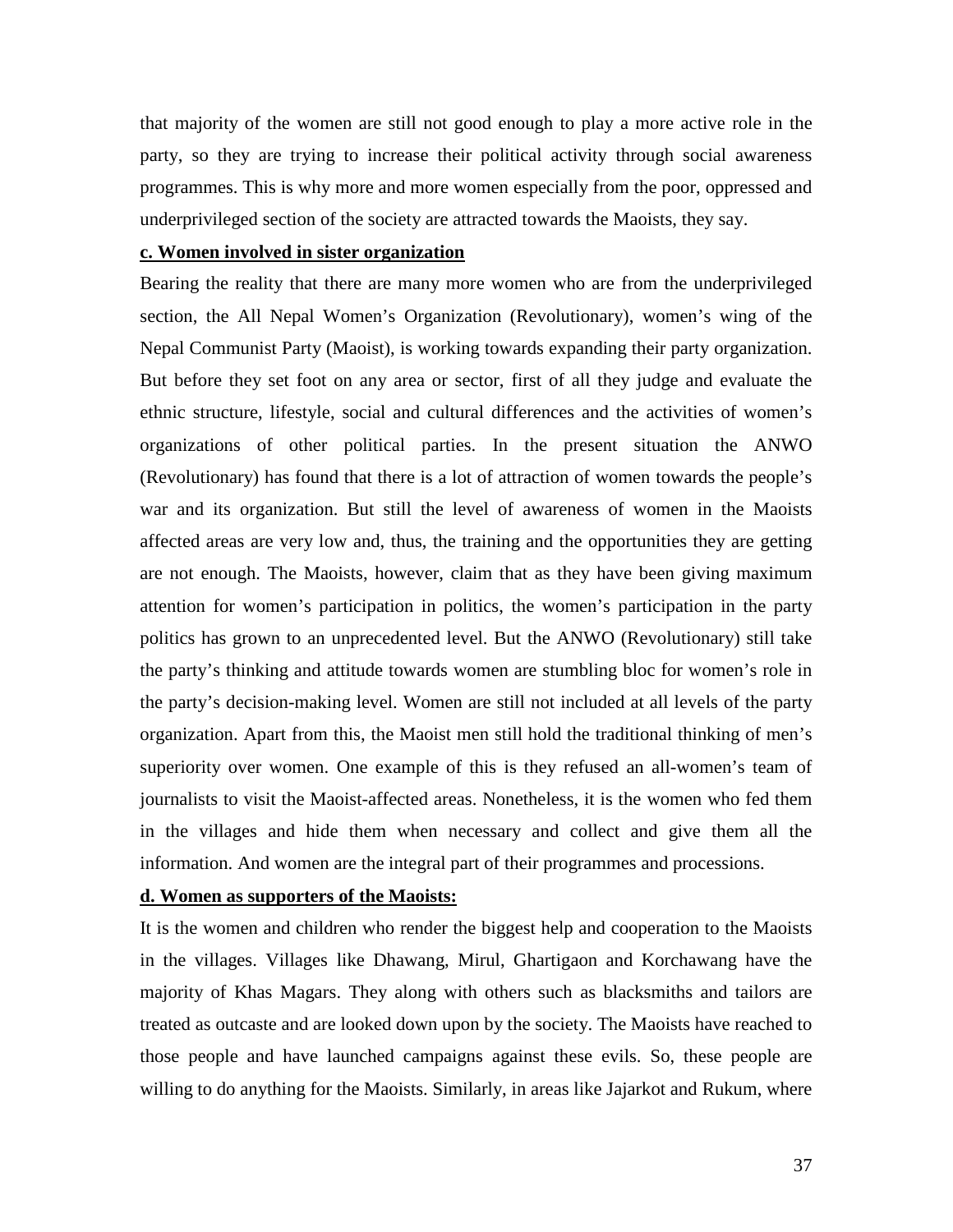there are a lot of upper class people, but the Maoists have succeeded in gaining the women's sympathies by raising voices against oppression against women. They have gained women support because of their campaign against alcohol, prostitution, gambling, and child-marriage and polygamy.

### **C. Women caught between the Maoists and the government :**

Until about one-and a-half-years ago, in districts most affected by the Maoists majority of the people who remained in the villages were children and old people. In 1997/98, after the police intensified their campaign against the Maoists, all able-bodied men could not live in the villages. The situation was so bad that in one Ward there were no male candidate and it was women only who had stood and won the election.

After the Maoists virtually took control over the district began running their own administration, men have returned to the villages. The Maoists army has been doing all sort of work. They also go to the families whose members have been killed by police and assist them. They also plant and harvest the crops giving half the product to such families. This way they have been able to gain the sympathy of those people and families. Meanwhile there also are other women are bearing the brunt of the Maoist actions. The male members often flee their houses to escape being killed by the Maoists. The Maoists go to those families with arms and demand meal without paying, force them to give donations and threaten them. They are leading desperate lives but they do not dare to utter a word against the Maoists for fear of reprisal.

There still other women who simply witness the Maoists roam the villages with guns and grenades. Their duty is to go to the Maoists programme whenever called. They don't refuse no matter how important job they may have at home. They act as if they are both dumb and blind.

There are no police in the villages, so there is no question of police oppression. But before the police left the villages, the people used to live in utmost fear and terror. The police used to take everything they want forcefully, create terror among the village for being Maoists, and their sexual exploitation was also at its height with women being taken to the posts manhandled and even raped.

On the other hand, the Maoists would come at any time even at night to hide. And it was the women's job to cook food at any time of the day or night and feed them. If they were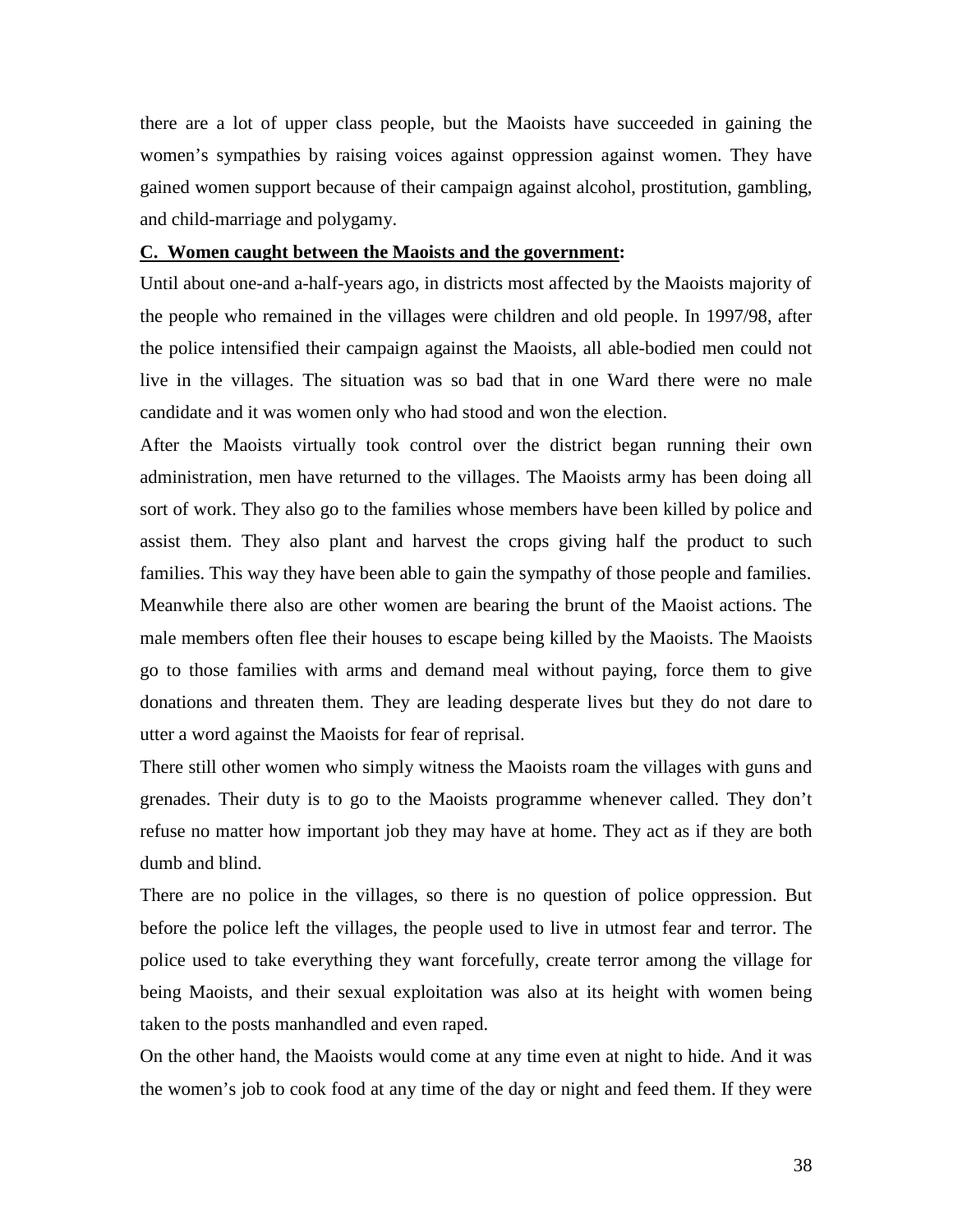not given food then they would do anything they like. If anyone informs the police about their hiding those people were either killed or were maimed for life. This way they had terrorized the whole village. There were times first one group would come and they would eat up everything the villagers had and leave. Then another group, either of the Maoist or the police would come. And if they don't get anything they would beat, scold and harass those in the house. The villagers were thus bearing the brunt from both the Maoists and the police. While men if they remains in the village, are involved in politics, hide at anybody's home, eat wherever they are to escape the police, it is the women who have to bear the consequence of both Maoists and the police. The women could neither enter their field early in the morning nor remain there late in the afternoon. They fear whether they would be the target of the police or the Maoists. The villagers were even banned to light torch at night. The ban on torch is still there even after the establishment of the Maoists people's administration.

Many of the villagers now say, "At least there is no fighting between the police and the Maoists," For many villagers, especially women, it has given them some kind of relief. All they have to do is please one side. They think peace is to obey them to go to the Maoists programme and hear what they say and at other times engage in household jobs. However, the wives have also gotten respite from their drunken husbands' beatings. There are no men who loiter around the village and no more political gossips. So, everything looks quiet in the villages.

### **Box 4:1**

# **Bhim Kumari Pun, Iriwang VDC Ward No. 1, Chairperson of Jagriti (Awareness) Programme,**

Bhim Kumari Pun was accused by the Maoists for being an informer of the police's raid against Maoists at Sukedaha. After the Maoist put her on the death list she fled the village. She is presently living in a rented house near the District Police Office at Liwang, district headquarters. The government has now made her the Chairperson of Jagriti Programme.

She says her brother was beaten to death by the enemies. She also says she had won the village election twice and has done good work.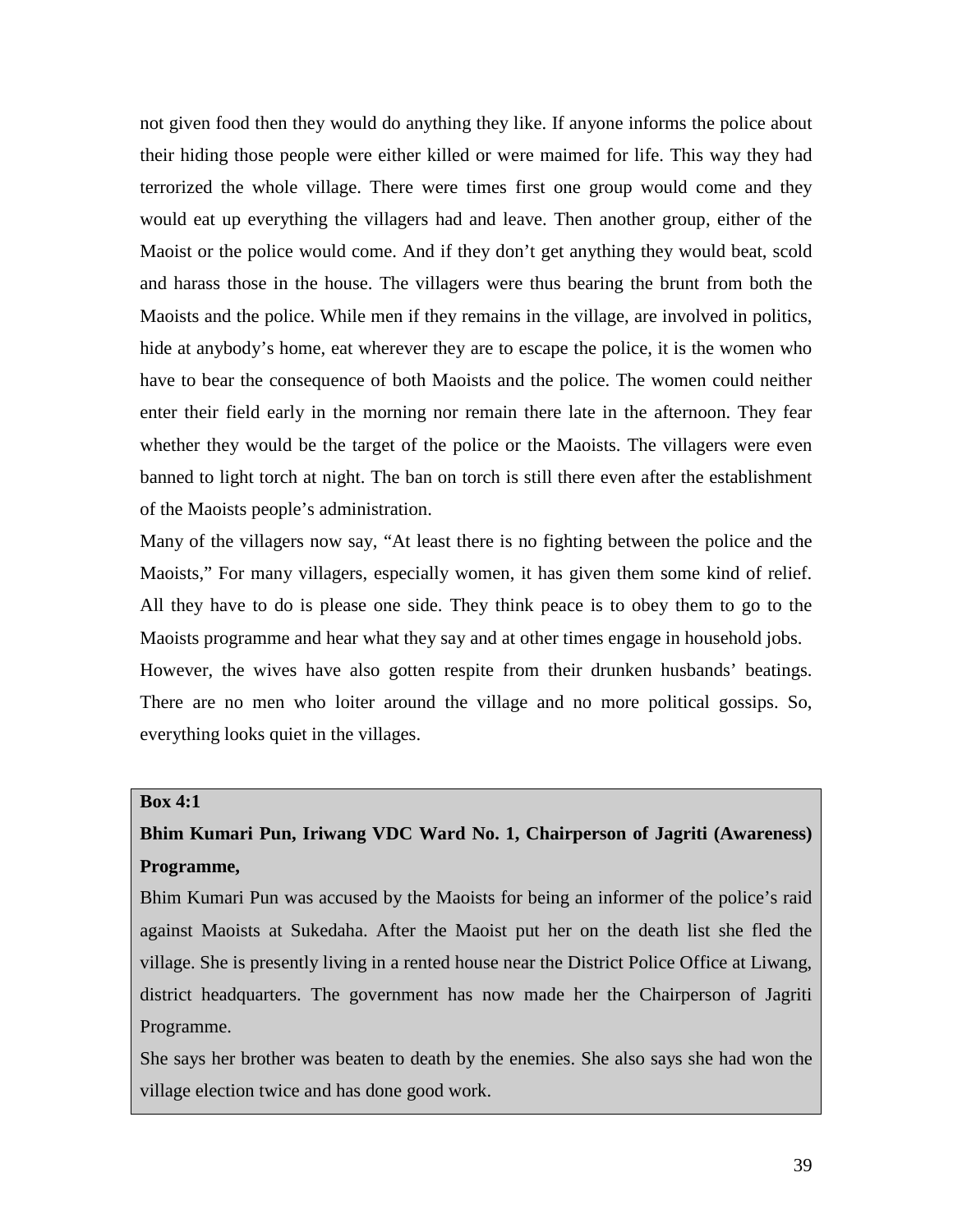Q. Won't you go to the village?

Pun: Leave that thing out. Because I was beaten by the Maoists (for which she remained in hospital for three months) I made Surendra Hamal win the election from the No. 2 constituency of the district.

Q. But Hamal is a minister, why don't you go to him?

Pun: Hamal and I are like brother and sister. It was he who made me the chairperson of Jagriti Programme.

Q. What are you doing under this programme?

Pun: We have trained 17 women of 10 VDCs to become social mobilisers. Now there are 84 such women in 10 districts.

Q. You cannot go to the village then how do you select the persons?

Pun: They come from the villages. I know every nook and corner of the village.

Q. Who is using you house and land?

Pun: It is empty. Nobody lives there.

Q. Don't you have fear that they will kill you?

Pun: They would eat me up if they find me. I am the main threat for them in Rolpa. There was another, Amar Bahadur Budha. He was shot dead by the Maoists. I was with him when he was killed but I saved myself by hiding under the bed. But I don't fear the Maoists because everybody has to die one day. I don't want to live by giving them money. There are many leaders who are living by paying the Maoists. But I will not bow before them.

Q. How many women are involved in politics?

Pun: Very little because of lack of education.

Q. And in the Maoists' People's War?

Pun: Those women are illiterate so they are after the Maoists. They don't know Baburam's children study abroad. They are also sexually exploited.

Q. Will you take your Jagriti Programme to the Maoist affected areas?

Pun: The government has asked me to choose my area and I have chosen Thawang VDC of Constituency No. 1 and five VDCs of No. 2 constituency. Both these areas are Maoists areas and I have fulfilled my duties.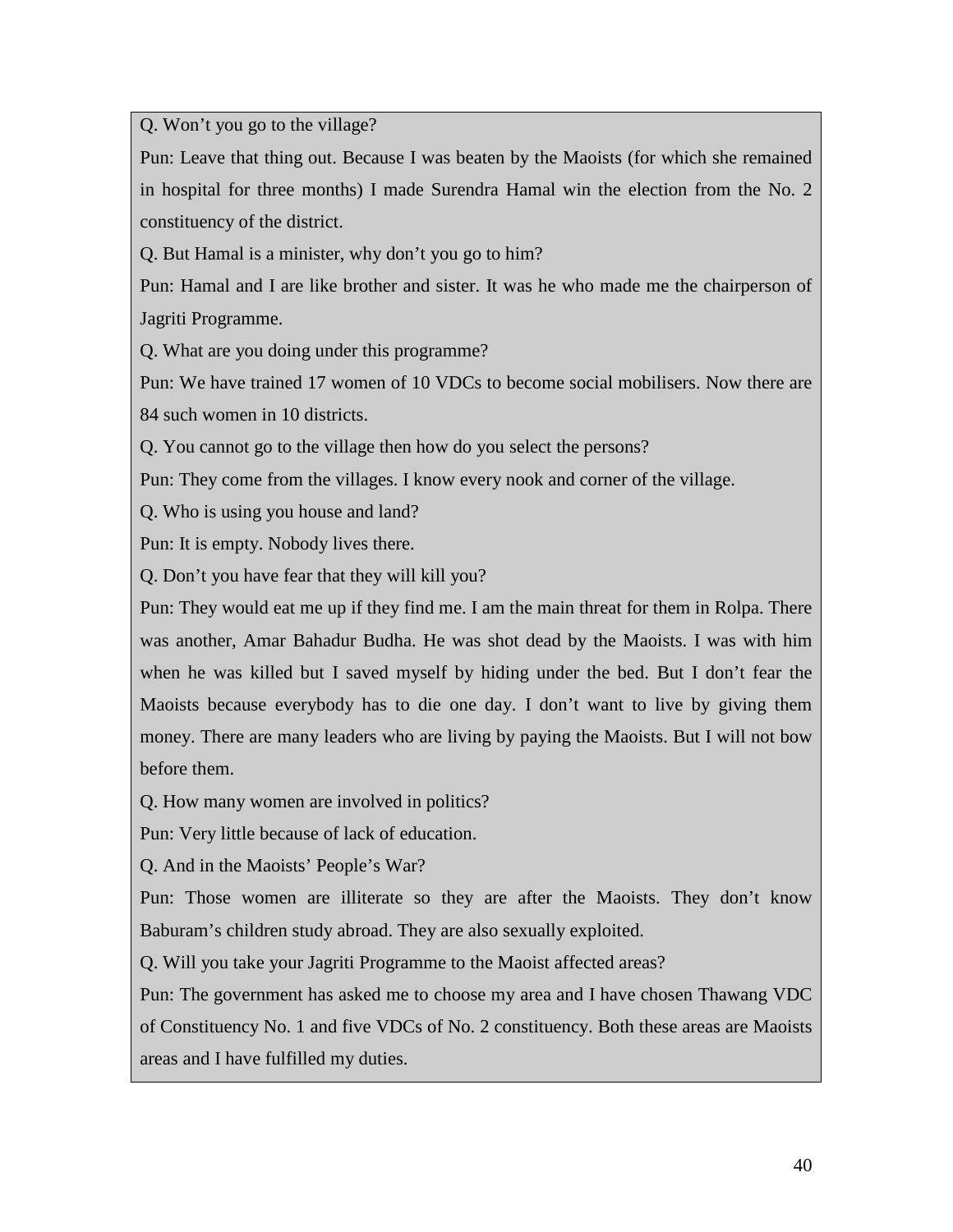## **Box 4:2**

**Navaraj Khanal, 21, a former Maoist who surrendered to the government. He is the son of a priest in Jajarkot district, but now living in Nepalgunj by renting a room. After he surrendered to the police the Maoists kidnapped his old father and sent him to a labour camp, where he later died in the labour camp.**

## **Q. When did you surrendered to the government?**

Khanal: It was on Mangsir 8, 2057.

# **Q. When did you join the Maoist?**

Khanal: It was in Ashad 2057 under influence. I tried to taste an untested fruit, but it was bitter. So, I left the Maoist after five months and surrendered myself at the Jajarkot district police office.

# **Q. How bitter was your experience with the Maoists?**

Khanal: They also didn't recognize the persons. They used to abruptly take action against any one even those who have not conspired. Theirs is not a people's war but terrorist activities.

# **Q. What kind of actions do they take?**

Khanal: It depends on what kind of person- whether it is an informer or others.

# **Q. Do they also beat the persons?**

Khanal: Yes, they beat the persons. They also shoot. They do everything.

## **Q. After you joined the Maoists, how many were taken action against?**

Khanal: I saw many people being taken action against.

## **Q. Do you know those persons?**

Khanal: No, I don't know those persons.

## **Q. To which level did you reach in the Maoists?**

Khanal: I had joined the people's militia. They have 10 levels in the militia. The squadron is also a part of the people's militia.

# **Q. Did you get the rifle?**

Khanal: Yes, I had gotten one.

**Q. It was heard that you were given to carry only a homemade gun and when everybody was sleeping you escaped with a rifle, bags and maps?**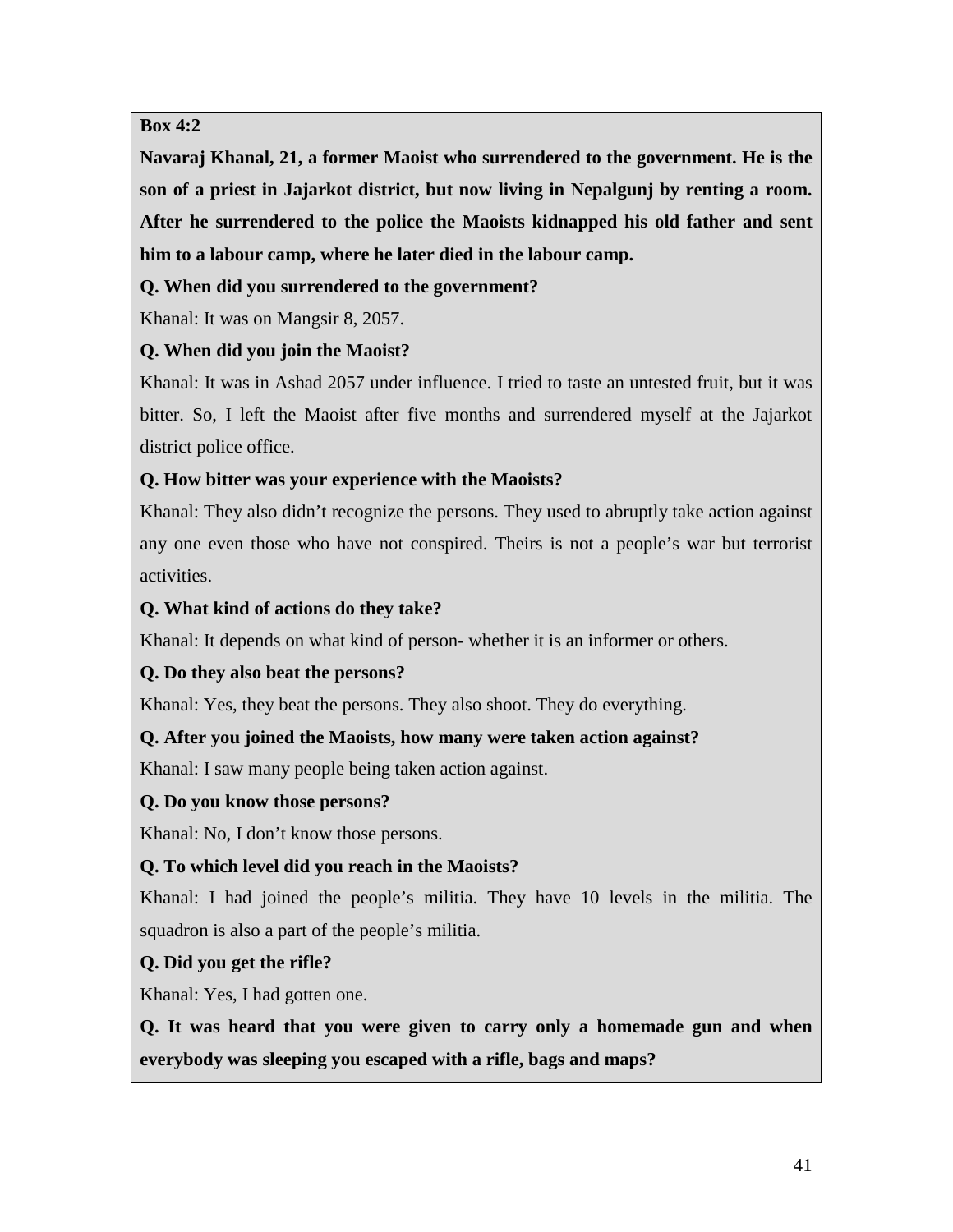Khanal: This is nonsense. Which map did I bring? All these are fabricated. I had only brought that weapon. I was able to flee while on duty. Those papers belong to the leaders only, not the commander. So, what they have said is false.

# **Q. The Maoist kidnapped your father after you fled. How did you feel?**

Khanal: I didn't feel anything.

# **Q. But they took your father?**

Khanal: Will their revolution be successful by taking my father? Can my father do the job that I was doing? No. He is an old man.

# **Q. Didn't you feel sorry for your father?**

Khanal: I did. But what can I do?

**Q. All your family members are suffering because of you. Don't you feel anything?** Khanal: What I know is they did this to my father so that others won't do what I did.

# **Q. If you didn't like the job, you could have told them you are leaving?**

Khanal: But they won't say you can go home and stay there? Again even if you leave the Maoists and come home, the police would come and arrest you. There are cases of persons who have already surrendered being arrested by police if anything happens in their villages.

## **Q. Do you know comrade Paras?**

Khanal: Yes, I do.

**Q. They say all this plan of you joining the Maoists and then deserting them because your father had a loan at the bank. So, if you surrender then you would get Rs. 30,000 for the rifle to pay the loan?**

Khanal: This is also nonsense. It was Neelam Sharma of my village Risang who is behind the kidnapping of my father. He is also my relative.

# **Q. Your father had no role in your surrender and you surrender you didn't like the Maoists?**

Khanal: My father had nothing to do with my surrender and it was solely my decision to surrender.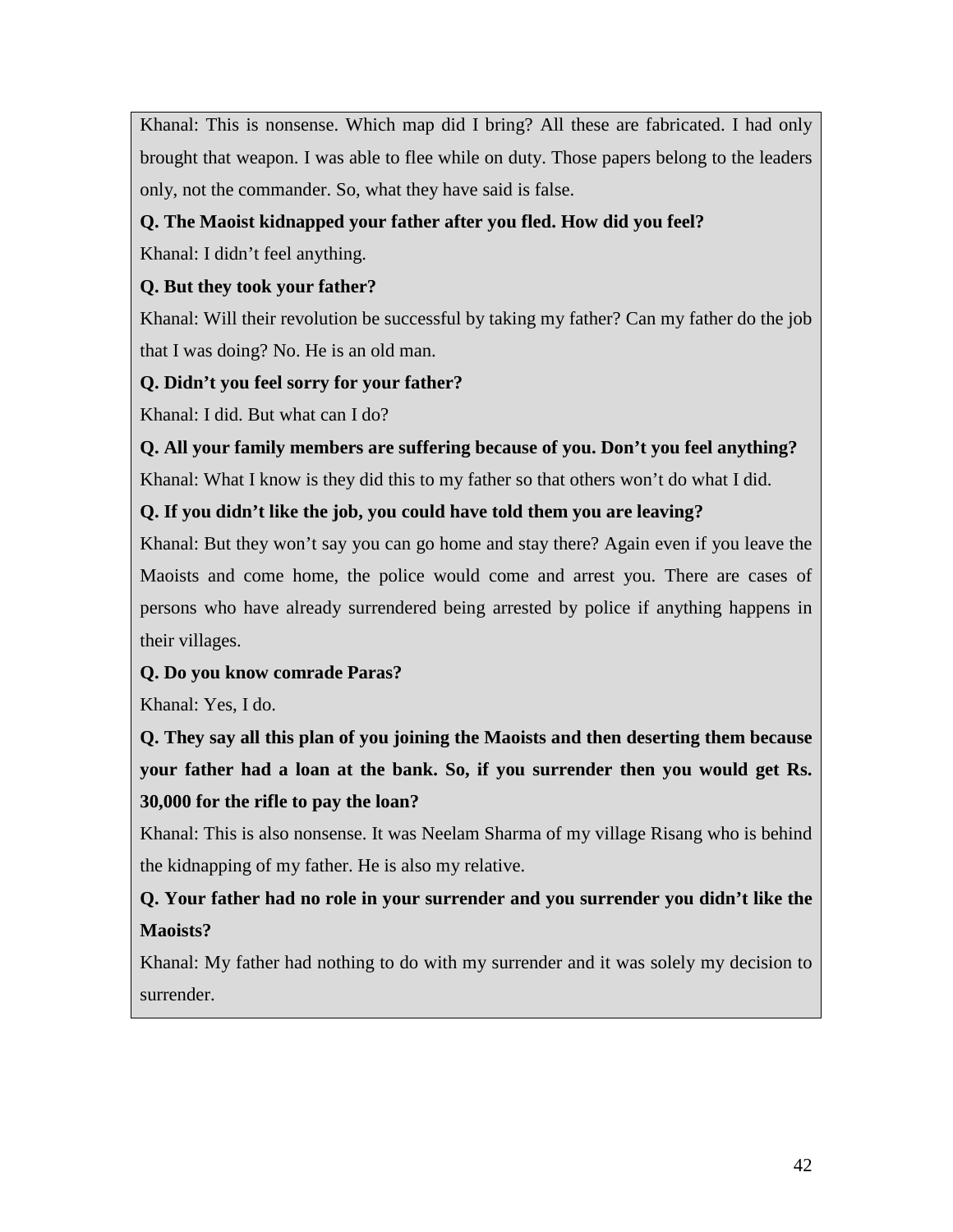### **5. Study and Expressions: Explanations and Analyses**

### **a) Conclusion of the study of up to 1997:**

"If only the government could have reached the villages affected by the Maoists three years ago, stopped the police oppression and atrocities and have provided relief and development programme to the people, the Maoists' People's War would not have taken such a momentum." This was the conclusion of all those who had visited districts like Rolpa, Rukum, Salyan and other hot-beds of the Maoists that time.

Even the then Prime Minister Girija Prasad Koirala who had flown to those areas to study the situation there had expressed the same feeling to others who had gone with him. He had even said that he had instructed the government machinery to focus the development efforts on those areas.

Until 1997, although police and some miscreants of the ruling party had created nuisance and even oppressions in those areas, the villagers till that time had wanted peace to prevail. But all those who has visited those areas, used to say with arrogance that they would wipe out the Maoists with the use of force and oppression. They had even looked at others who said the oppression was not the right way to deal with the problem. That time the government's total focus was suppressing them. Even that time the police at the posts in those districts used to feel insecure.

Even that time the Maoists had started selling dreams that they would have their government in the villages after two years. The more the government resorted to force and oppression, the more the Maoists claimed that they were gaining success.

Many villagers say, the Maoists' single policy was to create violence at one part of the district and the government would unleash repressive measure throughout the district – taken innocent people under custody, jail them on false charges and create terror among all the people. That was the time when people were terrified and men would flee to the jungle and women became the victims of police brutality and sexual exploitations. It was also the time the women had to do everything inside their houses and in the fields. The children had stopped going to school, and many women had even said that they would send their children only after the Maoist form their government.

These women had felt that if the government took back all false charges and cases and allowed their men to return to the villages, they would live peacefully.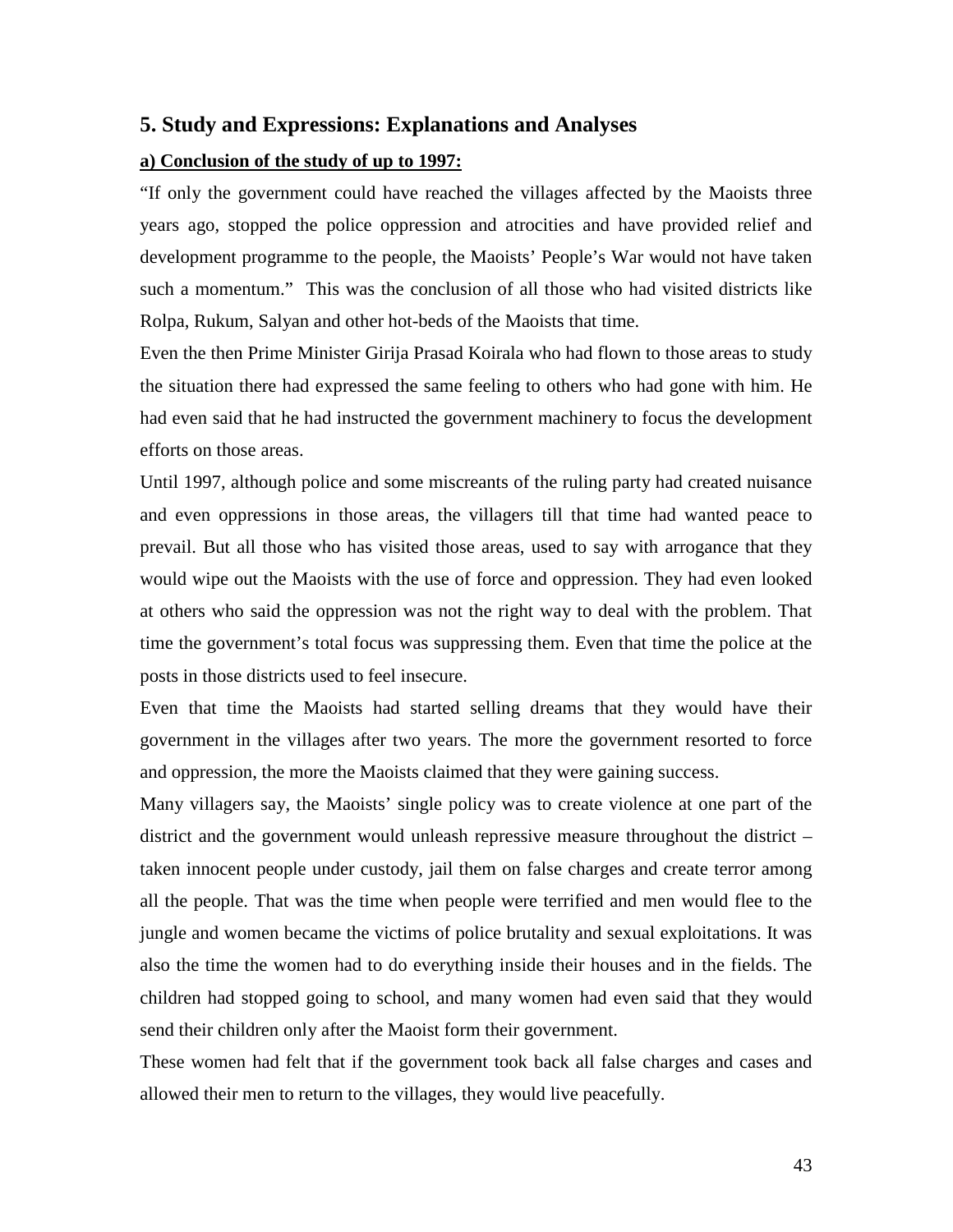This feeling was even conveyed to the officials of the local administration, police incharge, health officials and others by a team of women journalists who had made a 15 day trip to the Maoist-affected villages of Rolpa and Rukum.

When the team had reached Libang and stayed in a hotel, then it had found that everybody is terrified of the police as well as of the Maoists. Everybody was suspicious of the other and they would not talk. In their eyes, any new person in the area could be the spy of the police or of the Maoists. They avoided any contact with outsiders.

That time there were 77 prisoners in the jail. Fifty-five of them were brought for political reasons, but they were accused of burglary, murder, robbery, arson etc. For example, one woman Bujimala Pun did not know why she was brought there and what charges were there against her and how long she has stay in jail. She was arrested for stealing from a shop. Later, when the team reached the villages, it was found those who the state wanted for robbery or murder would flee the villages. Those fugitives sometimes come to the villages and they were kept and fed by other villagers taking them as kith and kin. So, the police would arrest the villagers for feeding the fugitives. But as they don't have any law to arrest for feeding those fugitives, they were arrested on other charges such as robbery, stealing.

During its time in the villages the journalists had also faced severe hassles from the police. The journalists were stopped and interrogated by rifle-wielding policemen and they had even tried to scare the journalists.

The team had clearly experienced two things: both the police and the people are scared and terrorized. When the people are frightened they take the outsiders neither positively nor negatively, but they would reply to the questions in a straight way. But when the police are frightened they also try to scare you. Such as the Chief District Officer and the Deputy Superintendent of Police tried to discourage the journalists' team from going to the Maoist-affected villages. They even said the women's team would face severe difficulties on the way such as altitude sickness, leech and the difficult trails. However, the team reached several of the Maoists-affected villages.

After a trip of 12 days the team returned to Kathmandu and put in words what it had seen and heard. But the fact was indigestible to many. Many even branded us to be sympathetic or even undeclared supporters of the Maoists. The irony was that the other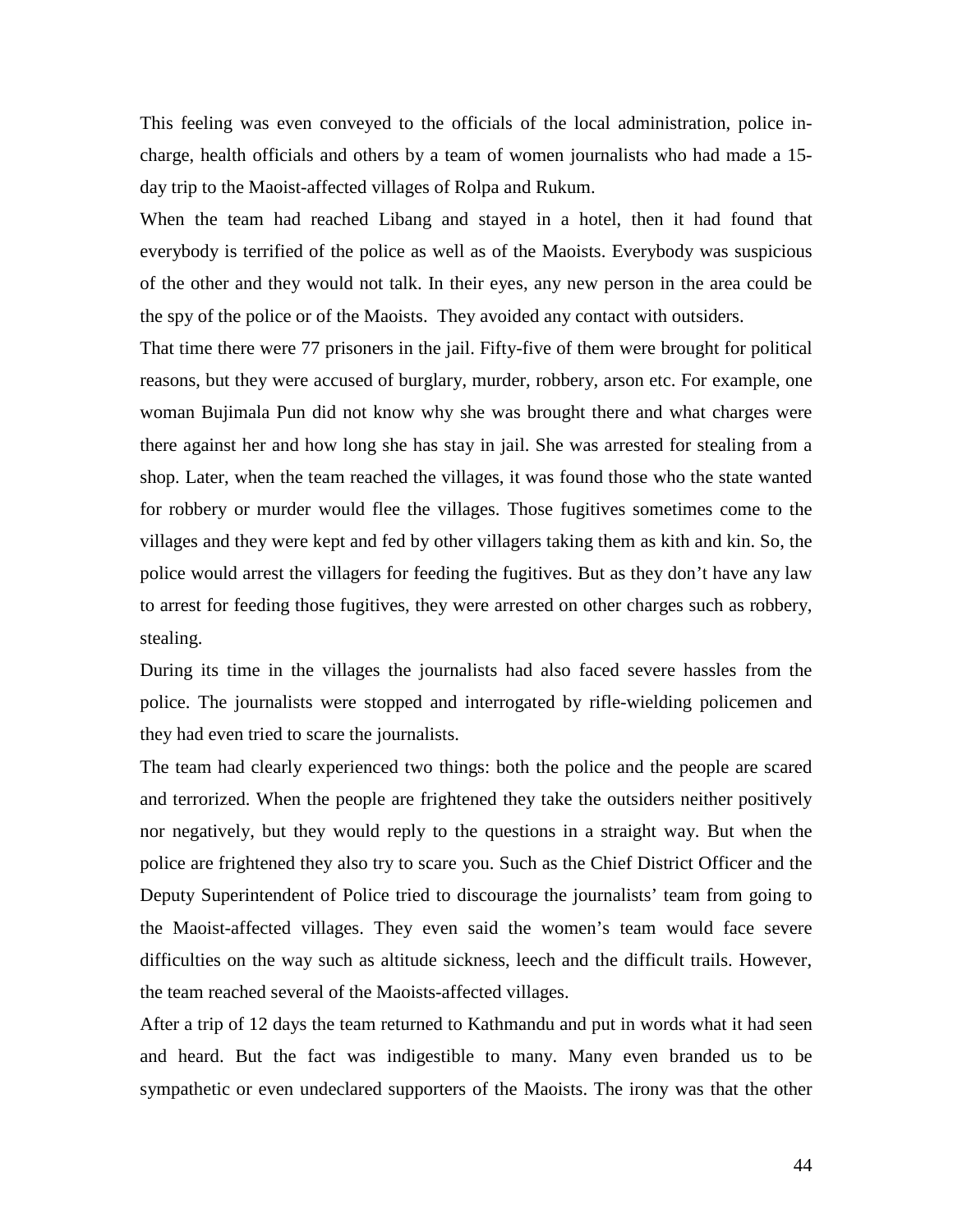side supposed that we belong to them. However, the then Prime Minister Girija Prasad Koirala called the team at his residence and tried to get the information. The team had told that it is development and not oppression what is needed to solve the Maoist problem. But unfortunately, on the third day of our meeting with the Prime Minister the government launched 'kilo-sera-two' operation against the Maoists, which led to a big loss of lives and properties.

## **Box 5:1**

**Nandaram Rana, Jagatipur VDC Ward No. 5 of Jajarkot district. Rana had fled from the clutches of the Maoists and has been taking refuge at the district headquarters**

Q. Why do you come to the district headquarters?

Rana: They captured me on Falgun 20, 2057 from a jungle. Then they took me to Hurra VDC then to Kaligaon VDC at the house of one Ahirman Budha. They asked me about details about the Kuithara incident of Ashad 15, 2055. Then they called me as a police informer and said they would kill me. But I escaped the next night and came to the district headquarters.

Q. How could you escape?

Rana: At the night the Maoists had slept inside the house. Their commander was in front of me and there were four sentries. I even told them that I would join their party to escape from their beatings. But the commander called me traitor and said it is not only you, even Girija would come to our party and beat me.

Q. What did they do to you?

Rana: they tied my hands with a rope, saying the rope was their handcuff. Then I was taken to a dark room and was beaten. I was kept there for one day and one night.

Q. Why did they capture you?

Rana: It was just because I am an active member of the Nepali Congress.

Q. Were you an informer?

Rana: No, why should I become an informer of the police? First, they had set my house on fire. It was because I had led a procession of a person they had killed. The police had asked me who had set my house on fire and I had told his name to the police.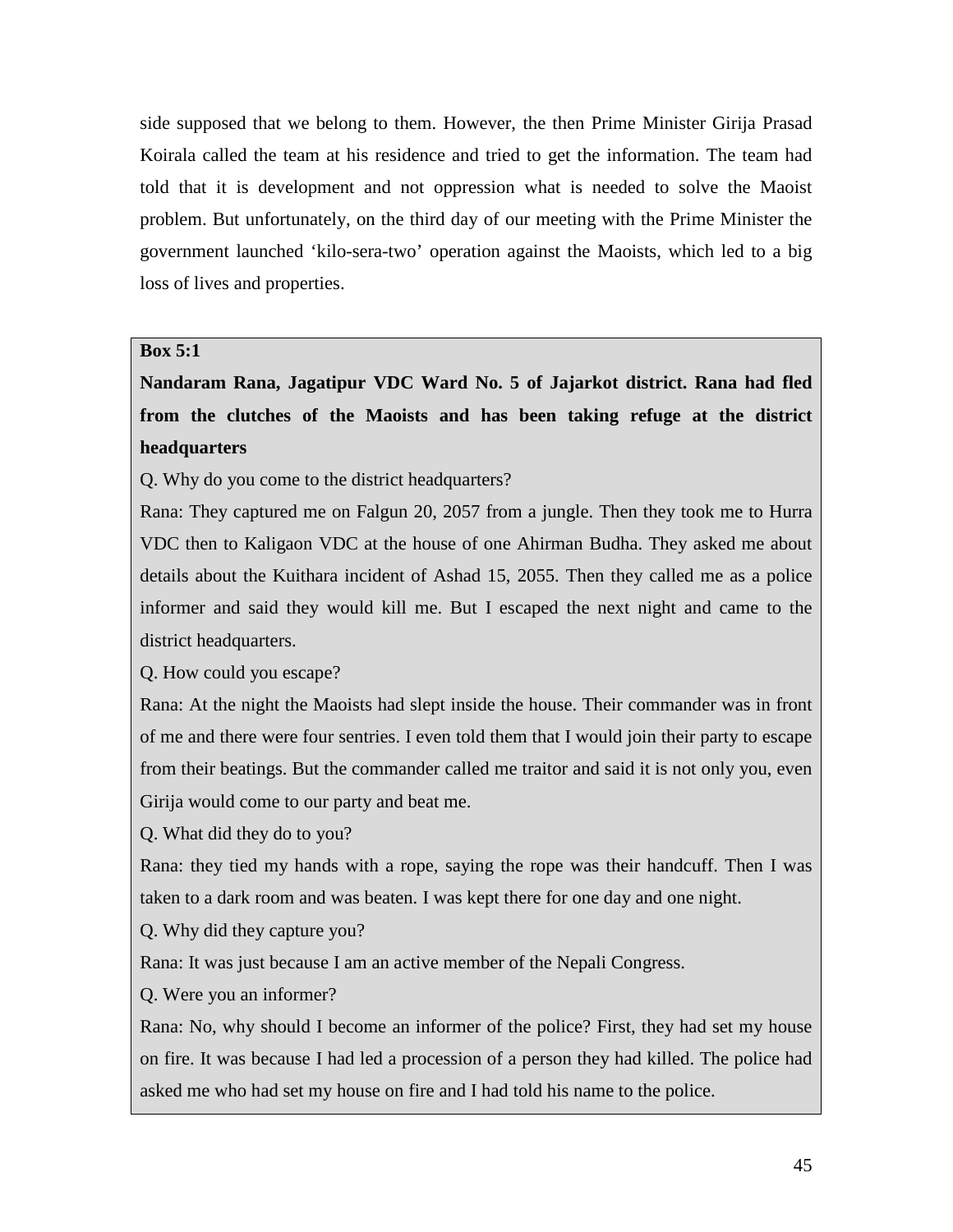Q. What had happened at Kuithara?

Rana: Four Maoists were killed by police at Kuithara on Ashad 15, 2055. They accused me of bringing police to Kuithara.

Q. How much the Maoists suffered before they entered the jungles?

Rana: No, it was not them who had suffered. They had been looting and robbing the people. When they think that they would be arrested then they took to the jungles.

Q. Where are they now?

Rana: They live in the jungles. But they come to the villages to ask for food and take away the food forcefully.

## **Box 5:2**

# **Chandra Bahadur Giri: Danda Gaon of Pajaru VDC Ward No. 7, Jajarkot. He fled the Maoists and now lives in Nepalgunj.**

Q. How did you get displace:

Giri: They burnt my house. Then the villagers told me to flee to Nepalgunj and I came.

Q. Why did the burnt your house?

Giri: Because I had rented the house to the police.

Q. Are you with our family in Nepalgunj:

Giri: Yes, all nine of my family members are here.

Q. How do you make a living?

Giri: My wife sells firewood?

Q. But you don't look like the one who sells wood?

Giri: I had some properties, but the Maoists looted them.

Q. How do you think you can go back to your village?

Giri: I wish the government to make an environment for us to live in the village. I think they got into looting and robbing because they don't have anything to eat. I wish the government make arrangements also for those (who have gone to the jungle) to live the villages.

Q. Will you return to the village if there is police?

Giri: Rather than having police, there should be a situation where all the villagers, including the Maoists, could live together.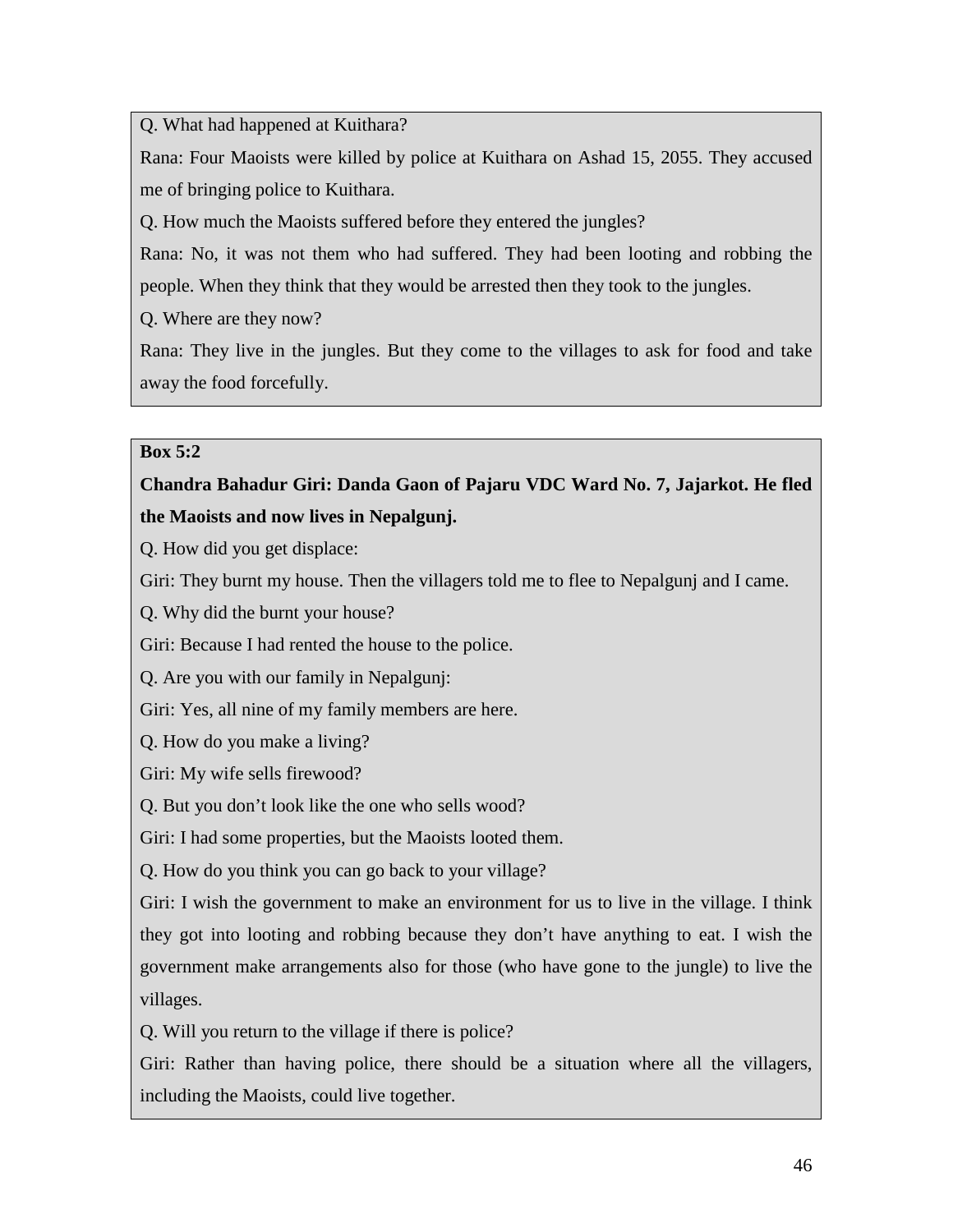Q. Haven't you been called to the village (by the Maoists)?

Giri: No. It has been here since one year.

Q. How much land do you have?

Giri: I had 40-50 ropanies of land – enough to make a living for my family.

## **B) Development and evolution of Maoist movement**

The Maoists had started their people' war thinking they can change the state power through war. But after about nine months of the Maoists insurgency, the government thought that Maoists are creating terror among the local people and launched a 'Romeo operation' under police SP Chuda Bahadur Shrestha. After three months SP Shrestha gave his report.

However within the next two years, the Maoists had expanded their people's war to 22 districts of the country. There were a lot of reports of the Maoists killing local people. So, the team decided to visit the districts, which were affected most by the Maoists war violence and evaluate the impact on the local people. Then the team visited Rolpa and Rukum and talked and interviewed to about 250 persons, who included police, students, local people, teachers, those whose family members were killed and/or tortured, eye witnesses and other.

## **C) Visit and evaluation of Maoist activities in Gurkha**

After the impact of the Maoists' war was evaluated in those areas, the team thought it would be necessary to visit all the districts affected by the Maoist war. But because of the special police operation for four months in Jestha 2054 in which police killed about 800 people for being the Maoists. But when the operation was relaxed a bit, then Maoists unleashed their form of violence – killing those who they thought had worked as police informed during the operation and also those who they thought were their political enemies.

On Mangsir 15, 2055, the Maoist killed an active member of Nepal Students' Union, (the NC's student wing) in the bazaar of Gorkha in broad daylight causing tension in Gorkha. This also had a ripple effect in Kathmandu. Then there were news reports of NSU's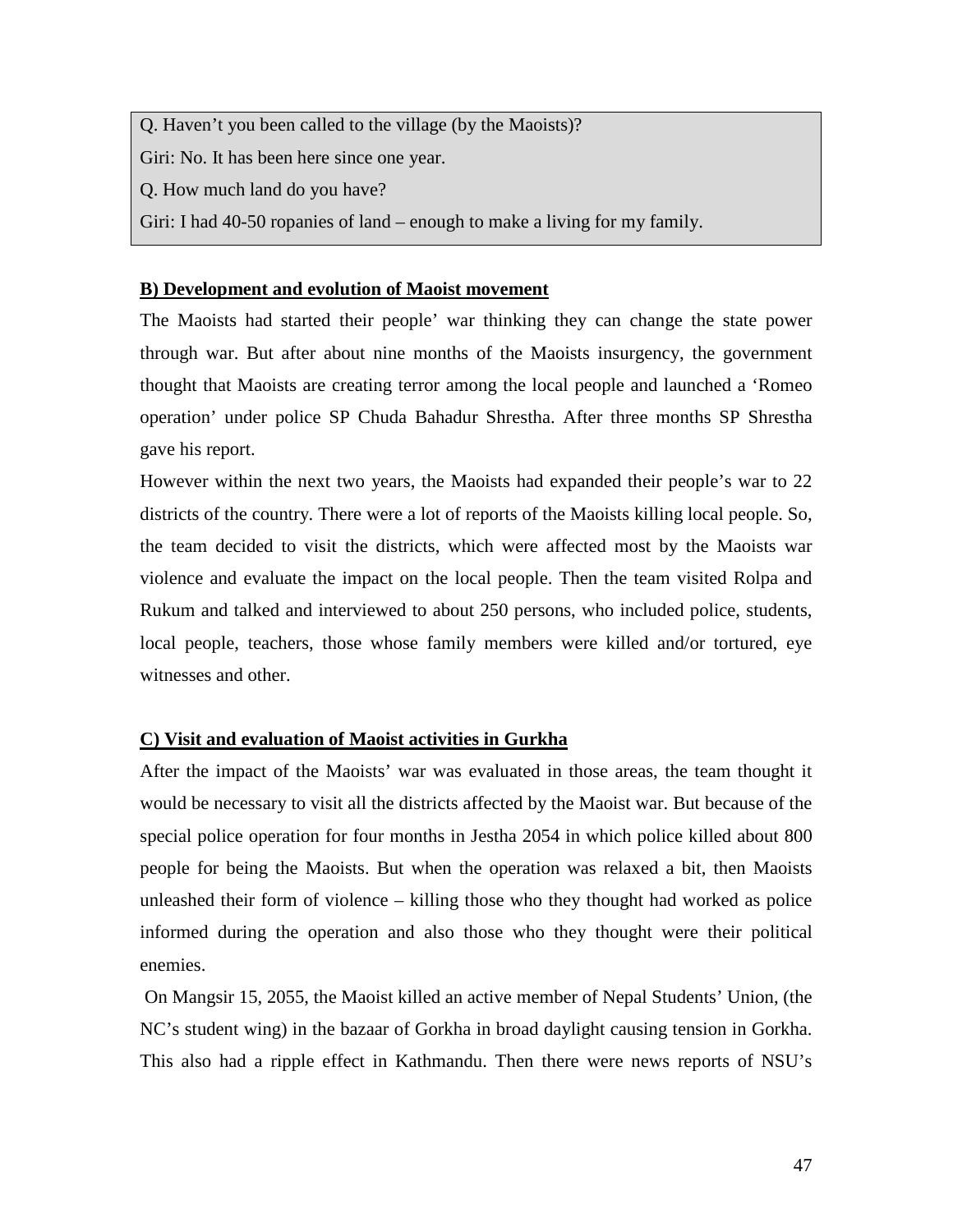supporters vandalizing houses and resorting to beating people who they thought were Maoists as revenge to the killing.

The team visited Gorkha for about 10 days to find the actual situation. But the situation of Gorkha was not as tense as the media reported it. At that time there were 64 prisoners, including 11 women, in the district jail. Of the 11 women, three of them were accused of being involved in Maoist activities. One woman Kalpana Thapa was transferred to Birgunj jail. There were also six teachers of the Gurkha Campus on charge related of the NSU activist. All of those who were arrested for being Maoists were educated. But they said they were charged of involving in the murder just because they were only the supporters of the Maoists. One of those arrested was also a woman called Bimala Bhatta. She was working for the Maoists since Magh 2055. The police DSP that time said she had become a source for the police of the Maoists activities in the district.

Meanwhile, it was tragic that 18 commanders of the Maoists had already lost their lives because of the killing Shyam Sundar Shrestha. Of them seven were women commander of the Maoists. The police had created a panic situation by raiding the houses suspected of harbouring the Maoists, taking people into custody. That time the Maoists supporters had wanted to enter into other others even if in the name only to save them from police.

However, the situation of Gorkha was different from that of Rolpa or Rukum. In Gorkha there were about a dozen youths of each village who had joined the Maoists and were working from the underground. But they used to live with their families.

In Rolpa and Rukum most of the people, who had joined the Maoists were very poor and illiterate. But in Gorkha, those who were involved in the Maoists activities were literate and even educated but were unemployed. In Gorkha most of the people killed by the Maoists were not police informers but because of personal enmity and vendetta. But the police also had gotten heavily on those who were only the supporters of the Maoists rather than activists.

### **D) The establishment of Communist Party in Gorkha and Development**

Although the Maoists had chosen the remote and far-flung districts of Rolpa and Rukum as launching pad for their People's War, Gorkha has a different meaning in the Maoists movement. Gorkha was the birthplace of Dr. Baburam Bhattarai and it was the first working area of Prachanda (Pushpa Kamal Dahal).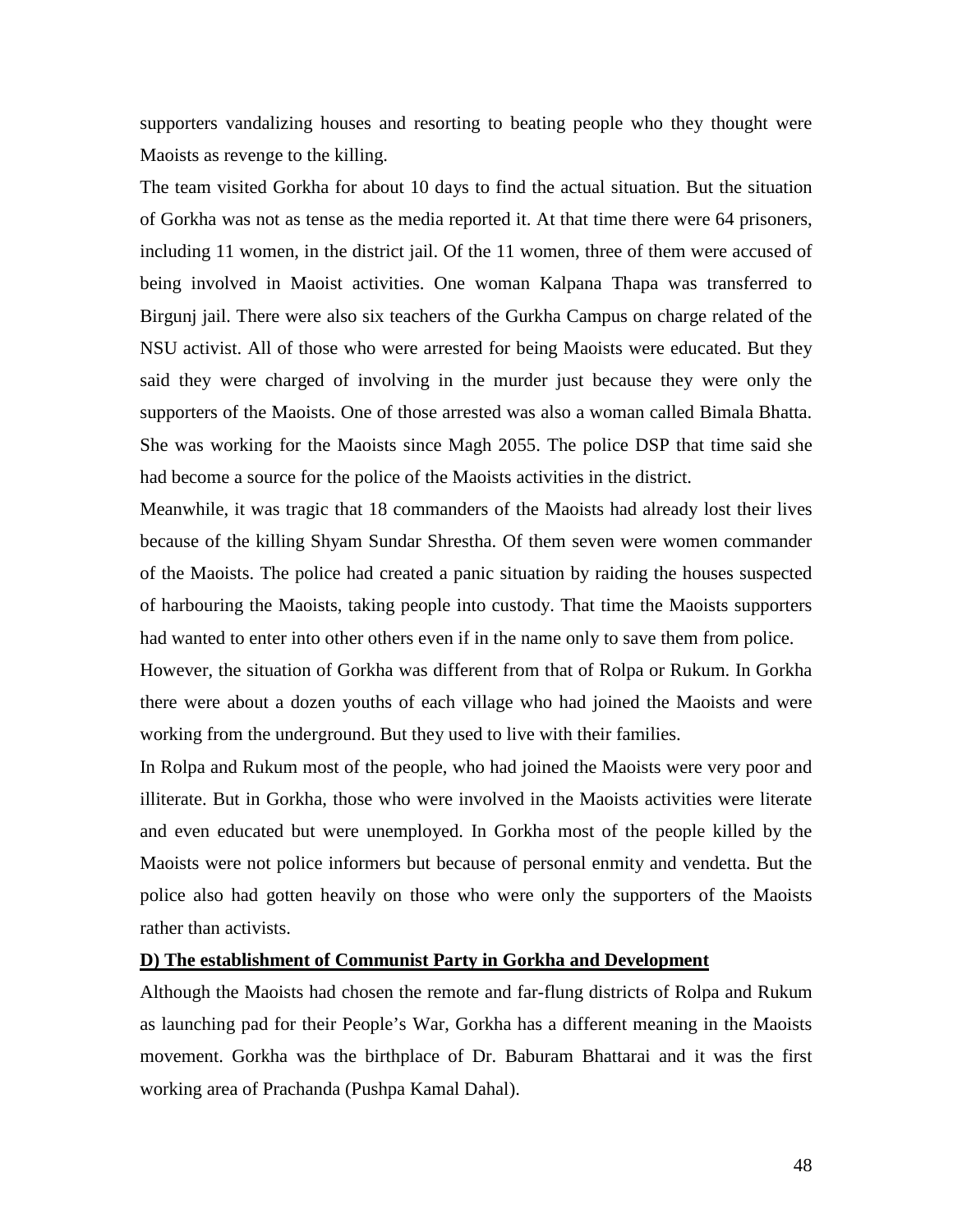The history of communist movement in Gorkha had started almost four decade back in 2010-11 B.S. That time a big famine has struck the district. Old people even recall the severity of the famine saying, the goats had even chewed up the hairs of children because there was nothing green in the district. Then the starving peasants like Hemlal Bhatta, Baikuntha Kattel and Rana Bahadur Ale led a movement to rob the silos and store houses of the big farmers, making a positive impression of communist on the people. But the administration had taken severe action against the peasant leaders - Bhatta, Kattel and Ale and others.

Then communist leaders like Pushpa Lal, Mohan Bikram Singh, Mohan Bikram Singh and others even made Gorkha their working areas because the district was close to Kathmandu and the seed of communist movement was already sown there. Moreover, the level of awareness was also high in the district. People like Bachaspati Devkota from within the district had also continued carrying the torch of communism in Gorkha. But when Bachaspati Devkota was behind the bars from 2040 B.S. to 2046, persons like Mohan Bikram Singh and Prachanda had formed the basis of communist movement in Gorkha. They had employed a tactic of 'hit and run'.

Meanwhile, at the same time, Dr. Baburam Bhattarai was expelled from his party CPN (Masal) and again Mohan Bikram Singh was also expelled from the party for six month. That time Dr. Baburam along with his wife Hisila Yami (both of them are architects) had almost left politics. They had opened a consulting firm 'Bastu Consultancy' and had gotten into their professional career. But it was Bachaspati Devkota who made Baburam return to politics by forming United National People's Movement Committee' against the Left Front of seven parties including UML. That was when the popular movement of 1990 was about to start. After the movement of 1990, Baburam and Prachanda rejected the new tri-partite constitution made by NC, UML and the King and wanted to continue the communist movement. But Bachaspati disagreed and separated.

Then Baburam and Prachanda formed a United People's Front, to fight the election. Other communist parties, who could not get into the Left Front of the seven parties, also joined the UPF. Then the UPF took a two-pronged approach of fighting the election on one hand and also carry on with their underground activities. Dr. Baburam had led the party in the open, while Prachanda had remained underground.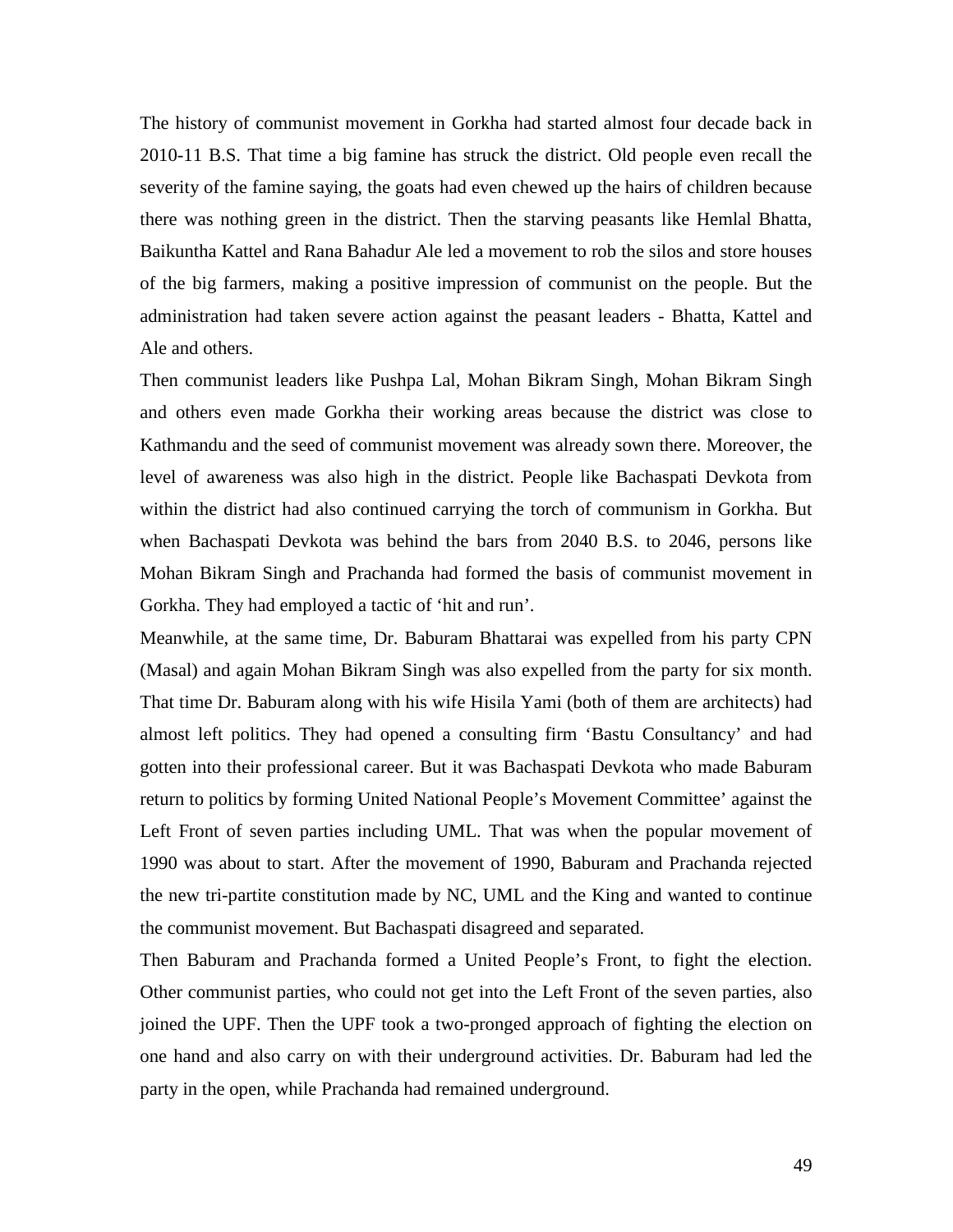In the first general election of 2048, the UPF had won 9 seats to become the third largest party in the parliament. In Gorkha the UPF had gotten 13,000 votes and NC had won the election with 15,000 votes. But in 2051, the UPF boycotted the second election and after about 15 months it announced its People's War.

Only after five days of the announcement of the People's War, the Maoists set fire to a paper factory owned by Chinkaji Shrestha. The Maoists then murdered a teacher, Nanadalal Koirala, when he was teaching in the classroom. Then it was police who raped a woman Kamala Bhattarai and threw her body at the bank of the river. Then the Maoists' People's War got momentum. The People's War took a new twist when the police launched its 'kilo-sera-Two' operation in the district. This police operation disrupted the Maoists communication channel, many of their responsible persons were killed and police claimed they had virtually quelled the Maoists' People's War.

### **E) Analysis of the study done in 2001**

The same team of journalists when it visited Gorkha and studied the situation for 26 days found conditions completely changed in the last three years.

In its second tour, the journalists' team talked to about 550 persons from all sectors, including, police, students, teachers, common people, businessmen, political workers and their leaders, army, Maoists and families who had suffered from both the police and Maoists. It found that in the last three years, the police and the administrated looked completely demoralized and the Maoists leaders were delighted and even exuberant on finding an undeclared victory over the local administration. But their mentality was quite unstable and the local Maoists workers and leaders said more than the military victory it was awareness that they had generated among the people.

While talking to the villagers they did not dare to speak against the Maoists. They all said the Maoists had done right in public, but in private they complained that the Maoists had blocked their freedom of expression and they also said they were living under severe tension and difficult times. There were even some who said if one is involved in one's work only, living under the Maoists would not make much difference.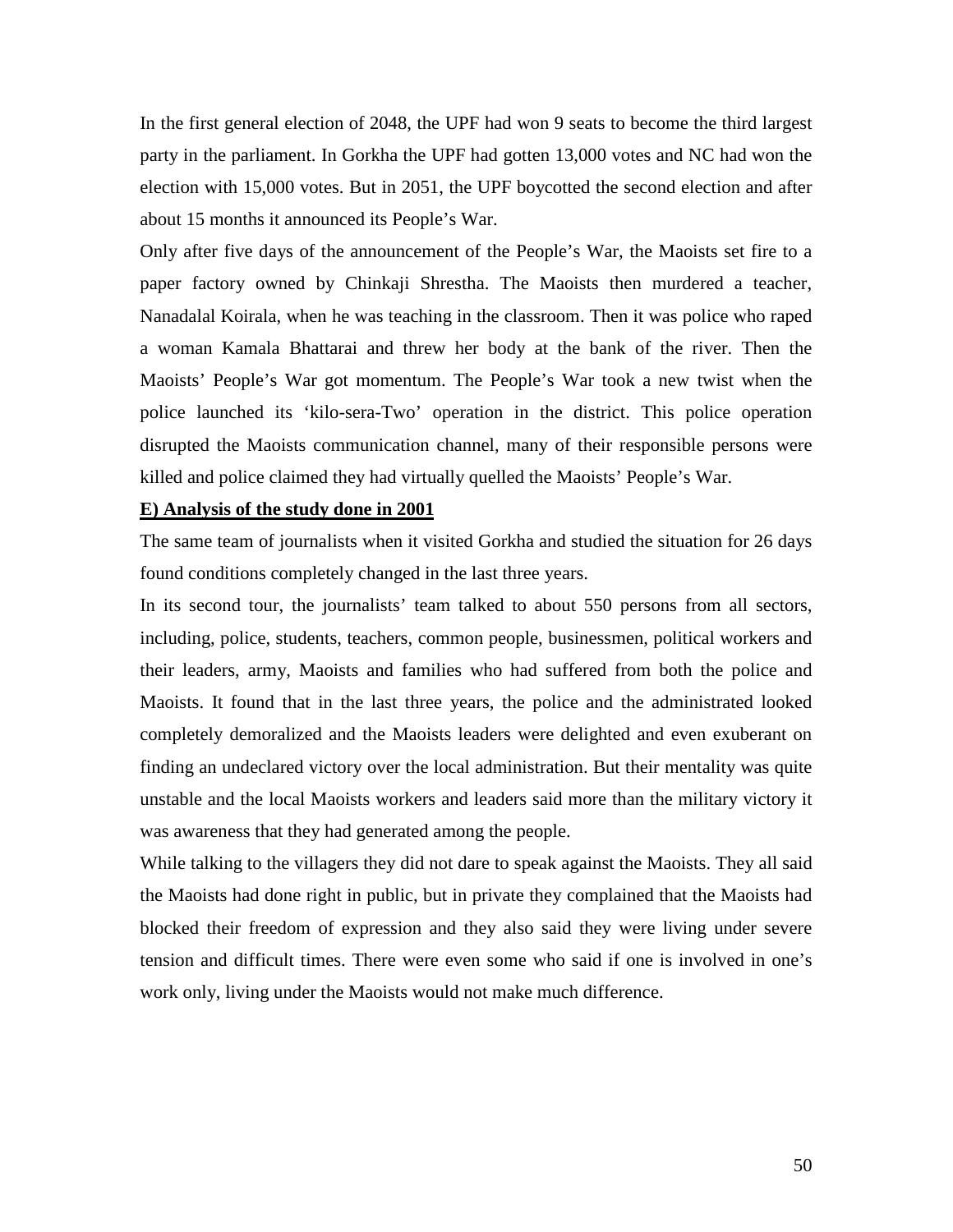Conclusion of Questionaires and Discussions

#### **1.The question of women**

Among the people we met, we asked everyone regarding the status of women in issues like education, development, health and agriculture among others.

In the work that was to be done by the male members of the village, the majority of villagers said the Maoists were involved in social development works and if need be, they expressed the view that they would not hesitate to raise weapons. In this way it seems the women folks who were not affiliated with the Maoists were exploited more.

When asked who does the work in the households where the men folks had been killed, the women replied that the militia came and helped. On the other hand, those who were bearing the brunt of the Maoists did not receive any such help. When asked how many incidents of infighting within a family took place in the village, they replied that after the Maoists took control, such incidents had virtually stopped.

When asked whether the Maoists had laid hands on young girls, they replied that no such incident had taken place.

When asked whether any one of them had been physically abused by the police or Maoists at any time, the reply was that while they themselves had not been violated in any way, the police physically abused womenfolk of the village when they met them on the road and thus they had trouble while travelling on the roads. "However after the police post had been removed, there is peace," they said.

When asked how many women in the village had been raped none admitted that any women in their village had been raped, however they did not hesitate to give examples of rape incidents in other villages of the district.

How much trouble have they faced after the Maoists Peoples' War, when this question was asked no one wanted to say that the small problems that they had faced in their household as any trouble. However the family of police personnel said that after their husbands had died the work load had increased.

Whether the agricultural products had increased or decreased after the Maoists Peoples' War, most said that when the police was here they could not give full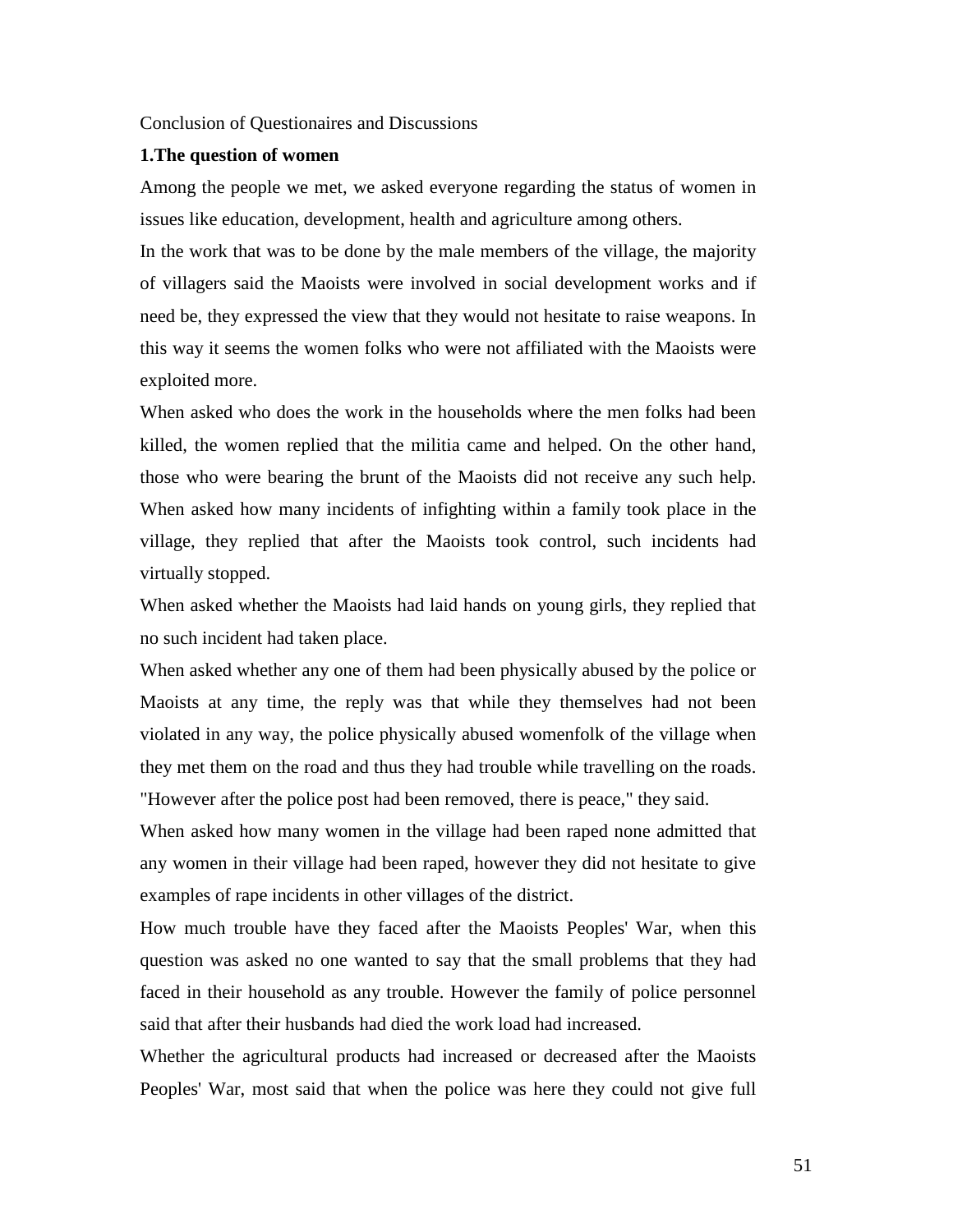time to agriculture works and as the men folk had to run away from the village, agriculture had suffered. But now everything was alright.

When asked how they would like to see their villages and their family many women replied that there was peace now, so it was okay. But some women said that "They don't allow our family to come to the village and we cannot speak, what to do?". Those that raised this type of question included both pro-Maoists and anti- Maoists.

When queried whether this type of "War" would bring development, many of the women expressed the view that the development works being carried out by the Maoists was correct. However some said, "How can there be development when there is terror everywhere?".

When asked whether they were aware or not of the Peoples' War, most of the women said they were waging the war to take revenge against the injustice against them. They also expressed the belief that there would be peace if the government stopped its oppression of the people.

They also informed that they were not aware of any adult education programme being run by the government, but the Maoists were educating the women.

On the question of education they replied that most of the women were not educated and even those who said they got education, mostly had completed only class 4 or 5.

Describing the biggest hardship they had had to endure, the women said it was the hardship they suffered at the hands of the police. They again repeated that if there was no oppression in the village, there would be no trouble.

They expressed sadness that the Women's Development Section did not come back to the village after it was ousted by the Maoists and they could not recall the Section starting work in another village after it was removed. Instead, the Maoists themselves had started teaching them to knit or sew bags and improve their skills and income, they informed.

Regarding property rights, all the women in the village were about it and they felt this was necessary if women's empowerment was to succeed.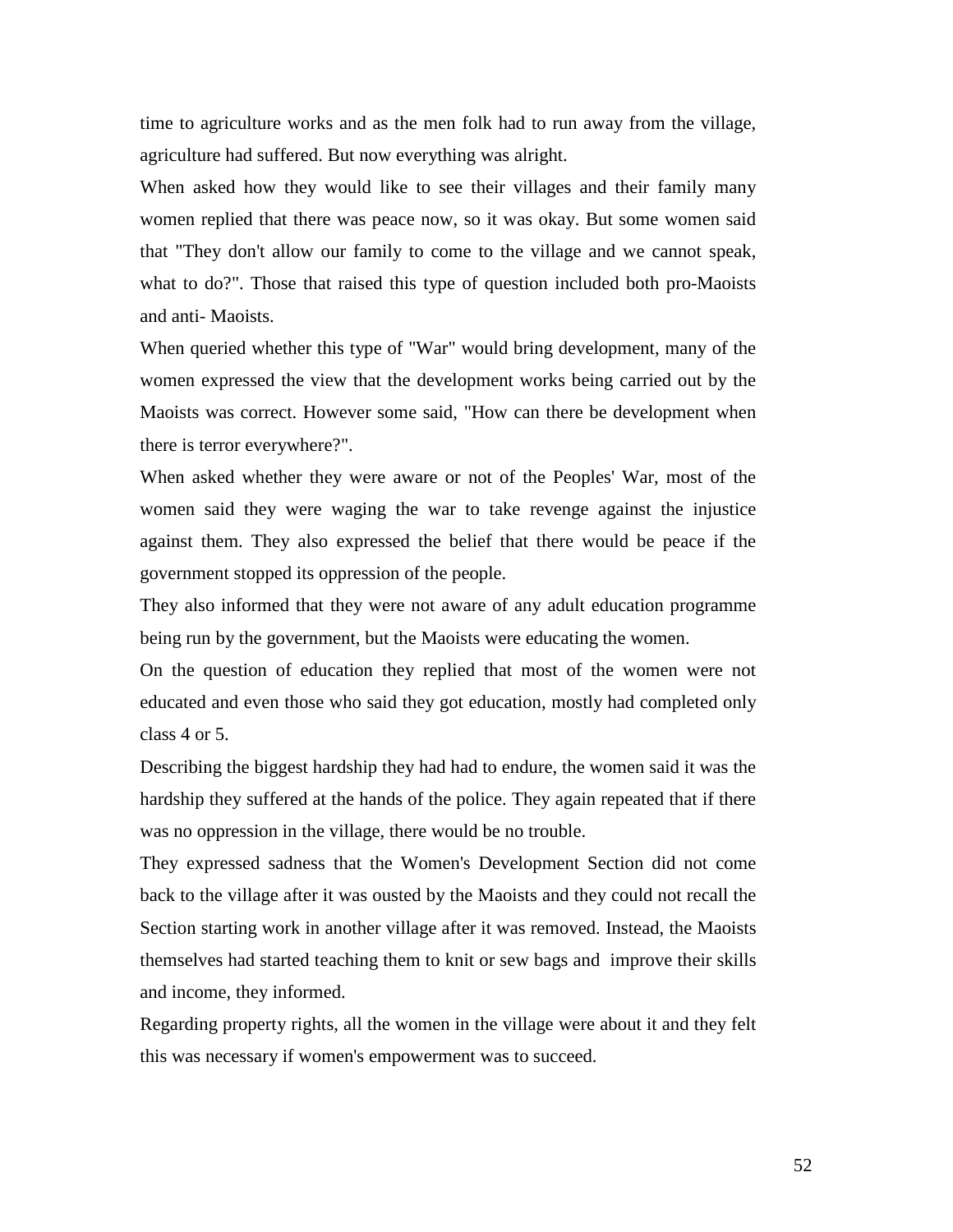When asked where they could lodge a complaint if there was any injustice in the village, they replied that there was a united Peoples' Committee and it heard the grievances of the people. Almost 10 to 15 per cent of the women said they had thus received justice.

They hesitated on replying to the query on whether there were more women in the Maoists movement. But one or two women counter questioned on where could they go after the government raped, oppressed and mistreated them?

About the household expenses, most of the women replied that agriculture provided them with such expenses. Apart from that some women of Rukum district said that they earned by selling vegetable seeds. Yet they said the responsibilities of selling such seeds or products and handling of the money was done by the men folks.

Most of the women were also aware of the fact that they should not give birth to too many babies. It is seen in the records of the village development committee district statistics that on an average one couple has three to four children.

Moreover when the men and women who had joined the Maoists militia were asked such a question they replied that they were more concerned on making the Peoples' War successful rather than on bearing children. Some expressed the opinion that if they had even one child, it would come in the way of waging the revolution so they were not of the mind to bear children for some time to come. Some however said that they would not have any children because both of them had decided to be dedicated to the Peoples' War. Most of those who had joined the Maoists said that mutual discussion was held to decide on issues like family planning and whether to have children or not.

But apart from those who had joined the Maoists and also those who had independent views, most expressed the view that there was a compulsion on women to bear more children for the sake of a male child. They also informed that before the Maoists took over local governance, there were many incidents of polygamy. It was considered normal for a man to marry three or four wives in that area. It was found that to have more wives just meant adding three or four pairs of clothes per year for the men folk and even if one woman had three or four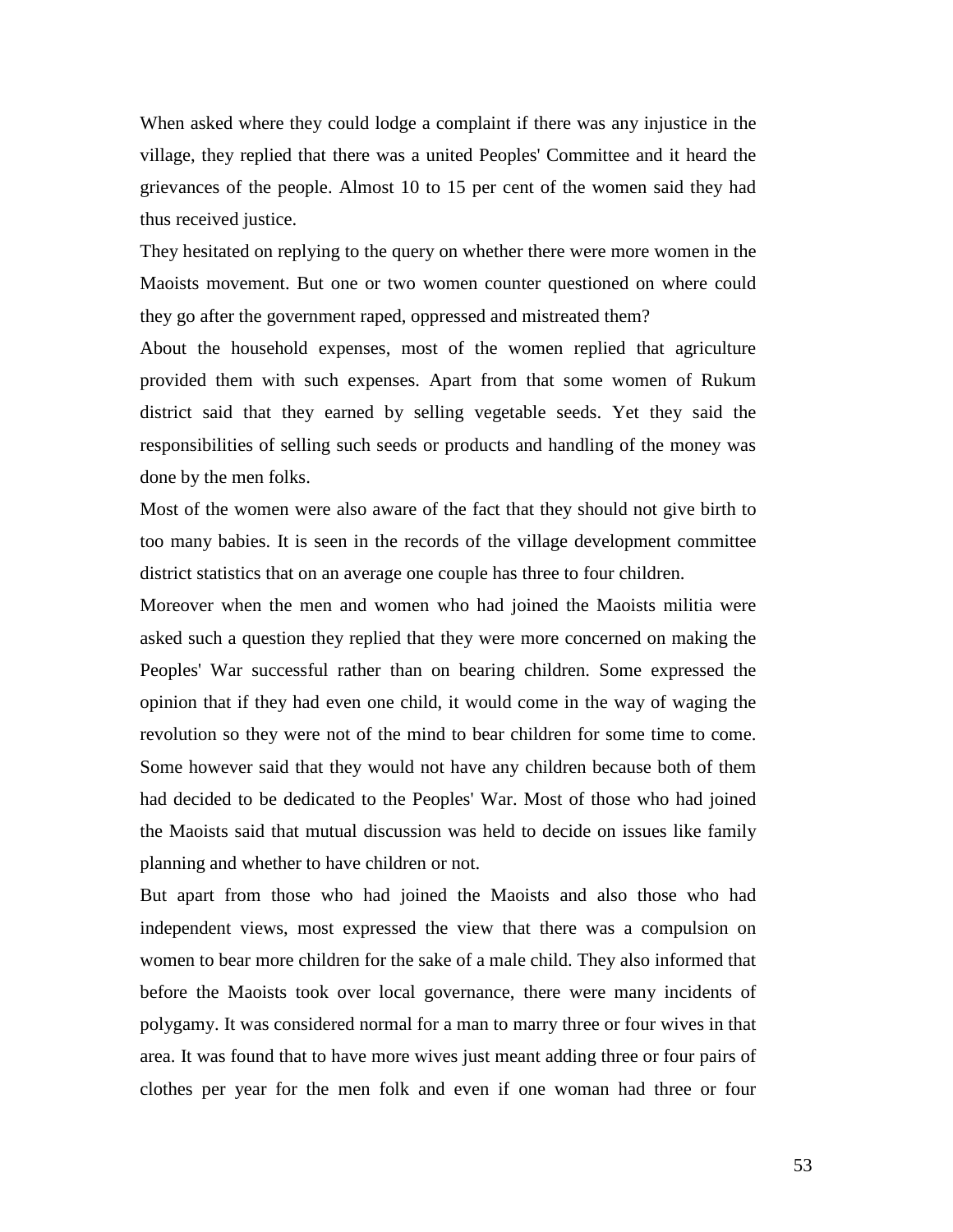children there was an inclination for one family to see an increase in its members. This was because of the desire of most women to give birth to a male child.

Every mother wants to see her family doing good work. But when those parents who were Maoists activists were asked what they would like their children to be, they replied that they wanted to see their children take revenge against the murder and oppression that had taken place against their father and family. Ordinary women replied that they would like to see their children being able to support them and their family. But it could be seen they were concerned on what actually their children would do. They were skeptical on whether they could make them tread on the path they wanted and provide them the education which they should get.

When asked who supported the families whose members had been killed either by the police or the Maoists, it was said informed that the family whose member had been killed by Maoists received Rs. 150,000 and the children received scholarship under the Ganeshman peace Campaign and those that had to leave their homes were provided shelter as internal refugees.

Similarly those whose family had been killed by the Maoists were found to be in a very poor state, but it was informed that they were given help to educate the children from the Maoists and also provided food. It was also informed that an objective was set to provide such families with political education and prepare them to be a tool for taking revenge. Similarly the person who was killed was declared a martyr and the family was honoured by calling them a martyr's family. Thus it was found that this helped in providing self-confidence and self dignity among the women and also in creating a desire to take revenge.

Questions were also put to the women regarding the development works in the village. When asked what they would do if the government or somebody else would open an industry in the village the women adamantly refused to make any comments. Some women replied that if an industry was opened they would work if given the opportunity and the women who were involved in politics said after the central administration is taken over and the Maoists sets up its government, then they would do according to the new government regulations. But till that aim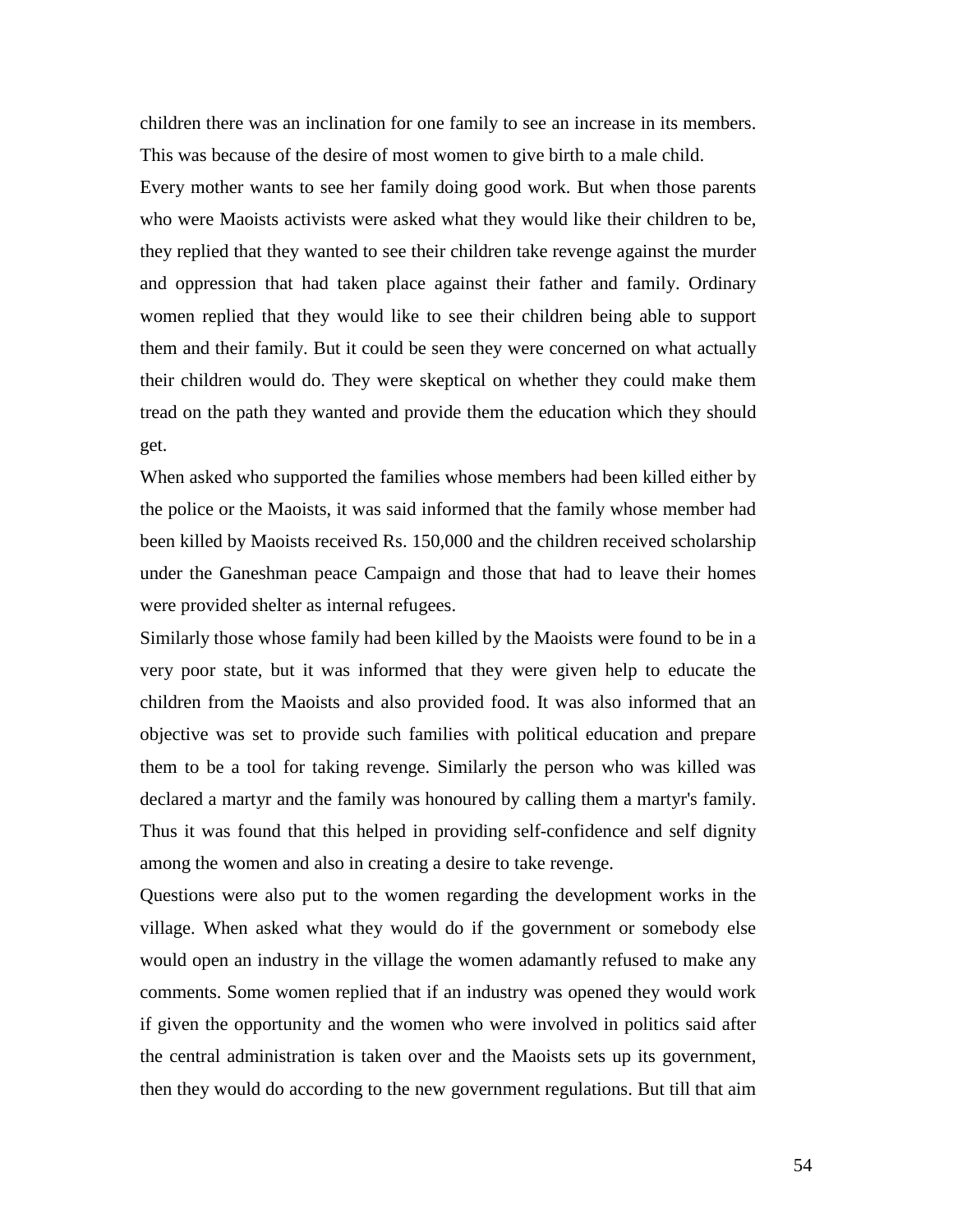is fulfilled they would not allow any activities that would distract the women who were involved in Peoples' War.

When asked whether their children were in the Maoists militia, all of them informed that their children were not in the militia. But they clearly said that during holidays in the schools the children went to the villages to help the people.

While going around to find how many women and children had died during the Peoples' War, women in all the places where we went said that women and children had been killed only from the government side. But some women in the district headquarters said that the Maoists had also killed children in many households by indiscriminately opening fire or keeping explosives.

Regarding the training being provided by the government to women, most of the women said that the government had done nothing for them but, "we want to legally earn money and receive equal treatment in every work", that is what the Maoists had been telling them, they informed.

But some women who supported different political ideologies said that although the government had brought the Women's Development Section and an Awareness campaign and initiated works, nothing could be done for the sake of women because of the Maoists protests.

They also said that the Maoists had been saying that a woman had the right to marry to the person she like and at an age she wanted and she should get equal property rights.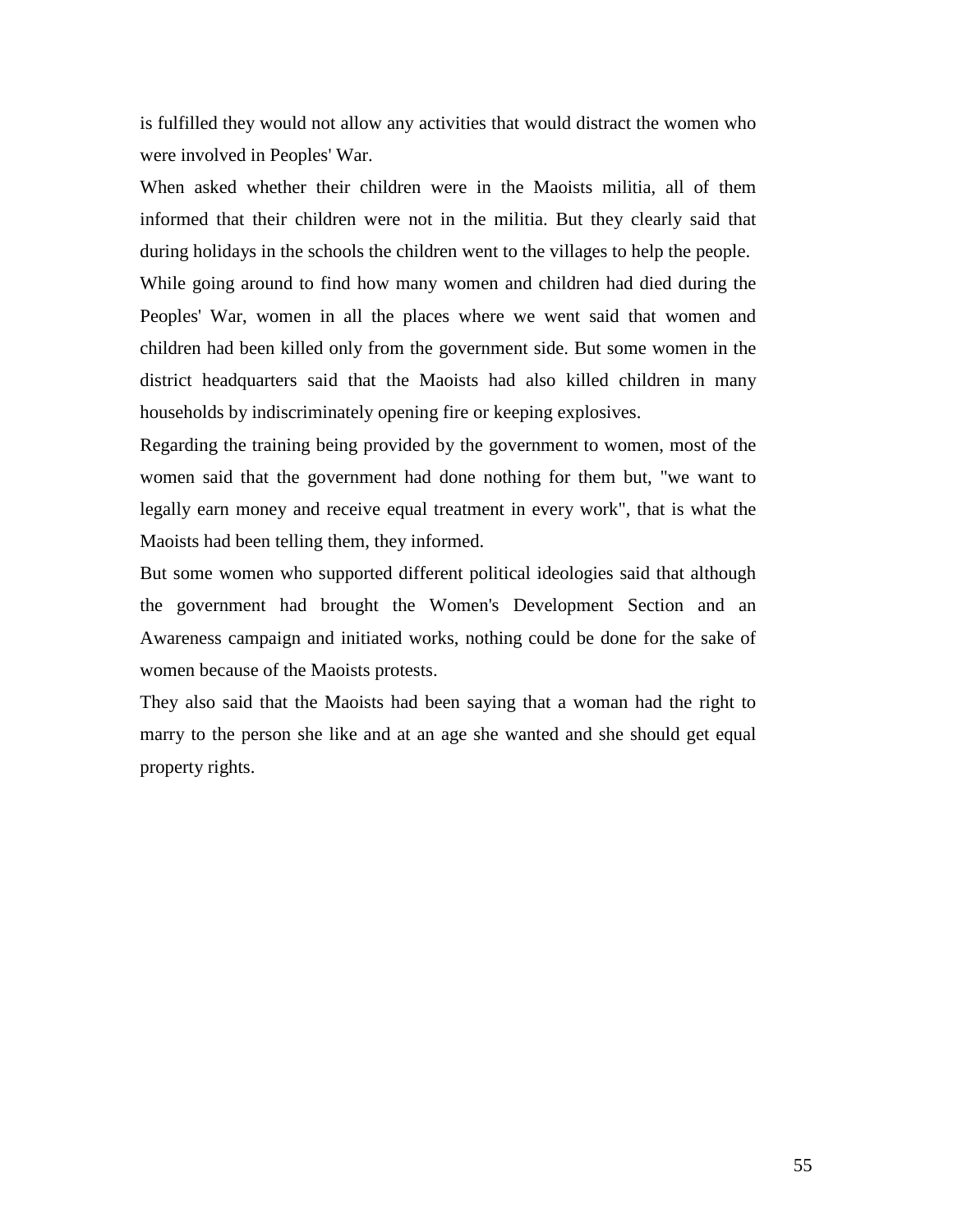### Children

There have been regular reports about children, the future stars of the nation, that their rights had been violated in the Maoists affected areas, them being forced to join the militia from an early age, the school going children being denied the rights to get education, them being kept away from vaccination and other such medical facilities and them losing their lives by being victims of land mines among others.

But in fact, how is the Maoists Peoples' War affecting the mental state of the children there? How do they look at education and the state of affairs there? What do they think of themselves? Many questions were asked in this regard.

While studying the behaviour of the children, whether they were in the district headquarters or far flung villages, it was seen that they were familiar with guns and weapons. For them, it is normal to see a man going around carrying a gun. They have started to develop the feeling that "blood revenge should be taken against enemies". They have been taught from an early age to keep a watch on any new face, to work for the revolution, not to tease girls and not to speak dirty words.

Virtually every child in a village has seen his or her relative die in the revolution. They have heard who has killed whom in what way from family members. Some have seen their teachers or their classmates being dragged away from their class rooms. Sometimes they have seen someone falling down right in front of them after being hit by police firing.

The children there don't speak with new people who have come to the village and they don't show any expression that they understand. But when anything about supporting or going against the Maoists is asked, these school children give replies like pointing an "arrow".

To understand the overall situation of the children in the Maoists affected areas, the group had indirectly asked 33 questions and done the work of collecting the answers. These questions were put up to children who were going to school, those who had left studies and those who had never joined schools.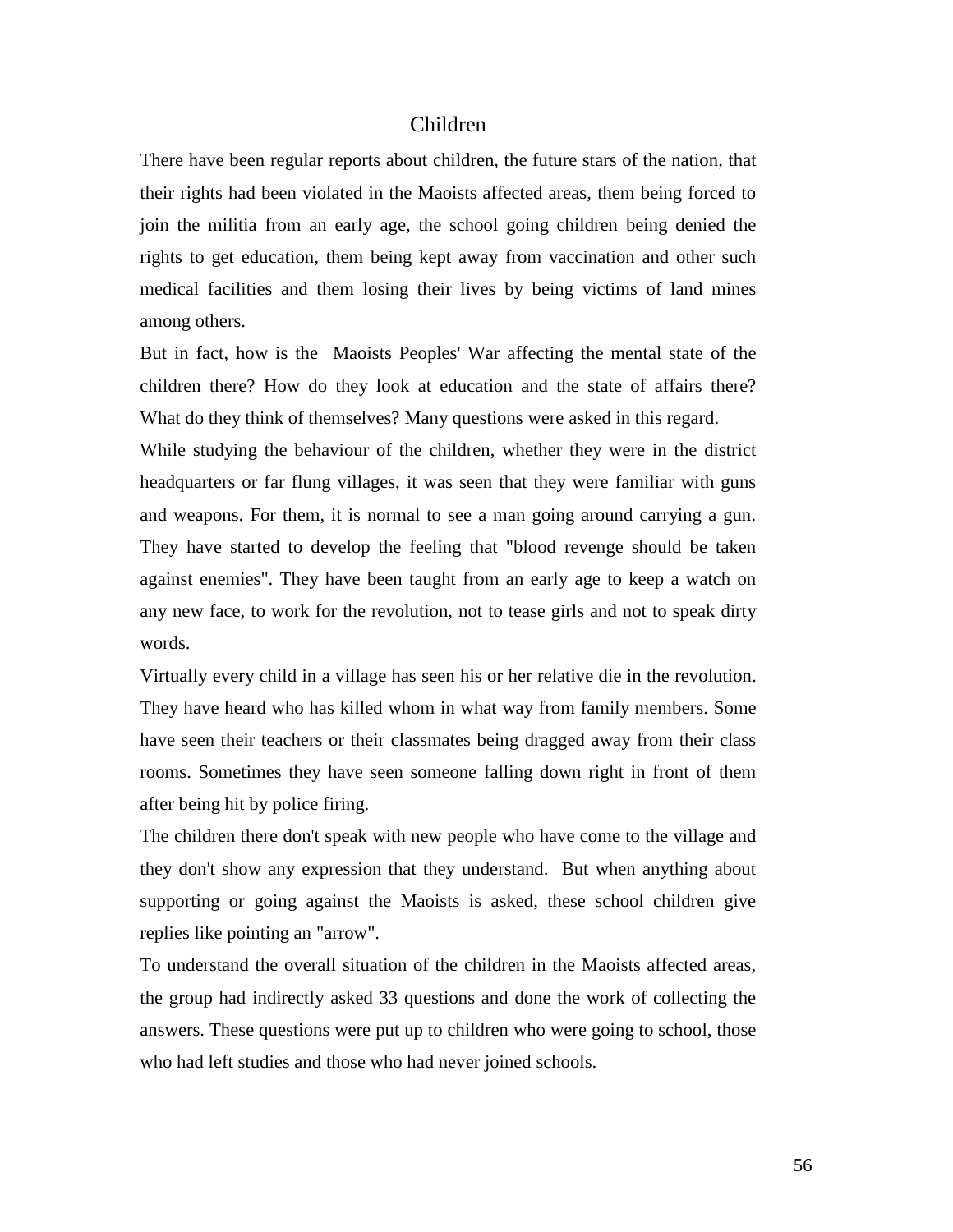Those going to schools were asked what they wanted to be. Some of them replied they wanted to be "police" whom they had seen around their villages, but most said they did not know. When asked how much they wanted to study they replied they wanted to study much but who will educate them? There are no schools in the village. One couldn't eat unless you worked. How to study when one couldn't afford to go far away and stay in a rented room? These were the replies given by some who were studying in middle school.

When asked how the teachers taught them, they replied most teachers taught them well but some went to the district headquarters and stayed there. In two schools in Rukum and one school in Rolpa the headmaster and teachers themselves were in love with their girl students and because of this one teacher in a school was ousted by his fellow teachers and one headmaster had eloped with a girl student studying in class 7 and one teacher had gone to the district headquarters to stay there. Apart from that one or two teachers were found giving information about the Maoists so they were given a warning and after that they had fled to the district headquarters.

Apart from these type of problems, most teachers were serious in imparting education an, the students replied. The school going children informed that during school hours they studied in their schools and in the morning and evening they did house work or other work as ordered by their elders. And in the holidays they went to help around in the village.

These questions were also asked in families where the father, elder brother or some other family members had been killed. In this regard when asked what were other family members doing and where they were the children of those who had been killed by the Maoists rarely gave any reply. Apart from that when those children whose family members had been killed by the police were asked the same question, they replied that their father/ elder brother/ elder sister had been killed by the enemies and they would take revenge.

When asked whether the work load had increased because their guardian had been killed, the children even in the household where only one guardian was left, couldn't say that work had increased. But in the family where both parents had been killed, the it was impossible for the children to describe their problems and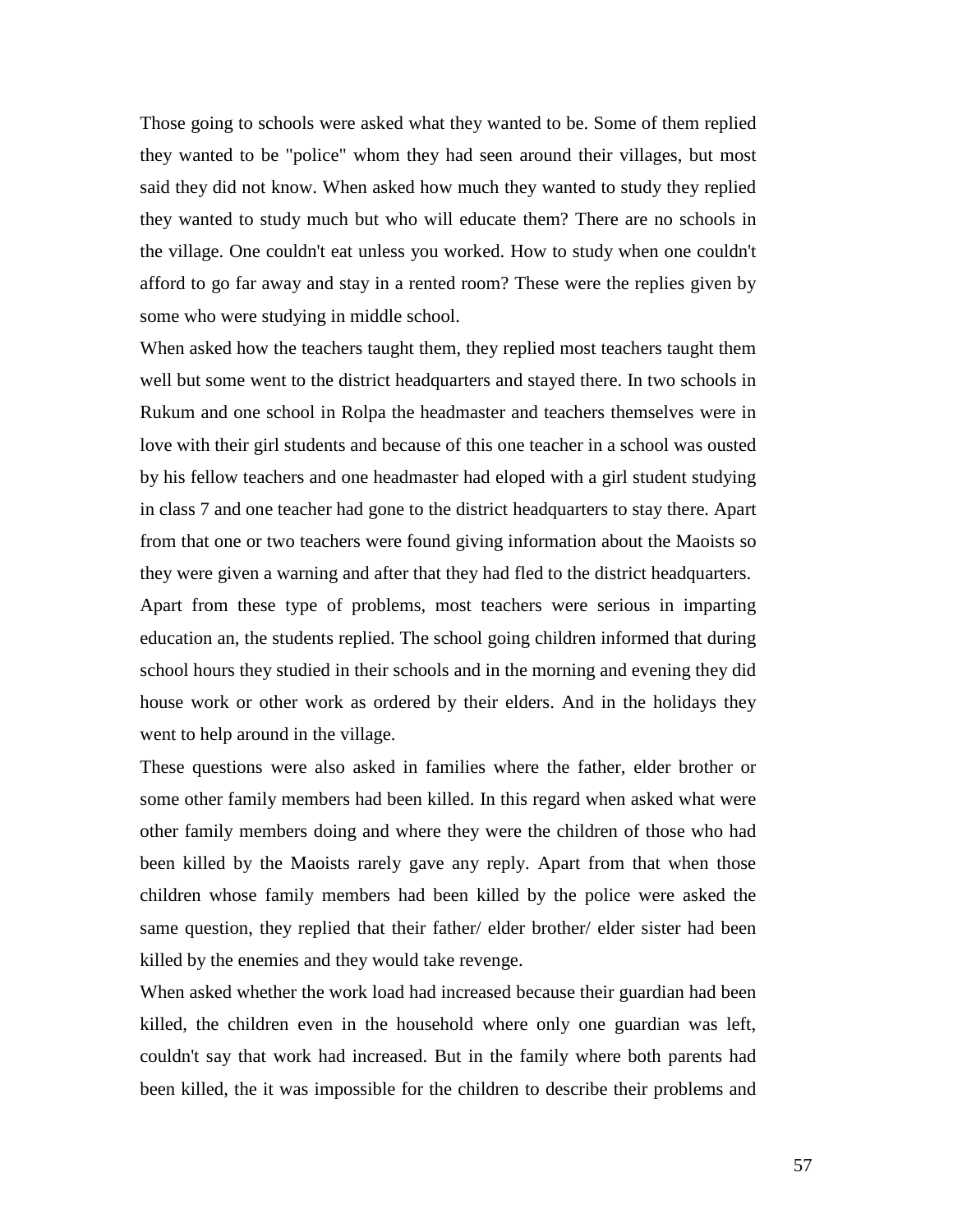they were not in a state to also describe about the added burden. The children now were found to be only watching the activities of the Maoists, to suffer the oppression on them and try and understand the series of works initiated by the Maoists.

Almost all the children understand that the Maoists were their own people and they were of the view that the Maoists were ready to sacrifice their lives in fighting against injustice. It was found that the children were being taught to fight such injustice. But some children, who had to hear the objections being raised by their parents against the Maoists at home and at the same time had to rub shoulders with Maoists children at school and also compulsorily attend their programmes were in a state of confusion and also mental tension. Almost all the children in the village are aware about the rights of the children and they are also aware about their right to get education, have good food and clothes and get health care. However, because of the corruption in the state, those facilities were not being given to the villagers and they were aware the Maoists were waging a war to provide such facilities to the children, they said. Many children also said because they had been denied such rights they were helping the Maoists in their war.

All the children don't go to school in the village and the majority of those who don't go to school are girls. The children didn't want to say anything about the Maoists coming and teaching such children, but some mothers gave information about this.

There were many incidents of child marriage in the village in the past and polygamy was taken as normal. But after the Maoists started running the administration all such activities have stopped the children said. They also informed that in some schools in some villages, if students were found being in love or eloping, they would be ousted from the schools. When asked if this did not violate their right to study, they replied that if they would not be allowed to study they would not marry. When asked about this with the teachers they said that if the children were of underage when they married, then they would be separated but if later they wanted to marry then they would be allowed to do so.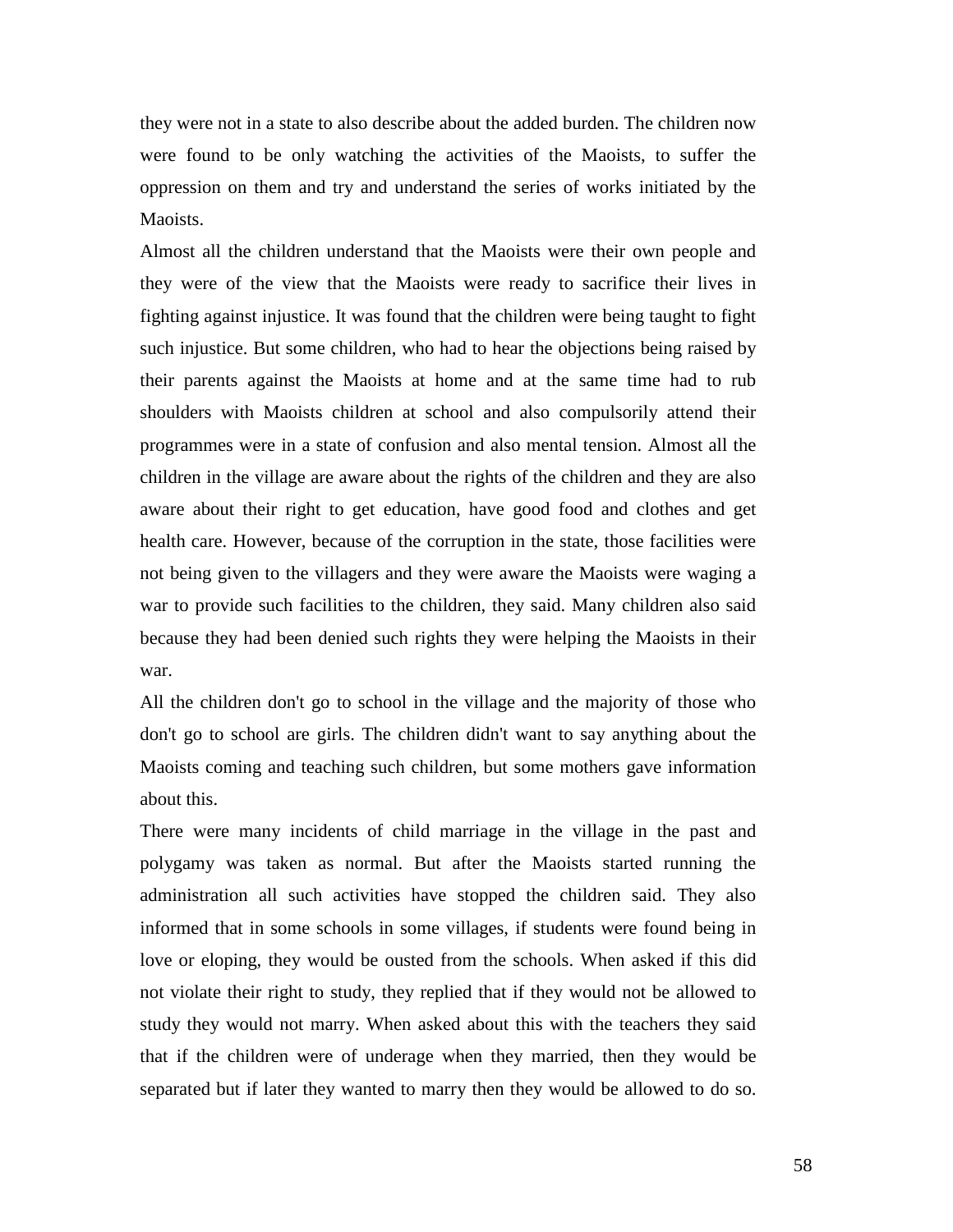Such a system was made to facilitate the children who understood later that they were unaware about love and marriage in the inexperienced stage. It was found that in the majority of schools in the Maoists affected areas, they had formed a Childrens' Organisation. They also said how the children, if they happened to be absent from school for even one day, they were taken to the police posts on the suspicion of them helping the Maoists. Even a class one student was not spared from such treatment, they informed. They also recalled how the police used to scold and trouble the children who were coming to the villages. They said that these days there were no incidents of quarrelling. All the children had also been vaccinated. If someone got sick in the village there was a system to take the sick person to the nearest health post. But if there was a serious illness, then the villagers suffered a lot, it was reported.

The village children were also asked about the development needs of the villages. Regarding the development works in the village, most of the children expressed the view that no work had taken place because of the oppression of both the government and the Maoists. The direct effects of this had been on the students who wanted to do and say something, it was informed. Some students however said that the government had only indulged in corruption in the name of village development but now the Maoists were initiating many works for village development. They had given the examples of the roads and bridges being built at several places. Describing the working style of the government in the Maoist affected areas, they expressed the view that they didn't believe there was any possibility of an industry being opened. But some students said that infrastructure for the development of the village would come only after a Peoples' government was formed at the central level, but some among these said that if the government did such work, it would come as a relief to the villagers. When asked could the children leave the villages with someone else the majority of the students expressed doubts that they could leave the villages without the permission of the local Peoples' government and the party. When asked who had to do more work the boy or girl child, the children even in the Maoists administered villages replied that the girl child had to do more work. This could also be seen in practice.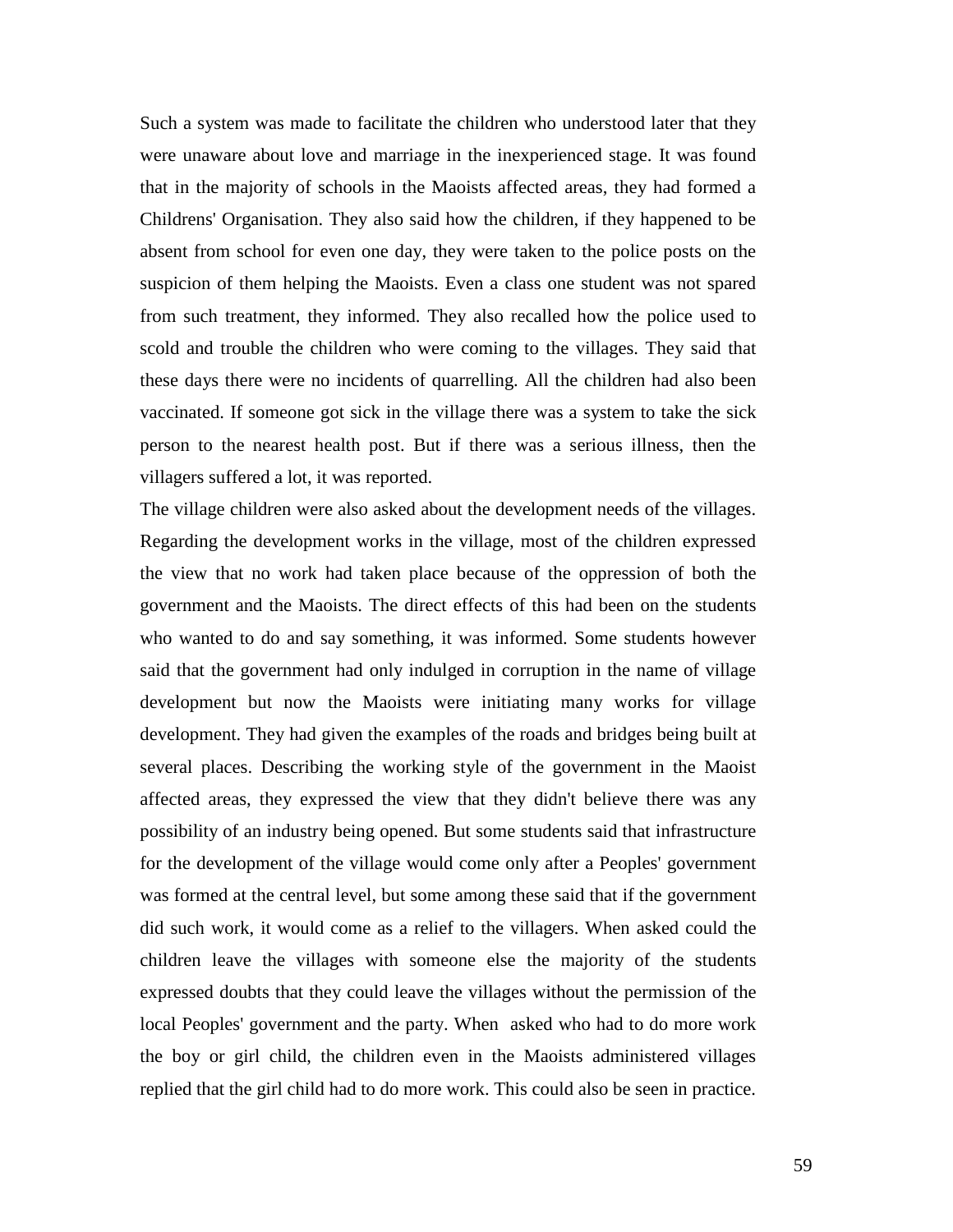They don ' know at what time to get tip to go to school. Sometimes n they wake up the sun is high above their. heads. Cooking food ns the school is late. After the police killed their parents they to do everything – cooking food, looking after the cattle and g to school. When this investigation team reached their house, •leas six in the morning and they were preparing to roast some ad- They, did not have any idea of what time it was. Their father Bahadur B.K. and mother Duji B.K. of Garayama VDC of Rukum district ward No 3 were killed by the police three years ago when they were working in their field making their five children a total orphan. This is the interview taken with Dilli Bahadur B.K., 12, Devi Lal B.K., 10, and 8-year-old Sushila BK :

Q. Who killed your parents?

A. Police.

Q. Where?

- A. When they were working in the field just a little for from house ?
- Q. What did you do when you heard that your parents were Killed ?
- A. (They only sobbed.......)
- Q. Did you go to see the bodies ?

A. No.

Q. Why ?

- A. Our uncle did not let us.
- Q. How did you know that your parents were killed?
- A. Our uncle took us to his H\house and told us that police killed them.
- Q. Didn't you stay know that your parents were killed?
- A. Our uncle took us to this house and told us that police killed them.
- Q. Didn't you stay at your house?
- A. We are afraid. They could be ghosts. But our uncle scolds us severely.
- Q. Who looks after the cattle ?
- A. Who else is there ? we, ourselves, used to take care of them.
- Q. How do you feel?
- A. We feel terribly bad?
- Q. Dilly, ho old was you when your parents were killed?

A. Nine.

- Q. How much did you suffer?
- A. Very much? we had no food and clothes.
- Q. Did you also have to go hungry?
- A. Yes, for several days. we had virtually no food for about a month.
- Q. Did the Maoists help do they provide?
- A. Yes, they do.
- Q. What kind of help do they?
- A. They give us food, clothes and book.
- Q. Who gives them to you?
- A. Muskan and Chhaya.
- Q. Didn't they (the Maoists come earler when your parnts were killed?
- A. They had come after three days to take our photographs.
- Q. Did the police still trouble you after your parents died?
- A. No. But they come or twice searched the house and lift.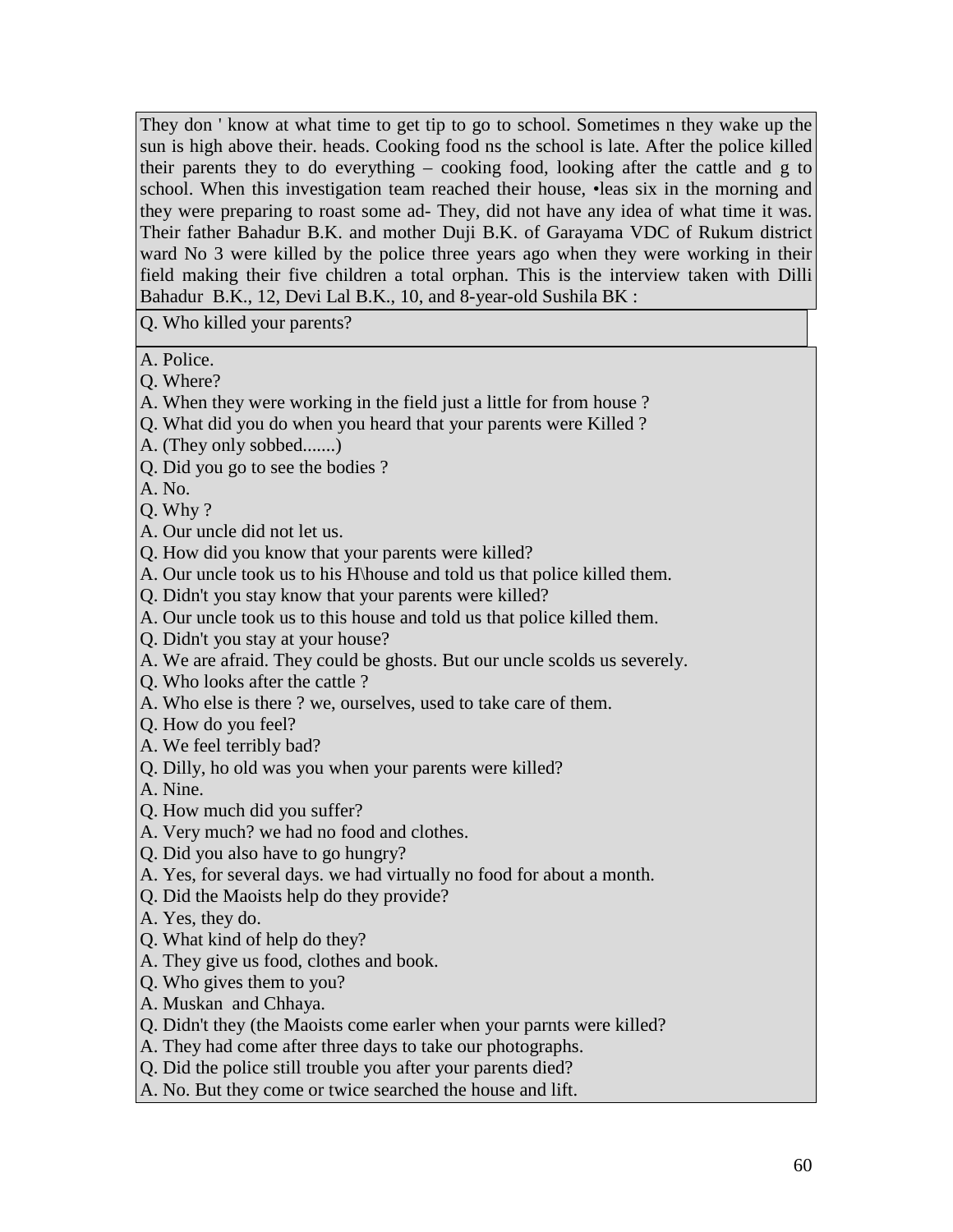Q. Who cooks the food?

- A. The third eldest brother and we help him.
- Q. Don't you remember your mother and father?
- A. Yes, we do. But it is our sister who cries a lot for our mother.
- Q. What do you feel you would want to do those who killed your parents?
- A. We also want to kill them.
- Q. Have you seen bomb?
- A. Yes. The Maoist exploded them in simali.
- Q. Do you know why?
- A. To kill.
- Q. How do you feel when you beard that?
- A. We were scared.
- Q. Do you feed thank your parents had done something wrong?

A. No.

- Q. Have you received help from other?
- A. The party gives us food when we don't have any.
- Q. What do you used to do when your mother was alive?
- A. She used to do everything. She never scolded us. She loved us very much. We remember very much.
- Q. Do you go to School?

A. Yes.

Q. Do you want to study?

A. Yes.

- Q. What do you want to become, Devi Lal?
- A. I want to become like the Maoists.
- Q. Have they done well?

A. Yes.

- Q. How do You feel when you see the police?
- A. I want to kill them.
- Q. What do you want to become, Dilli?
- A. I don't want to become anything?
- Q. Don't you want to become a Maoist soldier?
- A. No. What do I get by being a Maoist.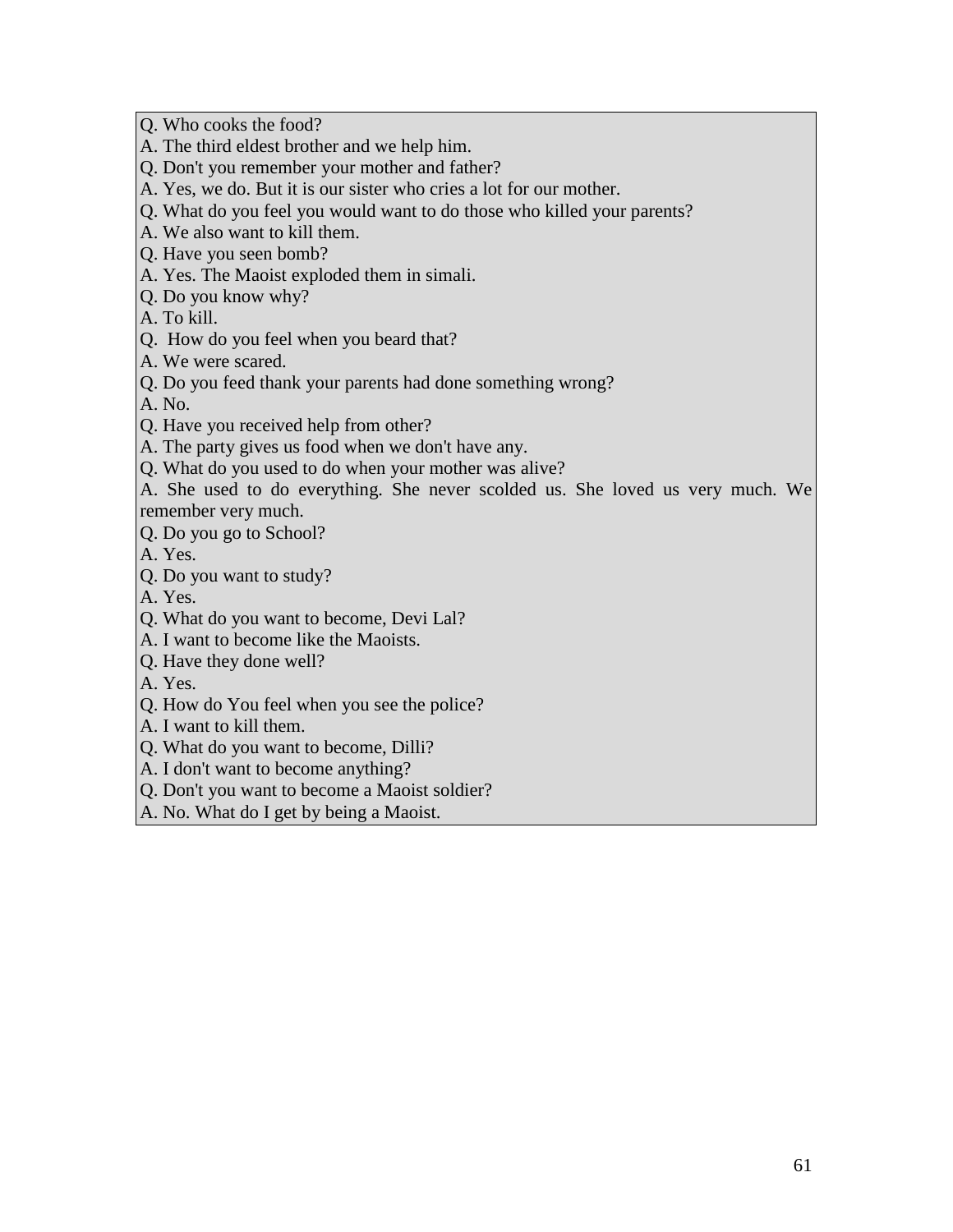### **Discussions held with the Maoists**

At the moment, the biggest concern facing the whole nation is the Peoples' War being waged by the Maoists. No matter what type of view the people had regarding the Maoists one could see a huge difference in the activities of the Maoists in regards to village development and construction works. For this, it was necessary to go and understand the Maoists activities by going to the actual working grounds and therefore an attempt was made to bring out a conclusion by holding discussions with local leaders about the party's local viewpoint and behaviour. In this regard, discussions were held with activists from the level of commissars to area, district, village and ward level leaders. 31 questions were asked with these leaders. But due to the policy they had to directly deny access to any individual that had come with the recommendations of any organisation it was not possible to directly question not only the leaders but any individual in the whole district. Therefore the answers were collected by putting the gist of the question at a community level. In this way the Maoists leaders and activists were asked questions regarding development, politics, social, religious and other aspects in a clear manner. For this, 26 days, except while staying at the district headquarters were spent in questioning them.

In the discussion though one answer was given to the question of what stage the Peoples' War had reached, the feelings were different at different levels. They expressed the view that they had taken the policy to capture the central administration and sooner or later they would succeed in this. But still, it was clear while talking to the upper level leaders and after minutely looking at all their activities that they were in a wavering mental state and they were not clear on what would happen tomorrow? Which direction the revolution would take, in which way the government would present itself towards this revolution and how to give continuity to the local level Peoples' Government that had been achieved now.

In the insurgent and Peoples' militia level activists, very little long term vision and also a sense of proud feeling being developed could be seen. They behave in a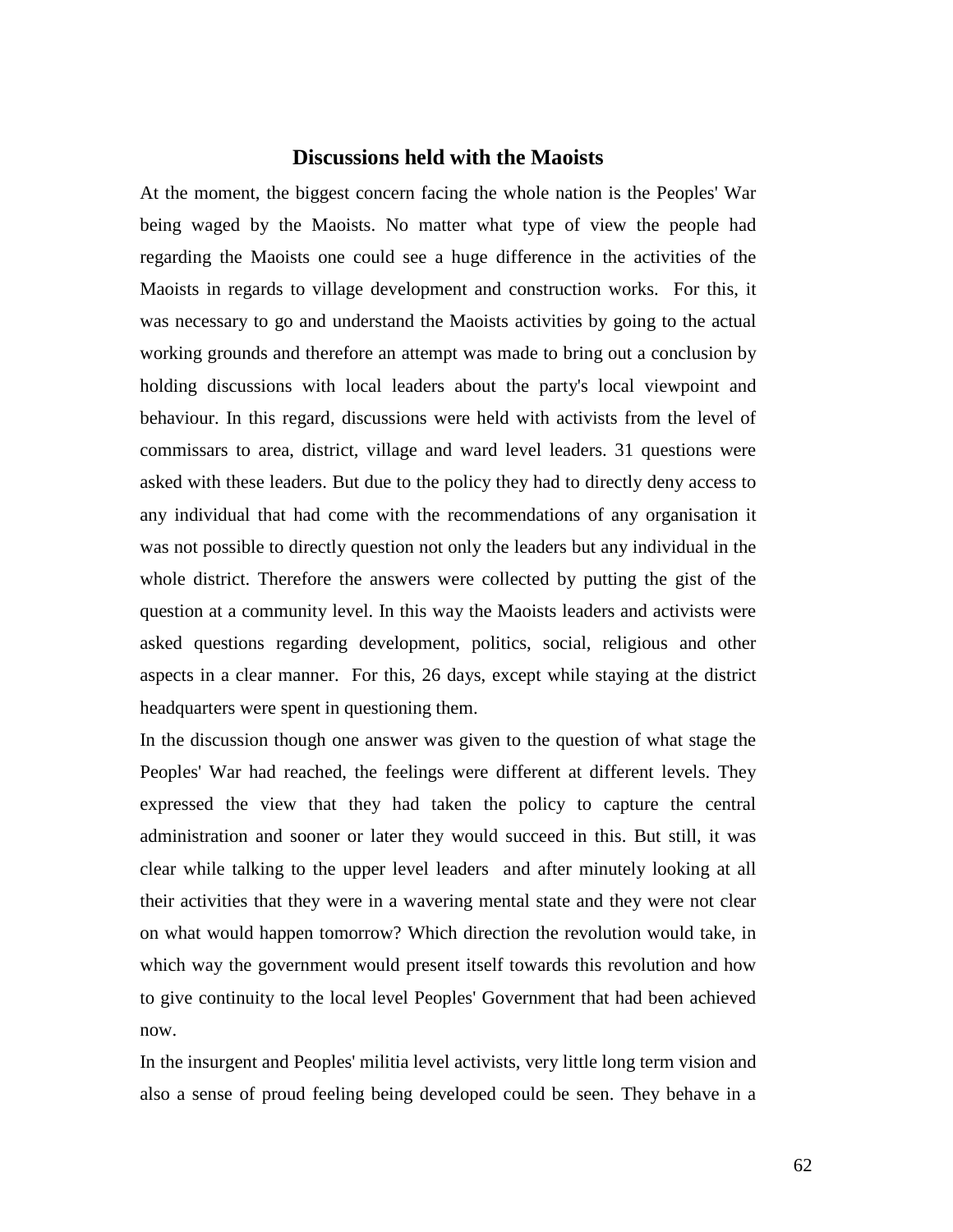polite and mannered way with outsiders but still one could sense a type of haughtiness. The person who was suffering from injustice and exploitation in the past was now carrying a gun and doing such things as taking revenge against the injustice and also handing out warnings. The person with whom he used to be afraid in the past is now afraid of him. That is why he considers himself the powerful side in the village.

The lower level cadres are also very confident that the revolution will be successful and the state powers will be within their hands very soon. But some higher level leaders were apprehensive that they may get a bad image nationally and internationally due to the mistakes committed while trying to take over the state powers. The Maoists could be seen laughing and living within such doubts and suspicions. To the question of the people suffering because of this revolution, the Maoists supporters and activists are clear in their belief that the people must be ready to suffer for some time in this effort to get hold of the state administration.

They were found to be highly alert about the diseases and famine that could hit the villages. They were very focussed about countering such eventualities in the villages. They informed that they are working according to their policy of "Modern and community agricultural method", Community market system", "Making efforts to involve the villagers in the old traditional industries of the village and telling them the development of the village is only possible from the village" and "It is possible to eradicate the poverty and hunger from the villages by properly utilising natural resource". When observed, it could be clearly seen this policy was being implemented.

It was informed that because of the oppression of the government for the last four years, the people had to suffer a lot and this had also affected agricultural output, but now after the Peoples' government had been formed, an attempt was being made to plant crop and fruits suitable for different places and thus try and decrease the unavailability of food in the districts was seeing success. They also demonstrated examples of community farming and also alternate productivity.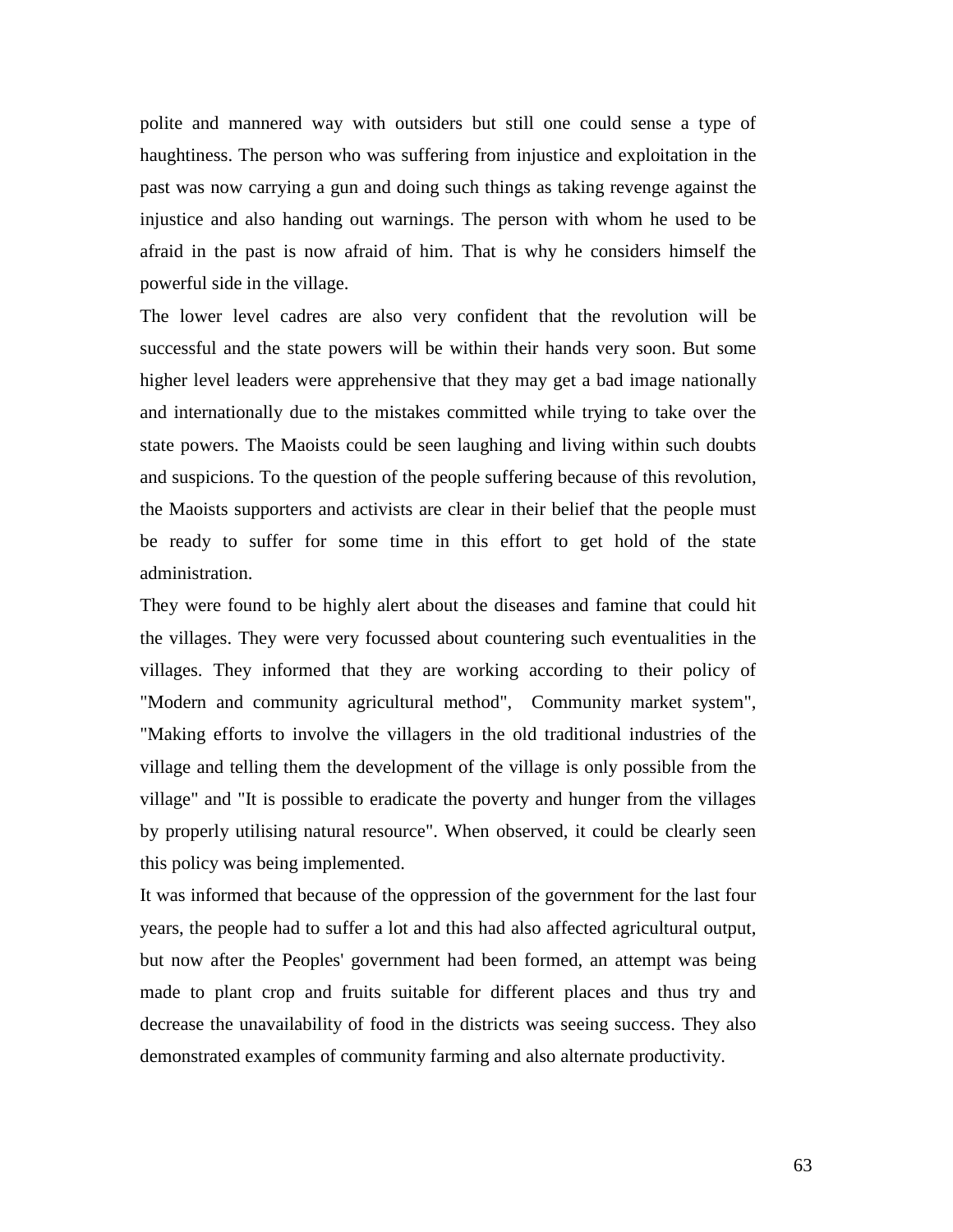When queried whether a war would not affect the future generation it was pointed out that due to the dictatorial government and feudal behaviour the future of the people was in darkness till now. But now they expressed the view that even children had understood that they had to fight against injustice and reactionary forces.

Explaining the reasons for initiating the present Peoples' War, the leaders explained that it was because of the difference in ideology and also the feeling that the country had to see the end of exploitation and to free the people from this system.

But at the activists level they explained that they had to join the Maoists because of the excesses perpetrated by the government agains them, their family and the society. Also every member of the family of these type of people had helped in the peoples' war at one time or the other, they informed.

When discussing about the expenses needed to run households and the support that is received they explained that the Maoists always remained in the village. They also informed that even when an individual was sent on work to different places, the Maoists workers came and provided necessary support. We received information that the Maoists did not carry guns only, they came to aid people when necessary and also get involved in development work. The study team found Maoists being involved in building roads, constructing roofs and other such works.

When told that the reason the Maoists were taking to the path of violence and murder because of the lack of development in the villages, all of them straight away denied this. The government was trying to bring in line those who opposed it through murder, mayhem and violence and also freely loot the country and there was no development because of this, but the Maoists were not opposed to development, all expressed the view.

When asked what they would do if some individual or organisation came to the village with employment programmes all Maoists replied that if they came with money from foreigners to hoodwink the villagers then they would straight away chase them away. They emphaised that such individuals could be informers or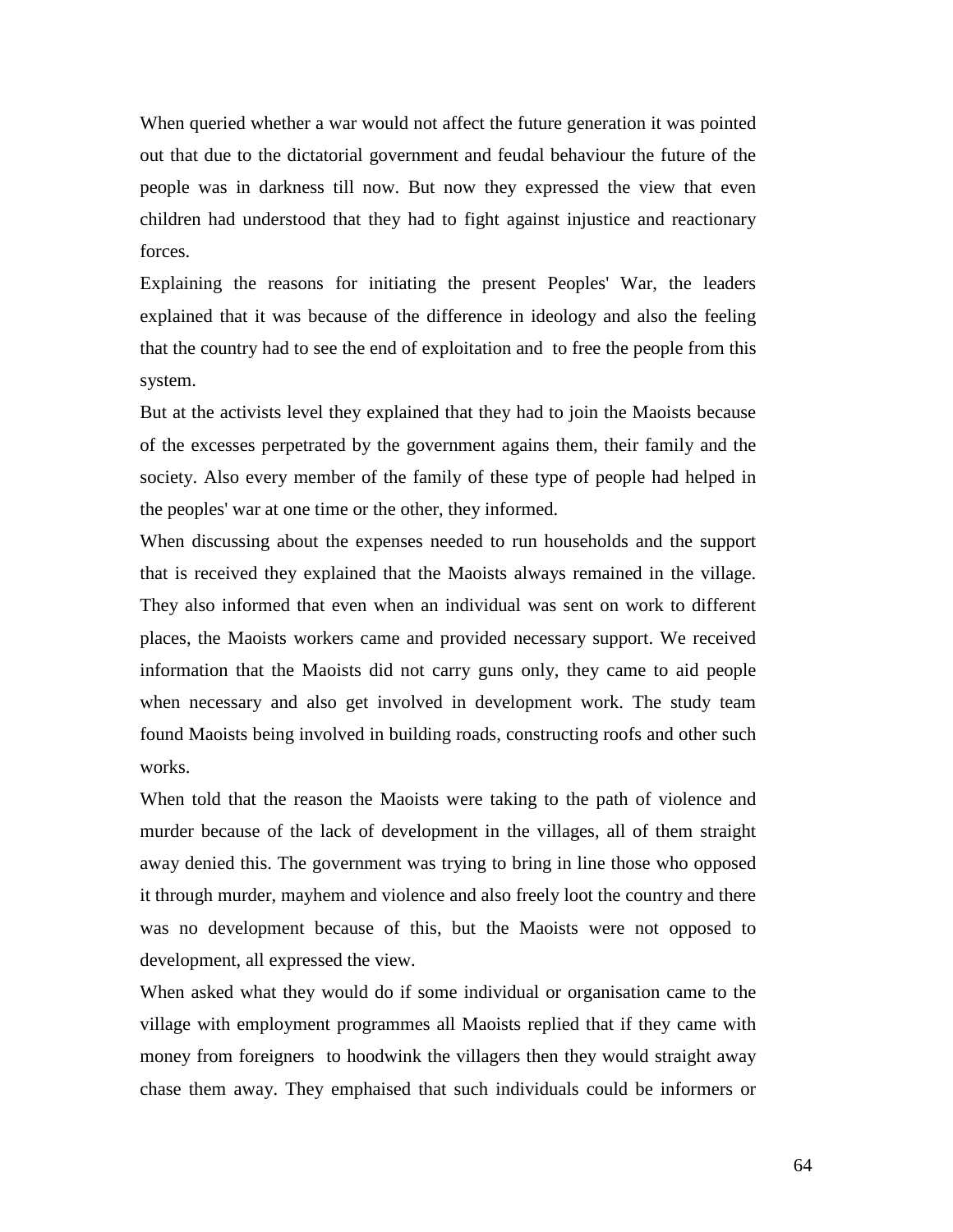those opposing the Peoples' War, so till a peoples' government was formed, they would not allow any programme that was being run with foreign aid. Also they explained that as the local manpower and natural resources were enough to develop the villages so there was no need for help from outside.

When asked whether there was any difference in agricultural output before and after the starting of the Peoples' War, they were not ready to accept that the Peoples' War had affected agriculture. After a long discussion and after giving different examples and the question of how agriculture would not be affected when the men folk had to leave the villages and there was an environment of terror was raised, they still argued that men folk at other places in the country had also gone abroad but the decrease in agricultural output had not been raised. But after a long discussion, they admitted that agricultural output had been affected for some years after the start of the Peoples' War as the villagers had not been able to give full time to agriculture, but after theestablishment of the Peoples' government, agricultural output had increased and the Maoists themselves had adopted modern agricultural methods.

The Maoists also did not agree to the fact that the health of the children had been affected negatively due to the war and the children were also suffering from mental disturbances.

They were of the opinion that war had instead made the thinking of the children more mature. But even on this subject, after a long discussion, the Maoists agreed that they had been affected after seeing their own family members and teachers being killed in front of their own eyes. But they also did not leave the argument that such incidents would increase the fervour for revolution and give strength to the movement.

Questions were also asked with the Maoists leaders regarding peace talks. When asked whether the cadres would lay down arms when leaders are holding talks at the centre, everyone of them gave the same reply that, "Talks will be held to give recognition to the revolution, not to halt it". Some of them also said that if the leaders made such understanding then the activists could turn on to the leaders themselves.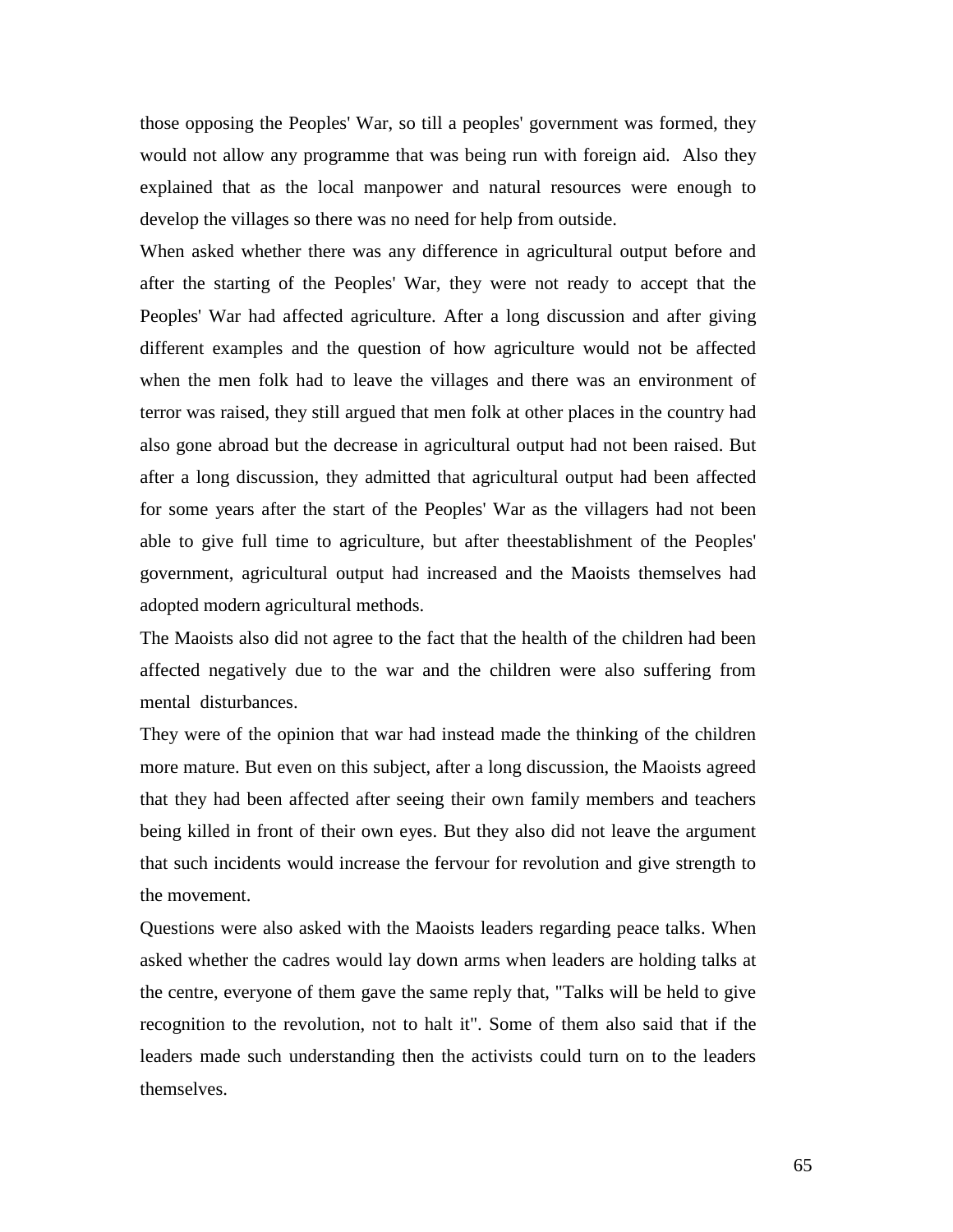There was general consensus that the role of the women within the party was given much importance in the Maoists movement. But still, it could be felt that even in the Maoists movement it was not that women had gotten their rights, but they were being used for the revolution. On many occasions they have also agreed that women have not been able to come to the same sort of leadership that men had achieved. Still, they believed whether it was in military action or even while organising mass meets, there was a big participation of women.

When the issue of the sexual exploitation of women who were in the militia in the Maoists revolution was raised, all of them strongly denied this. Because the Maoists have a different view than others regarding sexual behaviour, as much as sexual rights is explained, discipline and regulations are also effectively implemented. In spite of that, as there was increasing decadence in society and as the Maoists also came from the same society, there could be some incidents of such decadent behaviour within the party, but those incidents were dealt with firmly they said and also gave some examples.

When asked about reports in newspapers that alleged that girls who had been taken into squads had been raped and sold in the brothels of Mumbai, all replied that this was "a defamation plan" of the enemies.

Similarly, when queried whether the Maoists had raped women belonging to other parties, again everyone gave the reply that it was an attempt to bring down the image of the party through baseless allegations.

When trying to take information about the resources and funds needed to run the revolution, they replied that this was done through the funds received from the local people, the amount earned from the community farming, the funds given as donation from the salaries of the employees and the amount taken as fine from those who had been found guilty in the Peoples' Court. They also informed that the funds raised from embezzlers and also the money confiscated from different places were used for the revolution.

When asked whether they had extended cooperation or non cooperation to those who came to the villages for social development, they replied that they would not allow any NGOs to come to the villages at the moment. But in the development of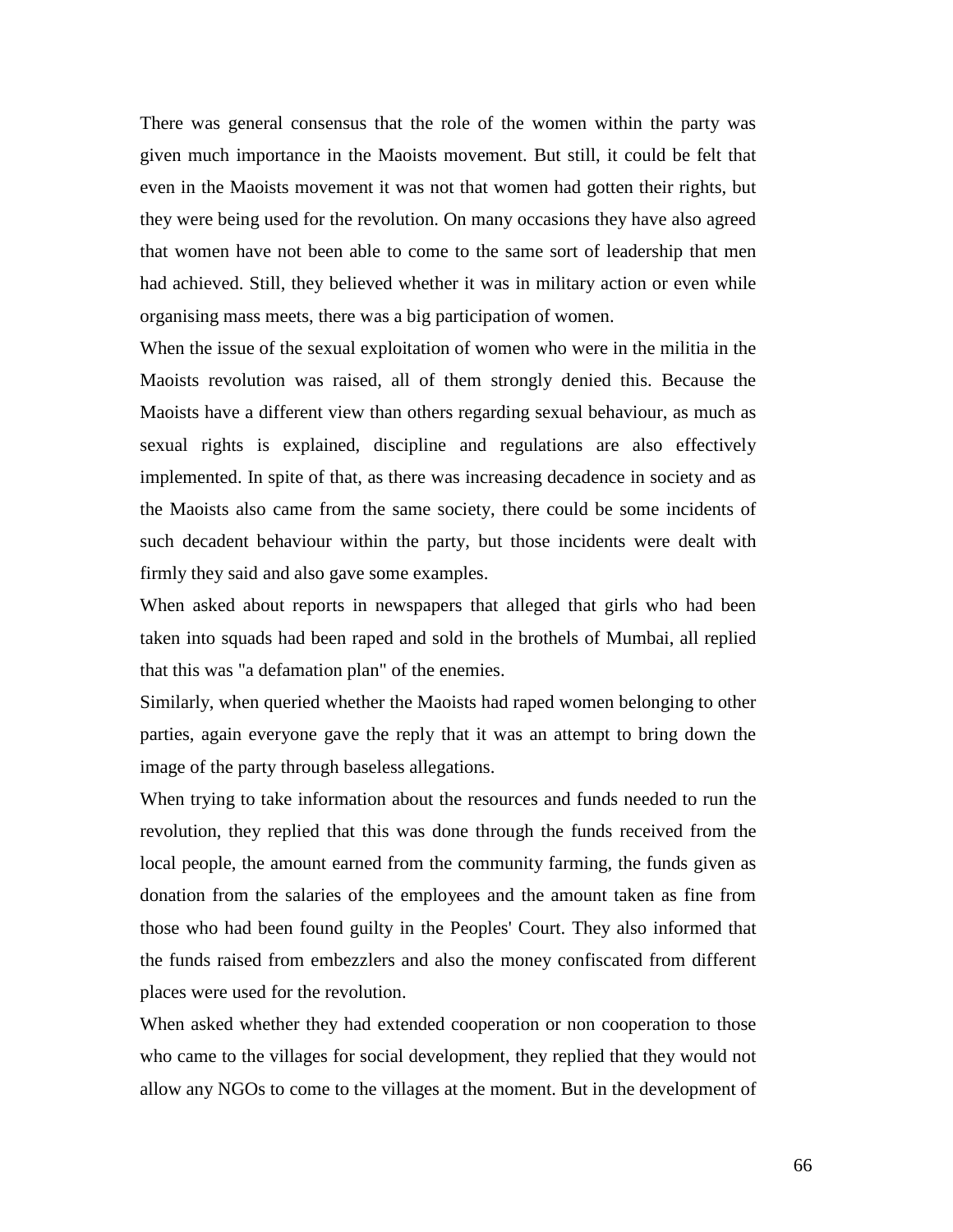health, agriculture, drinking water, irrigation, education and such sectors, they would not only completely cooperate but also extend a helping hand to the government authorities.

They also gave examples of how the Maoists had been involved in increasing agriculture and industries in the villages to be self reliant.

When asked what was the attitude of the government to the Maoists run programmes, it was informed that the maoists themselves were keeping a close watch over government programmes. During the course of the study, it was found that the contractors themselves went to the Maoists while constructing roads in the villages.

Regarding the question of whether the state administration could be taken over by the present programmes, the majority of the activists were doubtful or in two minds.

When asked about the allegations of the trouble being given to the villagers by asking for more donation than they could give, it was informed that such donations were voluntary and self-determined. But from the discussion with the villagers it was found that the Maoists supporters could decide themselves on how much donation to give, but a certain amount was fixed for others. Complaints were also heard about how those people and employees who spoke against the revolution were made to give maximum amounts and life was made very difficult for them to stay on in the village.

About whether they were ready to cooperate or not if someone wanted to develop local communication to give factual information to the people, they replied no policy had been made by the party regarding this at the moment.

Similarly, they could not give a clear reply to the question of whether they would extend cooperation to anyone who would like to help the children of those who were killed by the police by building an orphanage. However they expressed the belief that these orphaned children were the chief activists who would take forward the revolution in the future and these children would receive party cooperation not an orphanage.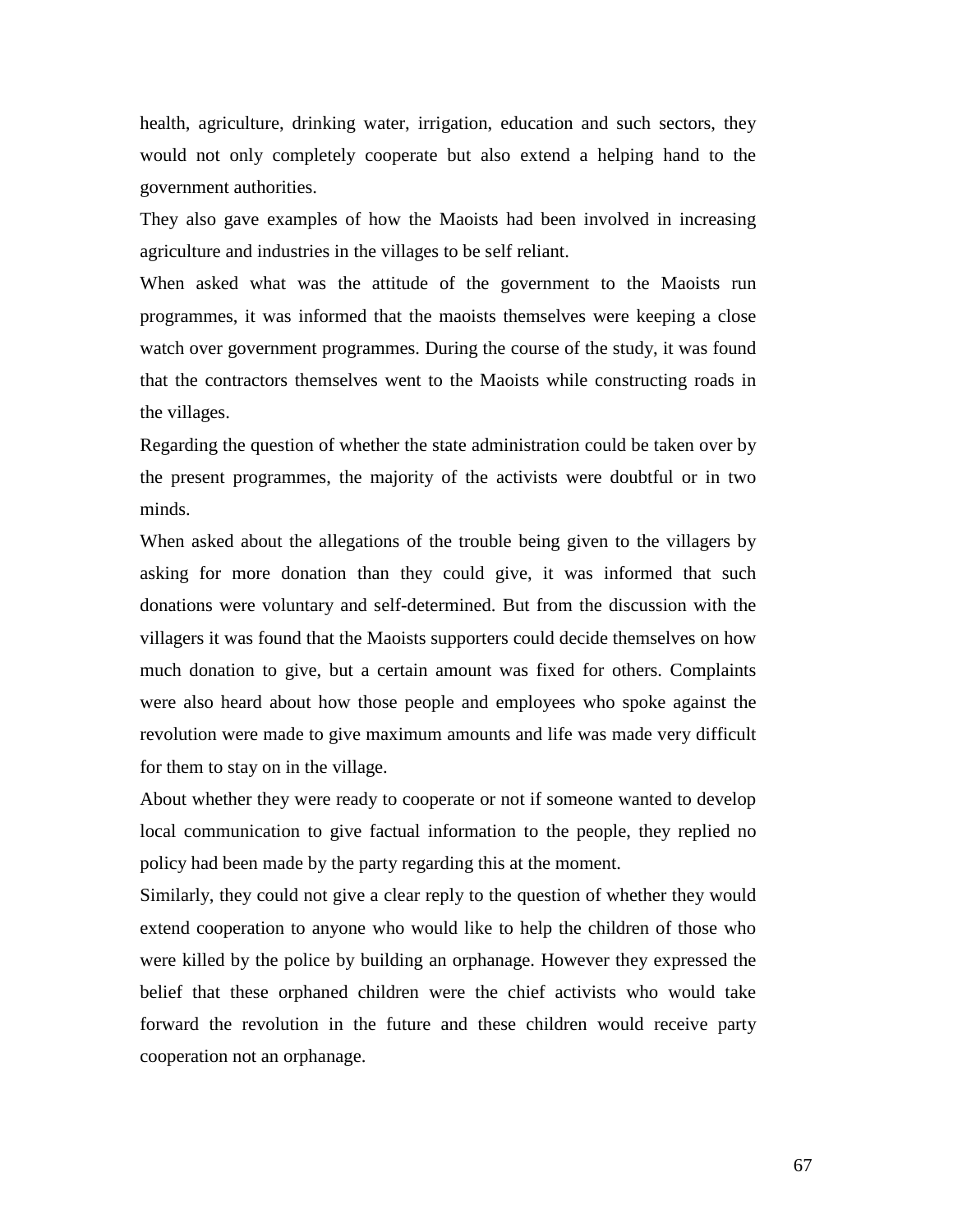They were also for the policy of not allowing under any circumstances any nongovernmental activities that come from outside the Maoists organisation as these would blunt the very objectives of the revolution.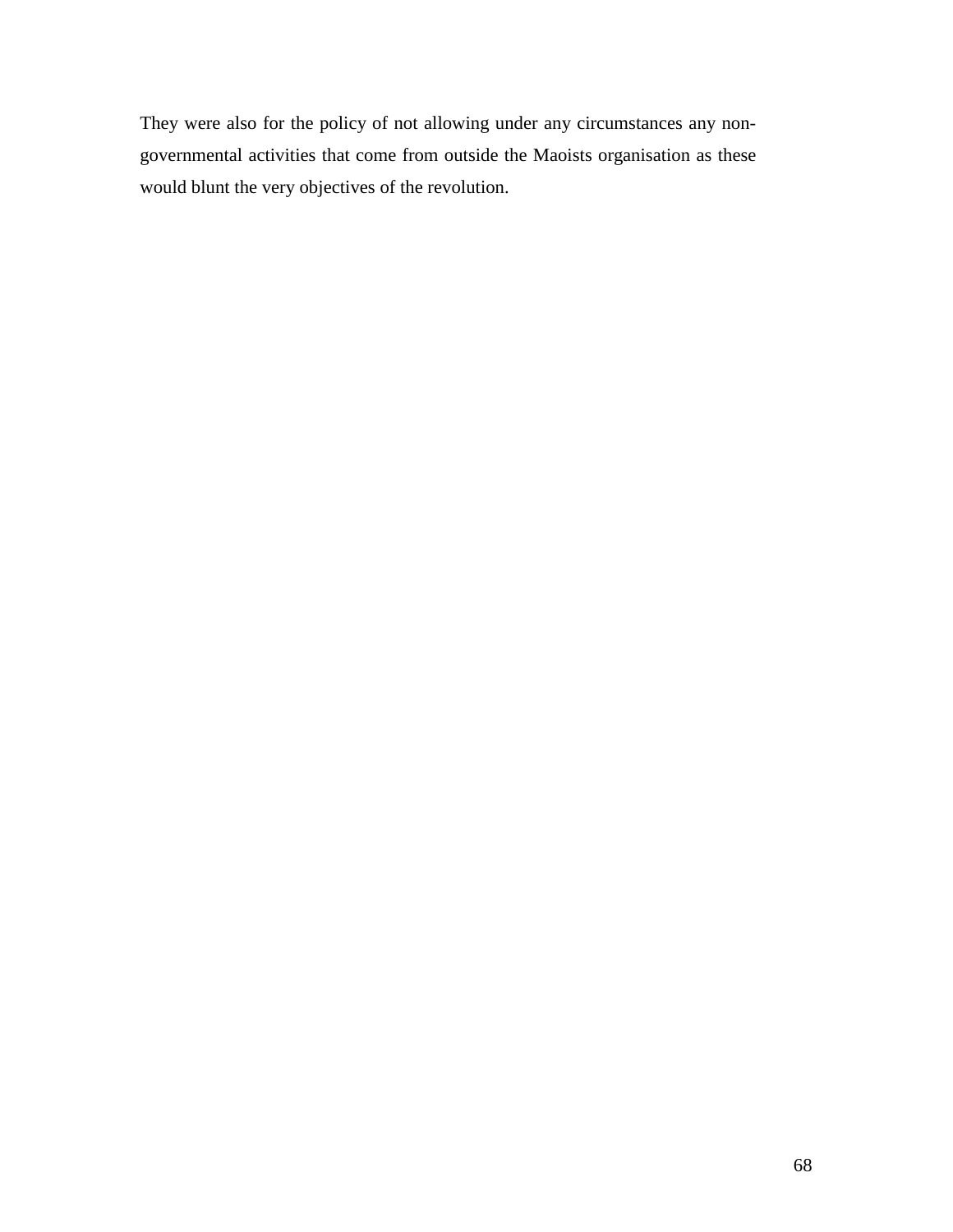## Government

In answer to the question as to what programmes have initiated in village by the government, they provided the informati all the necessary services that could be provided by any health was available in the village. It was learnt from the government o that on the question of health related matters, the women in N affected areas were more aware than those in other remote According to the district public health office chief, they showed interest in availing health services as regards family planning, vac.- and other ordinary diseases. Not only this, they also availed health - from the health workers of those in the Maoist army, accordinz local health workers.

In the course of talks related to what effects the Maoist movement has had on the women, a majority of the government officials because of the movement terror has been created among the - while most of the officials were of the opinion the women appreciate the Maoists but there are compulsions in the vil some officials said that most of the women supported the  $\langle$  per their program. There were some officials who felt that the were inspired to become Maoists because of the goy suppression.

While discussing the responsibility of work in the rural most of the officials had not paid much attention to whether the had increased or not the work load on women. Yet, While discussing the responsibility of work in the rural most of the officials had not paid much attention to whether the had increased or not the work load on women. Yet, the judges said that as they had also been observing from the women's side, the suffering more from the present situation. On the question of children were literate in the village, they said that more boys as compared to girls and also presented the concerned statistics.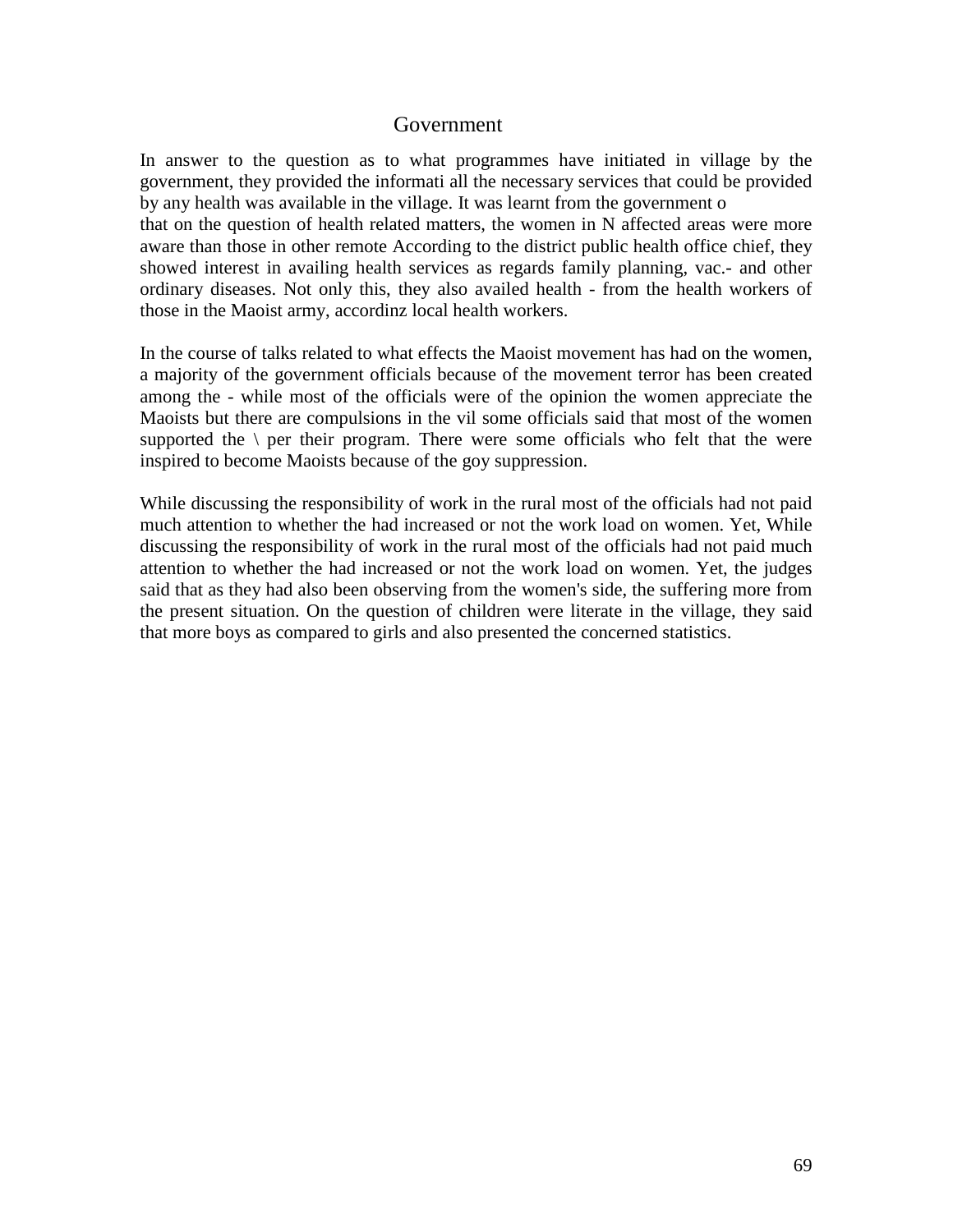## **Discussions with Institutions/ Association and Community**

Information was received about Maoist activates through discussions, in separate groups, with the VDC, political parties and pendent intellectuals. For this 28 questions were asked while information was also gathered through observation. The questions asked for most part concentrated on women, children and development.

When asked how the village development works were being conducted, some executives of the VDC, not being able to live in the village itself, were living in the district headquarters and despite this the Villagers contact come to them with. Recommendations for the types of works to be done in the village and the fund needed for such is given by giving them chouse. Some VDC executives at times visit the village and whatever the villagers suggest to spend on they do so. But some VDC chiefs stayed in the village itself and worked according to the suggestions of the villagers. In talks with the workers of the political parties and chairman and vice-chairman of the DDC, it was learnt that as the budgetary allocation for the village has been cut in a number of villages of the district, many good projects have been shelved. Similarly. as the salary of the teachers in the proposed lower secondary and secondary schools are met through the budget of the DDC, the teaching profession has suffered, they said.

On the question of village level projects, despite the DDC executives claiming that works are being carried out according to the budget allocated and the project, the political party workers and VDC executives said that since last two years no work has been done by the DDC in a planned way.

Now, after the declaration by the Maoists of the village and district joint people's committee, not only all the programmes been stopped but there has been no work at all, according to the information provided by them. First of all, the government had never activated itself of implement the village level programmes. Above all, the Maoists approved the programmes if work was carried out according to their desires otherwise no program was allowed to be taken to the village in spite of all political pressure. This was the complaint of the VDC executives and political party workers.

In the context of the fact that no one has said anything to the government about security and development in the village, most of the VDC, DDC and political party executives said that not only the government but even the political parties have not taken the matter seriously. In this the government and political leaders are entangled in their own health and this is the reason why the people involved in politics at the local are suffering.

When asked what has been the impact of the formation of the Maoist people's government in the name of the local government of the village, all the district and village level leaders and workers of the political parties accepted that their influence has increased but also alleged that has resulted by creating terror and fear and on the strength of the gun. They also said that the social justice the Maoists are doing is just a show for a few days. They also poured their anger at the fact that the impact that is seen in the village has led to a ban on the activities of the political parties. As to what they have been doing to increase agricultural production in the village. the VDC chairman said that when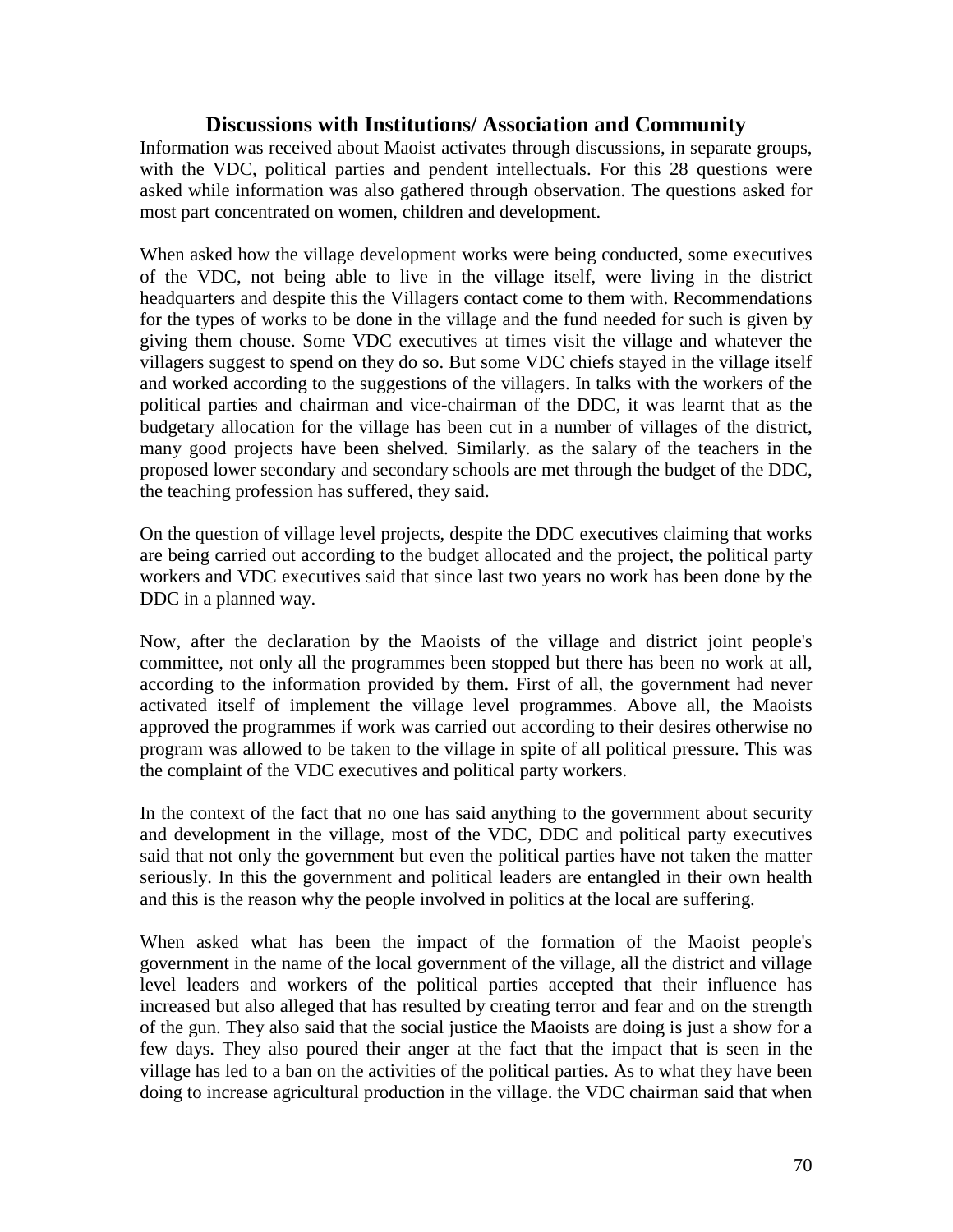there was budget with the VDC and DDC they had arranged for irrigation facilities and stressed on agricultural production and that had given positive results and he also provided a few examples. But there was no special programme for making the agricultural sector systematic, they said.

On the question of how much the villagers have availed health, education and other basic facilities, all the executives said that as the Maoists had not opposed such programmes they could be said to be successful. When asked what programmes would they formulate of the whole responsibility of the development of the village entrusted to them. C, no one could provide a concrete answer. All agreed that even if the Maoist system of governance came it would be difficult to change the condition of the village. On the question that the Maoists had let loose murder and terror in the village, majority of the VDC representatives and party workers, said that the root cause of terror is the government itself. Meanwhile. they were unanimous in their view that the Maoist activities have create: terror in the village to increase their influence on the villagers through. . force. According to the posts, the health workers are missing from man% places. But whoever has come to the village and providing satisfaction service. On the question that the teachers receive their salaries staying at the headquarters. they said that one or two teachers are facing challenges from the Maoists but the rest of the teachers are working it the village as the records of the district education officer showed. On-trying to gain information about the suppression process in the past an: at present, the political parties said the Maoists exert greater pressure than the police. When asked whether there will be further suppression or do they believed that talus was the Maoist administration, no one was willing to accept Maoist governance. The VDC representative described that though the police now look miserable the signs of suppression were there from long. On what is the difference between the working of people's government and His Majesty's Government, majority of the a) Who( VDC representatives said that in the administration there is a great tendency to take bribes, delay in administrative works and shifting of them said that both the administration and the Maoists do similar types of work quickly and Now without taking any money considering the problems and sufferings of the people and assist accordingly. But some of them said that both the administration and the Maoists take bribe and on the basis of the bribe govern they decide to take action or not. So if they take up the responsibility of sit legal SL the administration, they opined that corruption would increase. Whet le left the asked about the irregularities in the fund collected by the Maoists everyone in one voice answered "in fact, it is".

On the necessity of local communications in the village no one could answer as to what type of communication development could reduce or increase the influence of the Maoists. But some of them said that FM radio is the need of the village. But they expressed their hopeless situation by saying that nothing could happen without the consent of the Maoists.

All those present said that if there was development of local Communication then they would wholeheartedly support it.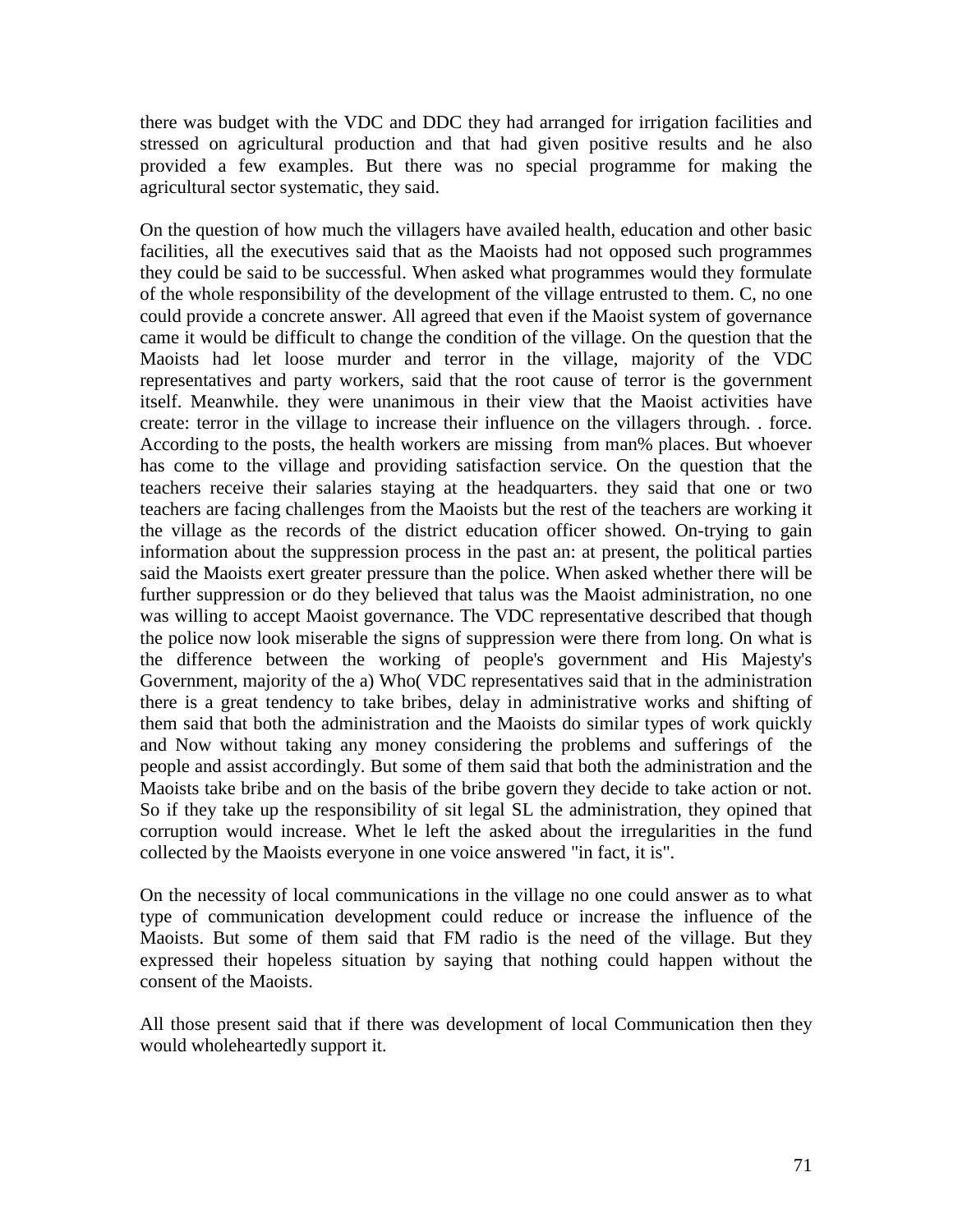## **An Introduction to Rolpa District**

Till 1962 when there were only 34 districts in the country, Rolpa district was not a separate district. The district was incorporated in Pyuthan and Salyan districts. In 1962, Rolpa was emerged as a new district. Some parts of Salyan and Pyuthan were separated from them and those parts were used to form the new district. In the beginning, the district had 31 Gaon Panchayats. The number of Gaon Panchayats were increased to 51 in the year 1964. At present, the district has a total of 51 VDCs.

### **Lifestyle:**

Situated in the mid-hilly region, topographically Rolpa district can be divided into two parts (northern and southern parts). Human diversities can also be evaluated on the basis of the topographical variations. The northern part has no sufficient fertile land and the climate is cold there. But as the southern part has fertile land with favorable climate, the economic condition of the people is better as compared to that of the northern part. The northern part is mainly inhabited by Magar community, whereas Brahmins, Kshetris, Thakuris, Kamis, Damais, Badis and some Magars are found in the southern part of the district. Thus, the two parts are different from both the points of view of ethnicity and income sources.

The residents of the district are the followers of Hinduism. Besides, there are some *Nirangkaris*, a kind of ethnic group, at Jungar VDC of the district. The people from Magar community adopt Hinduism but they have distinct customs and rituals from other Hindus. There is the practice of love marriage as well as arrange marriage among the people. The Magar community people marry the daughters of maternal uncle. There is a tradition among the Magar community to offer some cash and properties to the in-laws after marriage. Divorce cases are found in great number in the district.

Major festivals of the area include Dasain, Tihar, Maghe Sakranti and Holi Purnima. The Magars give more importance to Tihar than Dasain. There is also the tradition of dancing and singing at work places.

Many people go abroad for jobs. Till some years in the past, locals used to go to Kalapahad (they call various parts of India as Kalapahad for works). But now there is a growing tendency of going to the Gulf countries for employment. Some people also go to Kathmandu and other parts of the country to seek jobs.

Locals use foodstuffs produced in the district such as maize, wheat, paddy, millet, potato, etc. In the northern part, people live on *Dhido* and dried leafs of mustard. In some areas, people are bound to consume only potatoes since no other crops are produced there. Women wear *Gado* and men wear twisted *Gado*. Death rituals are common. Among the Magar community, there is a tradition of completing the death rituals in 13 days. They finish the death rituals by eating meat. While celebrating other religious ceremonies, they do not use Brahmins (priests); they use their daughters, sisters and friends.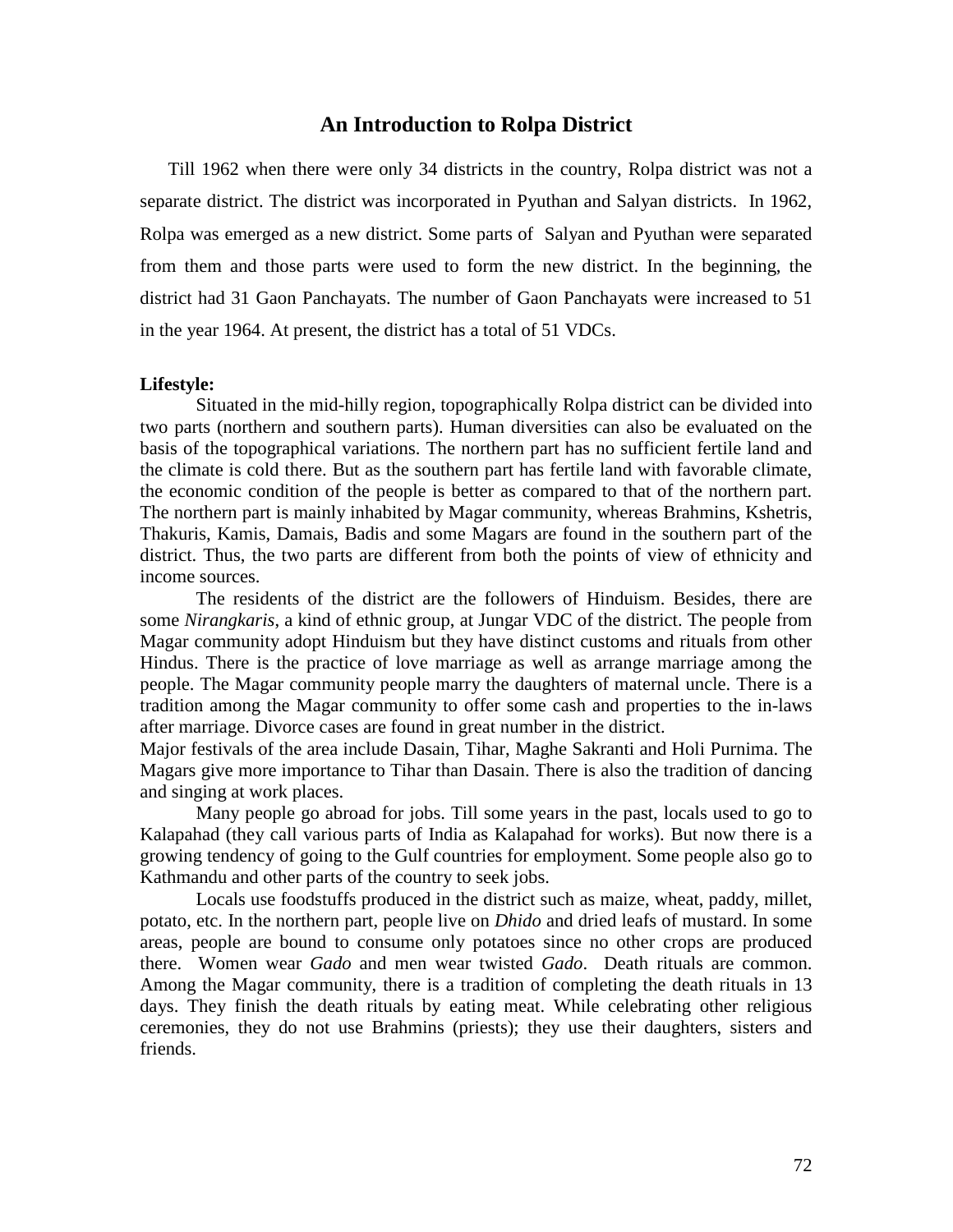#### **Economic status**

Agriculture is the main occupation of majority of the people living in the district. There is a great problem of migration as people move from one place to another for economic activities. Besides, going to the foreign countries for earning money has been a common trend in the district. As people are becoming aware of the new agriculture methods and technologies, improvements have been made in the traditional agriculture system. Major agro-products are paddy, wheat, millet, maize and potato. In the northern part of the district, only maize, millet, barley and wheat are produced, whereas the paddy, maize, wheat and mustard are planted in the southern part. Fruits like orange, apple and banana are produced. People weave Bhangros, knit threads and sell them. Various herbs are also collected and sold in the district.

#### **Road:**

*As a remote hilly district, there is no significant transportation facility. However, a 63-km earthen road has been constructed linking Dang, Ghorahi, Bhalubang, Pyuthan to Liwang, the district headquarters of Rolpa. During fair weather, tractors, jeeps, trucks and buses ply the road. A concrete bridge has been constructed over the Madhikhola linking Chakachake with Rolpa. Moreover, the Liwang-Madhichaur, Haleri-Swargadwari, Ghorahi-Holeri and Kapurkot-Jinawang motor roads are under construction. Transportation facilities are available for people going from Ghorahi to Holeri. So, the people living in the southern part of the district are not deprived of transportation facilities.*

#### **Industries:**

No large-scale industries have been established in the district. For the industrial development of the district, the Cottage and Rural Industrial development Branch was established in the district about 32 years ago. Main objectives of the branch was to register small-scale industries, provide training for skill development and promote the local industrial products. Different skill development training programmes have been carried out in the district. Such activities have become helpful in addressing the problem of unemployment, to some extend. Until the fiscal year 2056/57 B. S., a total of 18 industries have been registered in the district. They are related to woolen, cotton, Nepali paper, baskets, carpets and bamboo works.

#### **Electricity:**

Since 1997, electricity has been supplied to the district through 33 K. V. transmission line of the Jhimruk hydropower project at Pyuthan district. Now electricity services are available in Ward numbers five and six of Liwang, and some wards of Mijhang and Khungi VDCs of the district. Works are underway to expand the electricity services to some other VDCs and some additional wards of Liwang VDC.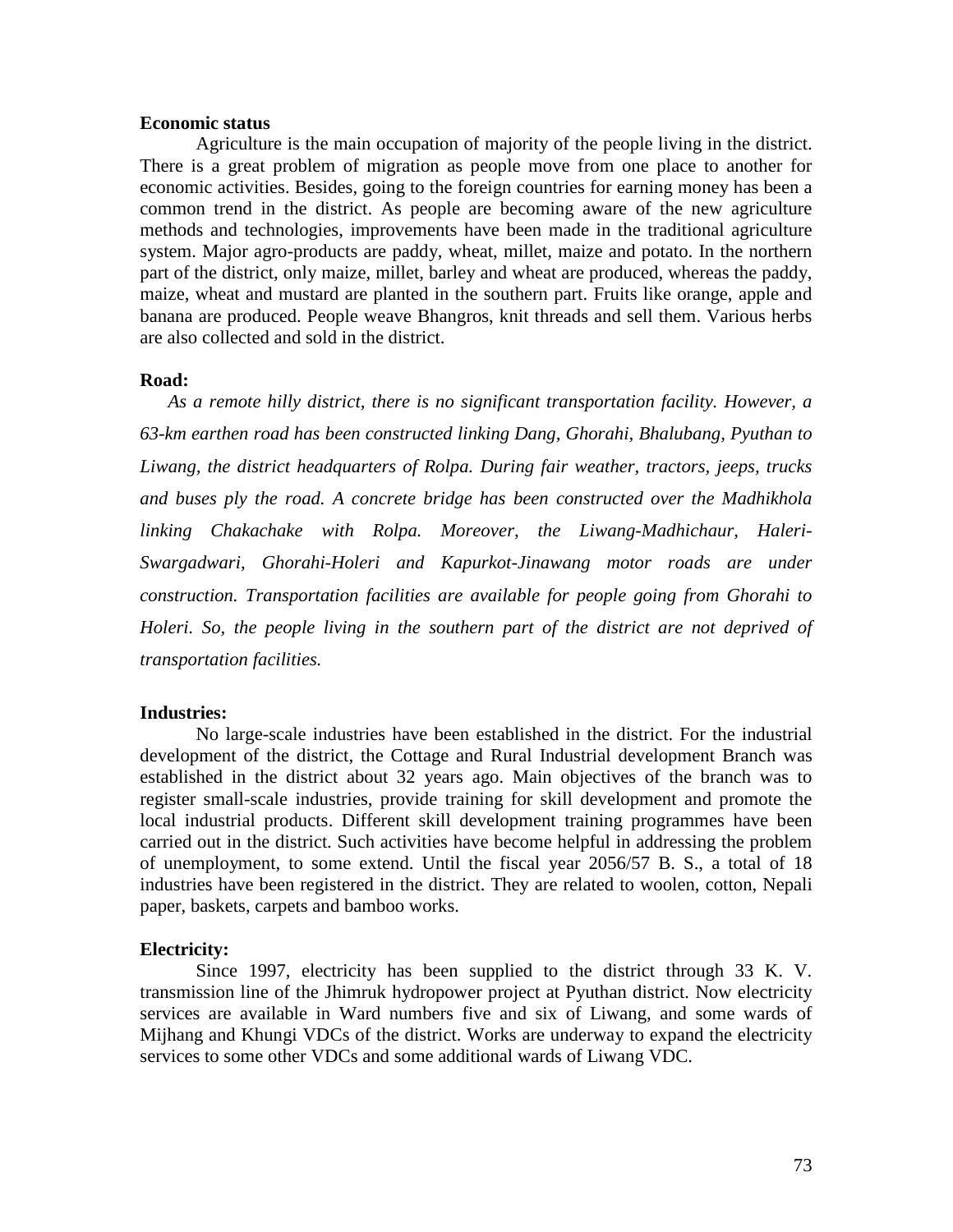#### **Communication (Postal Services)**

In the district, there are a total of 51 post offices. Out of them one is District Post Office, nine Area Post Offices and 41 additional post offices. Efforts are underway to make available postal services in all the 51 VDCs of the district.

## **Telephone Services**

There is an office of telecommunication in the district. The office has offered telephone services to the residents of the district, offices, agencies and associations. They can directly contact with the other parts of the country and the world. Besides, some lines of telephones have been made available to some offices and VDCs of the district. A total of 26 lines of telephone have been distributed until recently. It has plans to distributed some additional telephone lines in future.

## **Health Services**

With a view to making preventive and curative health services available to the people, a health branch was established in Liwang in 1976. In the fiscal year 2045/46 B. S., different health offices like family planning, extensive vaccination project and malaria control association were integrated into the district health office. There are a total of 38 health related offices. Out of them, there are 11 health posts, 24 sub-health posts, two Ayurvedic dispensaries and one district health centre in the district. Various health services for controlling leprosy, offering extensive vaccines, TB control and family planning have been provided through the health institutions.

#### **Teacher-student proportion**

As per the statistics of the academic year 2057/58 B. S., there are a total of 298 schools including private, semin-government, and 938 teachers in the district. Or the school-teacher proportion is 1:3. The teaching-learning activities take place in a total of 1329 primary classes. The teacher-class proportion stands at 1:1.42, whereas the teacherstudent proportion is 1:40 in the district. But one teacher has to look after 1.4 classes. The teachers have not taken the multi-class teaching training. So, the teaching system is not so effective. It has been a challenging work to seek ways to improve the quality of primary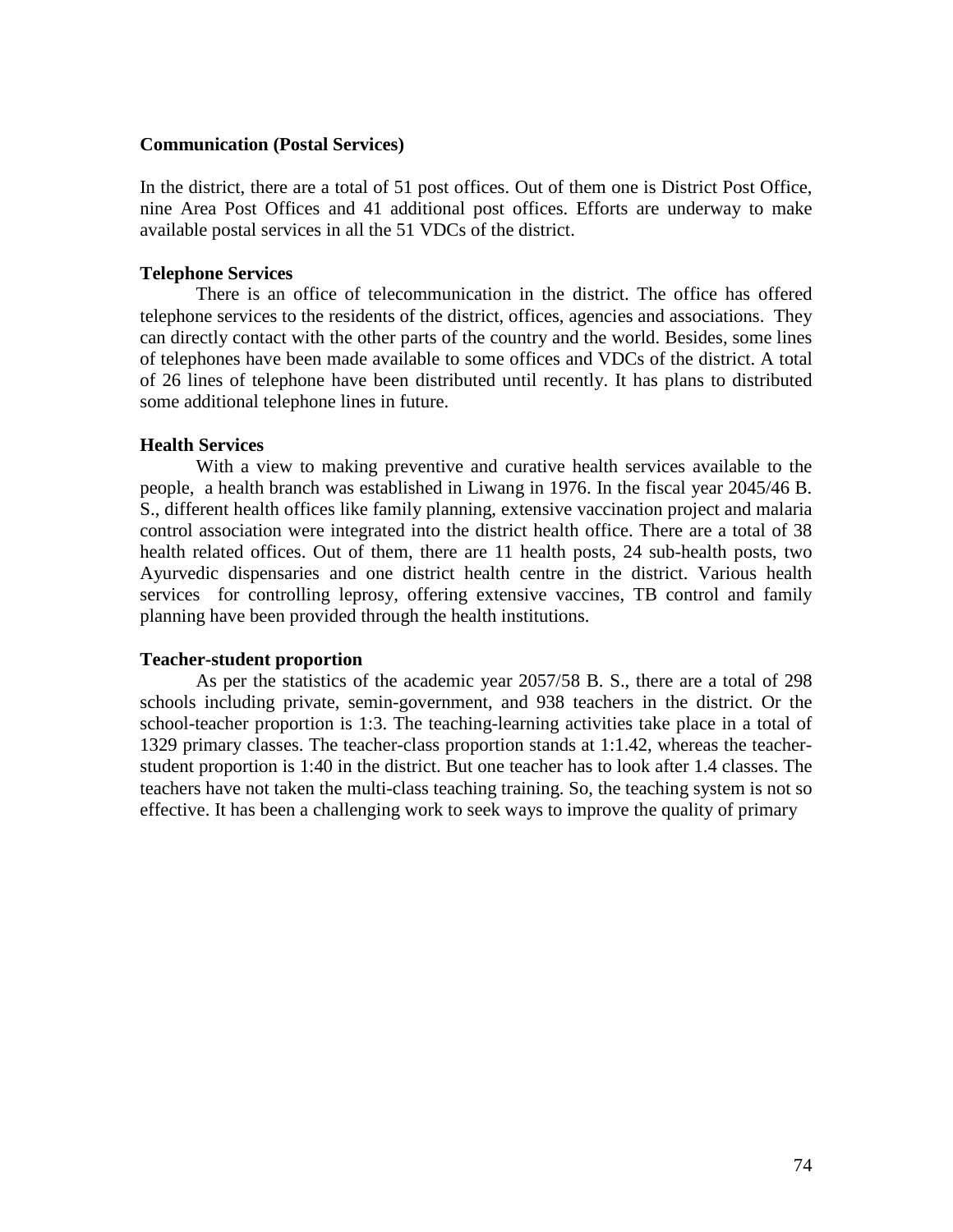# **An Introduction to Jajarkot district**

## **Historical Background**

Lying in the remote hilly area of Bheri Zone in the Mid-Western Development Region, Jajarkot district was a separate district under the control of Nepal's monarch before the introduction of the Rajya Rajauta Act 2017 B. S. Malai Bam Malla from Samal family, who came from Jumla, had been able to bring under control many small principalities like Saru, Barekot, Khagena, Bhius, Satiya and unified them with Rukum Musikot, Darmakot, Jahari Wadagaon, Suikot and developed an extensive state of Jajarkot. Historical facts tell us that founder king of the state was Jagat Singh, who was one of the four sons of Malai Bam Malla. Jajarkot had a significant contribution to the campaign of Nepal's unification. The treaty made by the then King of Jajarkot Hari Shaha and Prithvi Narayan Shah the Great in 1743 indicates that Jajarkot was a powerful state. The treaty was signed in Benaras as Shari Shah had reached as part of his pilgrimage tour. In 1843 B. S., the Gorkhali army and the king of Jajarkot had made yet another treaty as they encountered on the banks of the Bheri River. Prime Minister Chandra Shumshere Rana had married Balkumari, daughter of the king of Jajarkot Hari Bikram Shah. Because of this relation, a drinking water project was started in Jajarkot in 1980 B. S. and a bridge of Matela was constructed in 1985 B. S. Formal education was started in the district in 2009 B. S. when the last King of Jajarkot Swayam Prakash Bikram Shah took initiative to establish a middle school in the district headquarters.

There are many opinions and arguments regarding the naming of Jajarkot. Some said that the weeds were found in sufficient quantity in the district and it was known as the area of weeds or Jharkot. With the passage of time, Jharkot might have turned into Jajarkot. Others say that as the Bheri river had made the district very fragile and it was known as Jarjarkot (fragile area). With the passage of time, people might has started to call it Jajarkot.

Now the district has been divided into 30 VDCs, 11 areas and two constituencies. Covering about 2230 square kilometers, the population of the district is about 1,32,351. In the district, there is a college where graduation in humanities and social sciences can be done. There is a higher secondary school where education is taught. There are also 20 each secondary and lower secondary schools and 198 primary schools in the district. About 32.73 per cent people are literate. Local people speak Nepali and Hindi and their main profession is agriculture. Maize and millet are the main crops planted in the district. The people are also involved in horticulture and animal husbandry. Despite this, economic and social situations of the district are not good.

## **Tourism**

The district is attractive and potential from the point of tourism due to its topographical conditions. Main touristic attractions of the district include ancient temples of Lord Shiva constructed by the kings of Jajarkot near the confluence of the Sani Bheri and Thuli Bheri and the Holkhola and the Bheri river, Shankhamashta Devata, ancient Buddha stupa at Pajaru, remains of the palace constructed by the founder King of Jajarkot,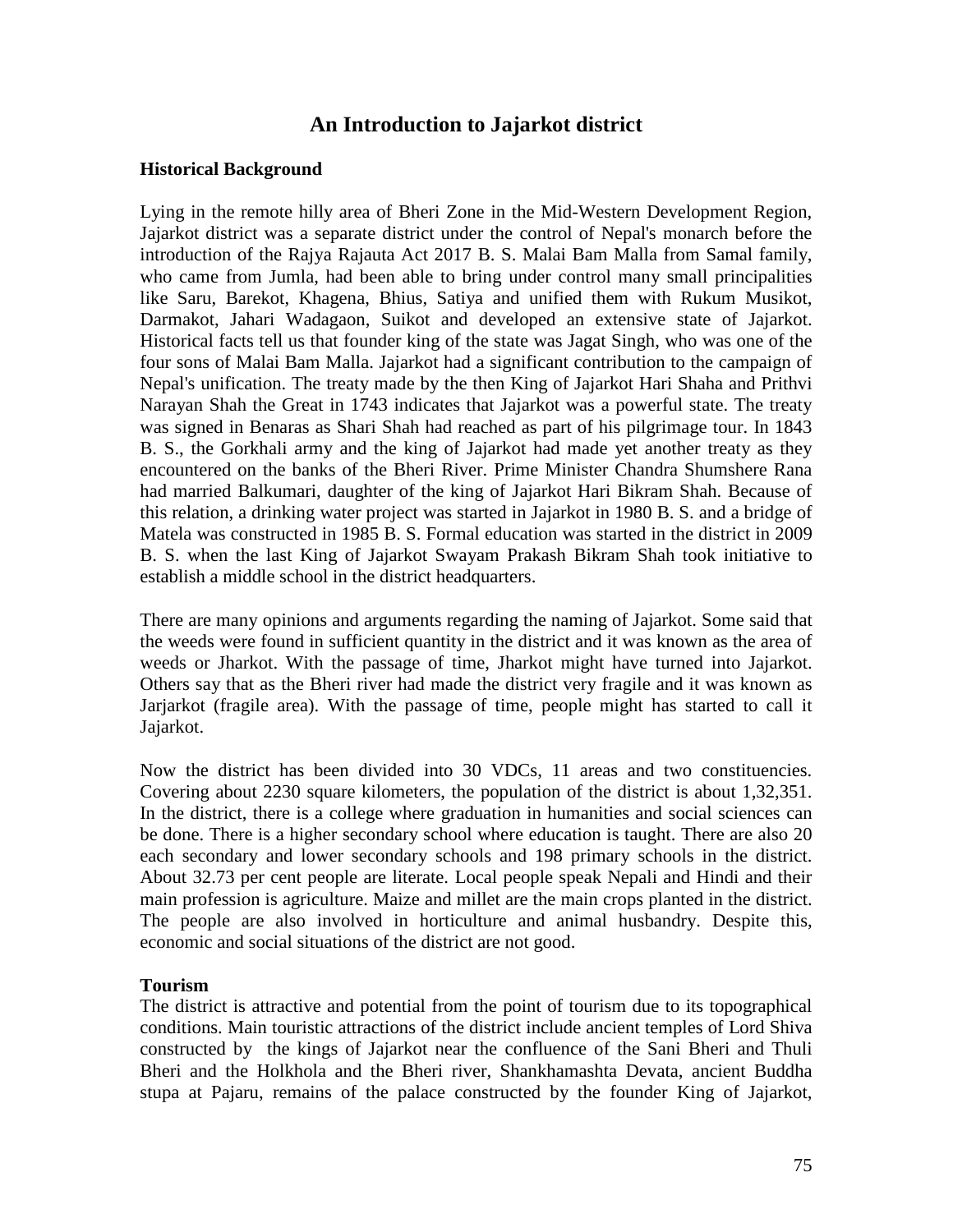statues, Deurali Patan, Shankha Daha (lake), Chamere Odar (cave), hunting site of the king of Jajarkot, Shilpachaur valley and others. Besides, the mountain ranges lying in the north, dense forests, traditional rich cultures of the local people, their lifestyles and local festivals also lure the hearts and minds of visitors.

## **Social aspect**

## **a. Main ethnic groups**

Heavily dominated by the Thakuris, there has been the influence of many other ethnic communities in the district. Goodwill and social unity can be found among various ethnic communities. But due to lack of education and economic development, the people belonging to the Magar community and Dalits seem to have lagged behind as compared to the Brahmins and Kshetris (including Thakuris) in the district.

Description of ethnic groups

| S. N. | Ethnic groups       | Population | Per cent |
|-------|---------------------|------------|----------|
| 1.    | <b>Brahmin</b>      | 5736       | 5.03     |
| 2.    | Kshetri             | 45,438     | 39.80    |
| 3.    | Thakuri             | 20062      | 17.58    |
| 4.    | Kami/Sunar          | 19,678     | 17.31    |
| 5.    | Damai               | 5,772      | 5.03     |
| 6.    | Sarki               | 2626       | 2.31     |
| 7.    | Magar/Gurung 11,761 |            | 10.31    |
| 8.    | Badi                | 785        | 0.69     |
| 9.    | Newar               | 420        | 0.37     |
| 10.   | Gaine               | 59         | 0.05     |
| 11.   | Giri                | 1,693      | 1.48     |

## **Languages**

Most of the people living in this district speak Nepali. The languages local people speak outside Khalanga bazaar (district headquarters) is very different from the standard Nepali language. The Nepali language spoken in the district seems to be highly dominated by local dialects. The Magar community people living in Paik, Dhime, Sakla Daha, Pajaru and other parts have their own district language. The people coming from different parts of the country for jobs and business speak Nepali, Maithali, Bhojpuri and other languages.

#### **Religious structure**

Hinduism is the main religion adopted by majority of the people of Jajarkot. Apart from Hinduism, Muslims follow Islam, Gurungs adopt Buddhism and some youths from the Dalit communities are found following Christianity in the district. Such youths have abandoned Hinduism. As there is religious tolerance among different religious groups, the Non-Hindus are also seen celebrating Hindu festivals due their the domination of the followers of Hinduism.

## **Achievement in education**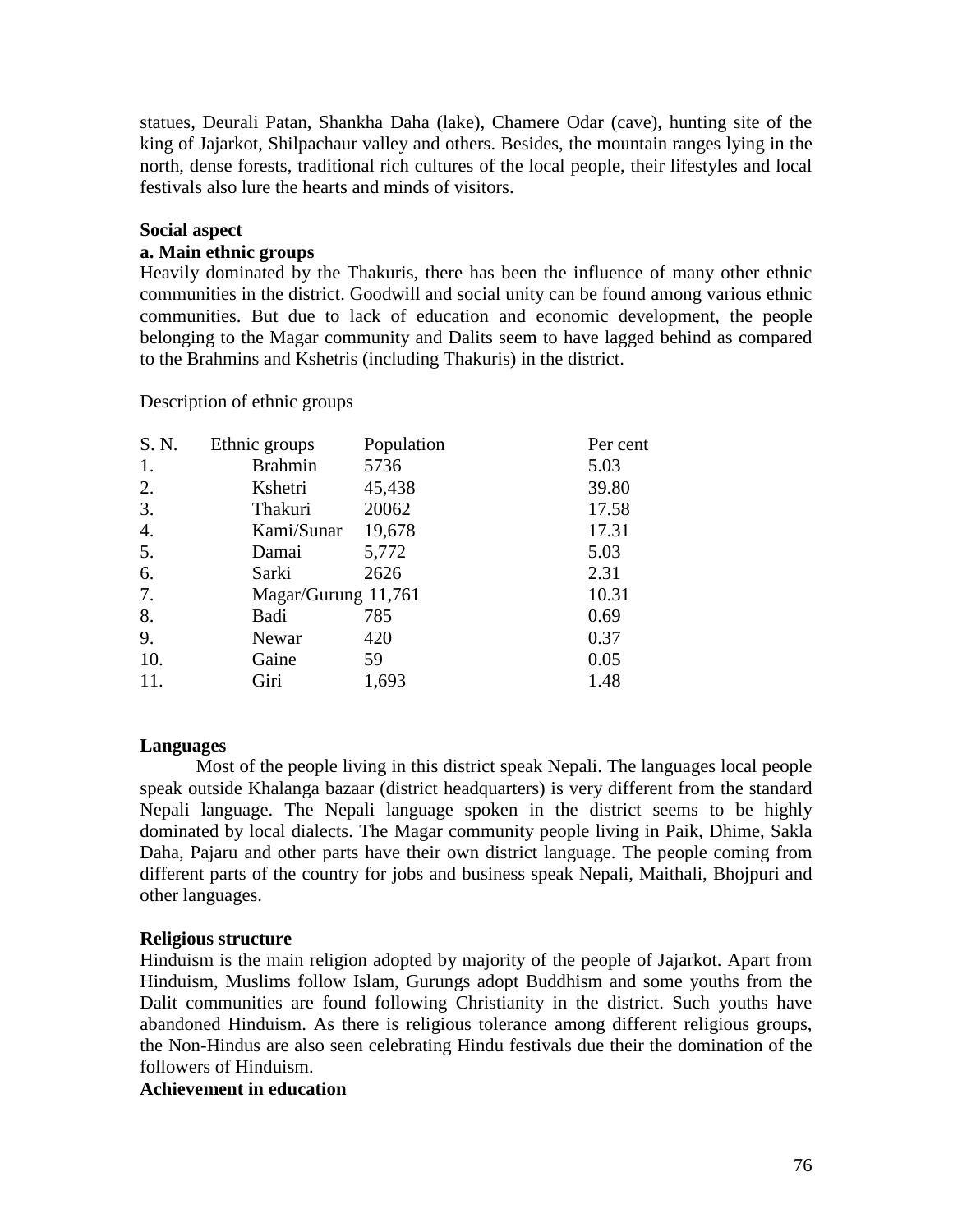Because of geographical condition, there is no transportation facility in the district and the local people's economic condition is also not good. So is their level of consciousness. Despite lack of educational development in the district, efforts seem to have been made for the development of education sector since long. As the first step for the development of education sector of the district, the then king Upendra Bikram Shaha had opened a language school during the time of 1980/81 B. S. at Khalanga bazaar. The king had started classes in Amarkosh, Chandi, Kaumadi, mathematics and others by brining teachers Pandits from Pyuthan and Salyan. After the political change of 2007 B. S., the district has witnessed some education developments. In the year 2009 B. S., the then king Swayam Prakash Bikram Shah took initiative to open a middle school at Khalanga bazaar and nine primary level schools in other parts of the district. Following the implementation of the national Education Project in 2038 B. S. , a large number of primary, lower secondary and secondary schools have been opened in the district. In 2043 B. S., the educated youths of Jajarkot took initiative to establish a campus. Now the campus produces graduates in humanities and social sciences. The middle school opened in 2009 B. S. now runs 11 and 12 classes in education sciences. The pre-primary education started in the district from 2034 B. S. when a Bal Mandir (Children's Home) was established.

#### **Description of primary level teachers**

According to the data of 2055 B. S., the total number of working teachers at the primary level is 611. Out of them, the number of male teachers is 518 (83.97 per cent) and the number of female teachers stands at 99 (16.21 per cent). Of them, 44.92 per cent male teachers and 26.26 per cent female teachers are trained. This shows that only 41.89 per cent primary level teachers of the district are trained.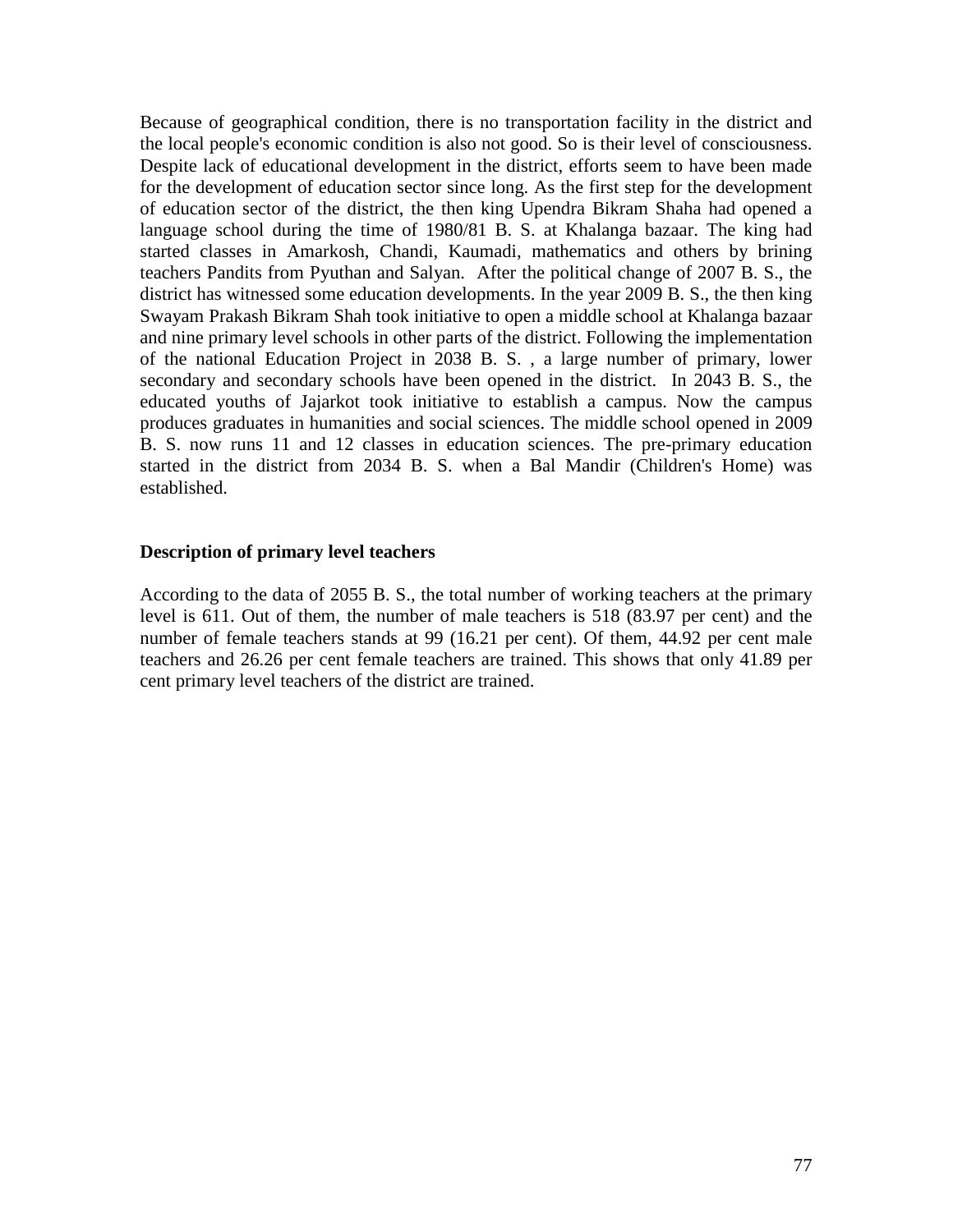# **A short introduction to Rukum district**

#### **Political and social conditions:**

Politically, the district has been divided into 43 VDCs, 11 areas and two constituencies. As per the population census-2048 B. S., there are a total of 155,554 people. Out of them, the number of women is 78,598. The population growth rate per family stands at 2.6 per cent. The district is inhabited by Kshetris, Brahmins, Magars, Thakuris, Thakalis, Gurungs, Damais, Kamis and Sarkis. In the western part of the district, the population of Kshetris and Thakuris is more than other communities, whereas Gurungs and Magars have domination in the eastern part of the district.

#### **Historical background:**

The areas like Rukumkot, Banphikot, Gotamkot, Musikot and Jaharikot were under the reign of Baisi states (small principalities). It is said that the then king of Jumla Medini Barma had handed over Rukum state to his younger brother Pitambar. So, the district headquarters used to be known as Jumli Khalanga in the past.

The headquarters of the district was in Rukumkot (now at Shobha VDC) from 2018 B. S. to 2030 B. S. The district is rich in its natural beauty. The district is equally important from the point of view of tourism development. As the district is abundant in scenic beauty, it seems as if the district were an integrated site of the world.

## **Utilization of land**

Out of 2,93,183 hectares of land in the district, only 12.06 per cent or 35,359.68 hectares is arable. But crops have been planted only in 9.37 per cent of the total arable land in the district at present. The land covered by forests is 57.25 per cent. To do away with the economic disparity among the residents, the arable land has to be utilized properly. It is also necessary to think of developing the district as a touristic site.

#### **Socio-economic status**

By the year 2056 B. S., the number of population of the district is estimated to have reached 1,76,612. This figure is 21,058 more than the total population of the district as per the population census of 2048 B. S. This is an unprecedented growth rate. It is necessary to analyze the effects of the rapid population growth on the per capita income of the people.

Inhabited by different ethnic communities, gender equality has not been maintained in the district. The population of women is more by 1.6 per cent as per the population census 2048 B. S. besides, a large number of women are dependent on incomes of men. Due to lack of necessary industrial development in the district, people are found adopting traditional agriculture system. The society is also not free from the conservative thinking. Casteism is still prevalent in the district. The economic condition of the people has not been improved. As the sufficient infrastructures have yet to be developed in the district, it is still inaccessible. Due to lack of other avenues of economic development, the people are compelled to adopt agriculture as major means of livelihood.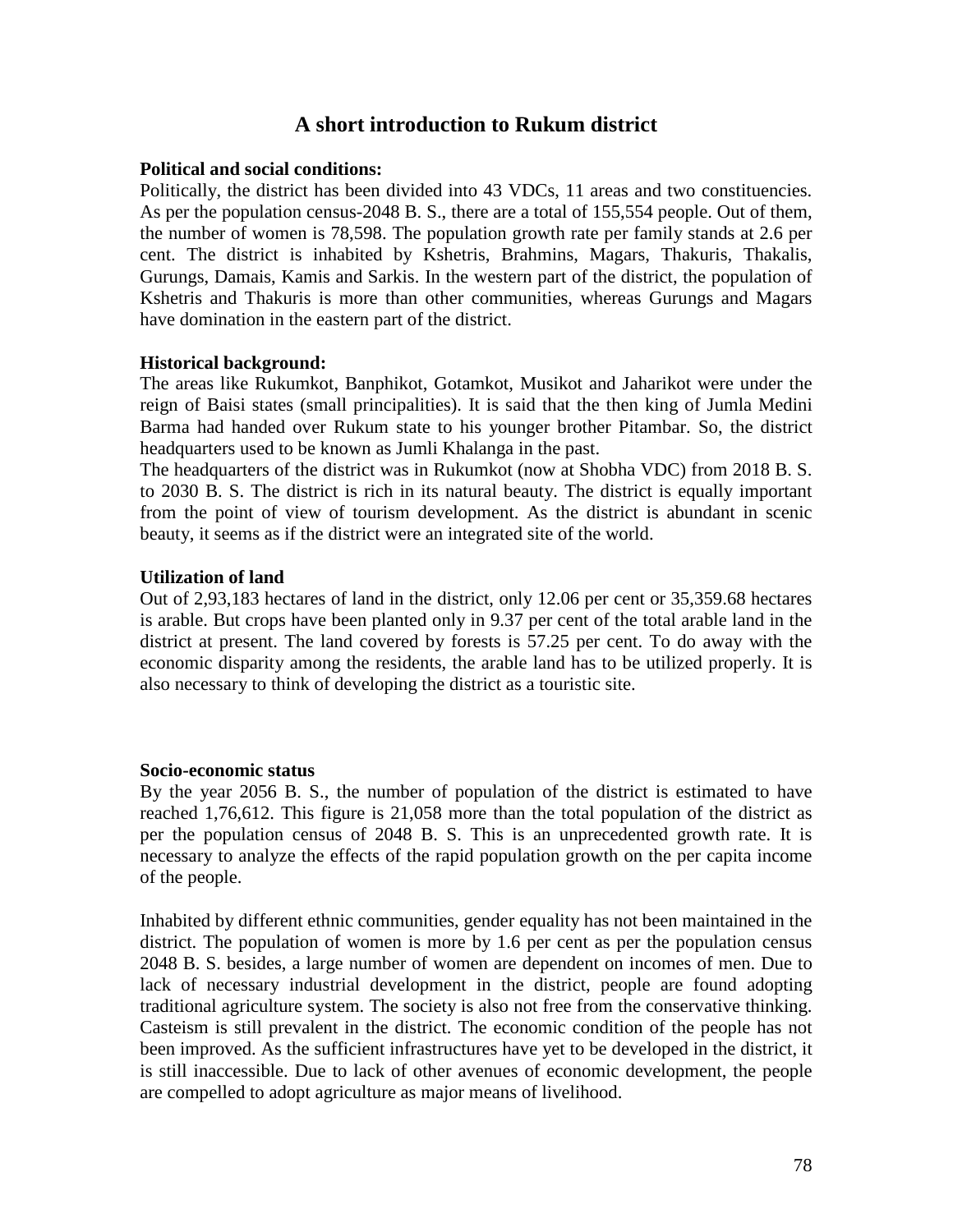A list of ethnic groups active in various economic activities is given below:

| Number of population based on agriculture | 93.69 per cent         |
|-------------------------------------------|------------------------|
| Number of people dependent on others      | 5.31 per cent          |
| Density of population                     | 54.1 persons           |
|                                           | (per square kilometer) |
| <b>Economically active Brahmins</b>       | 2.83 per cent          |
| Ecumenically active Kshetris              | 38.24 per cent         |
| <b>Economically active Magars</b>         | 39.58 per cent         |
| Economically active Thakuris              | 5 per cent             |
| <b>Economically active Damais</b>         | 4.48 per cent          |
| Economically active Kami (goldsmiths)     | $15.39$ per cent       |
| <b>Economically active Sarkis</b>         | 1.1 per cent           |
| Economically active others                | 3.88 per cent          |

## **Demographic status**

According to the population census 2048 B. S., the population growth rate is 2.6 per cent. The number of people migrating to other parts of the country is also increasing. The children's mortality rate has gone down due to the family planning programme and the extension of health services. However, the birth rate has not decreased. To bring all the aspects under positive framework, more awareness programmes have to be launched in the district. The description of population of the district is as follows:

## **Language**

The Magar community people have majority in the eastern part of the district. Their language is known as 'Kham'. Their mother tongue is Kham. But other people speak Nepal. Religiously, people adopt Hinduism, Buddhism, Muslim and Christian in the district. There is good harmony among the people belong to different religions. The Thakalis have their own distinct mother tongue.

#### **Industry/business**

Cottage industries are the main industries in the district. Besides, there are industries such as Nepali paper, water turbine, blanket, saw mills, brick factories and bamboo works.

#### **Transportation**

Rukum district has no facility of road transportation. But other four districts of this zone are linked by roads. Farmers have not been able to get the fruits of agriculture as they cannot sell their products due to lack of road infrastructure. The government has been constructing the Dang-Salyan-Musikot road from the fiscal year 2055/056 B. S. By the end of Chaitra, 2057 B. S. the transportation facility (motor service) was expected to be brought to Musikot. The road has been constructed by the Royal Nepalese Army staff.

There are two airports in the district-- one in Chaurajahari in the west and Salle, the district headquarters of Rukum. The people of Rukum are lucky enough to have two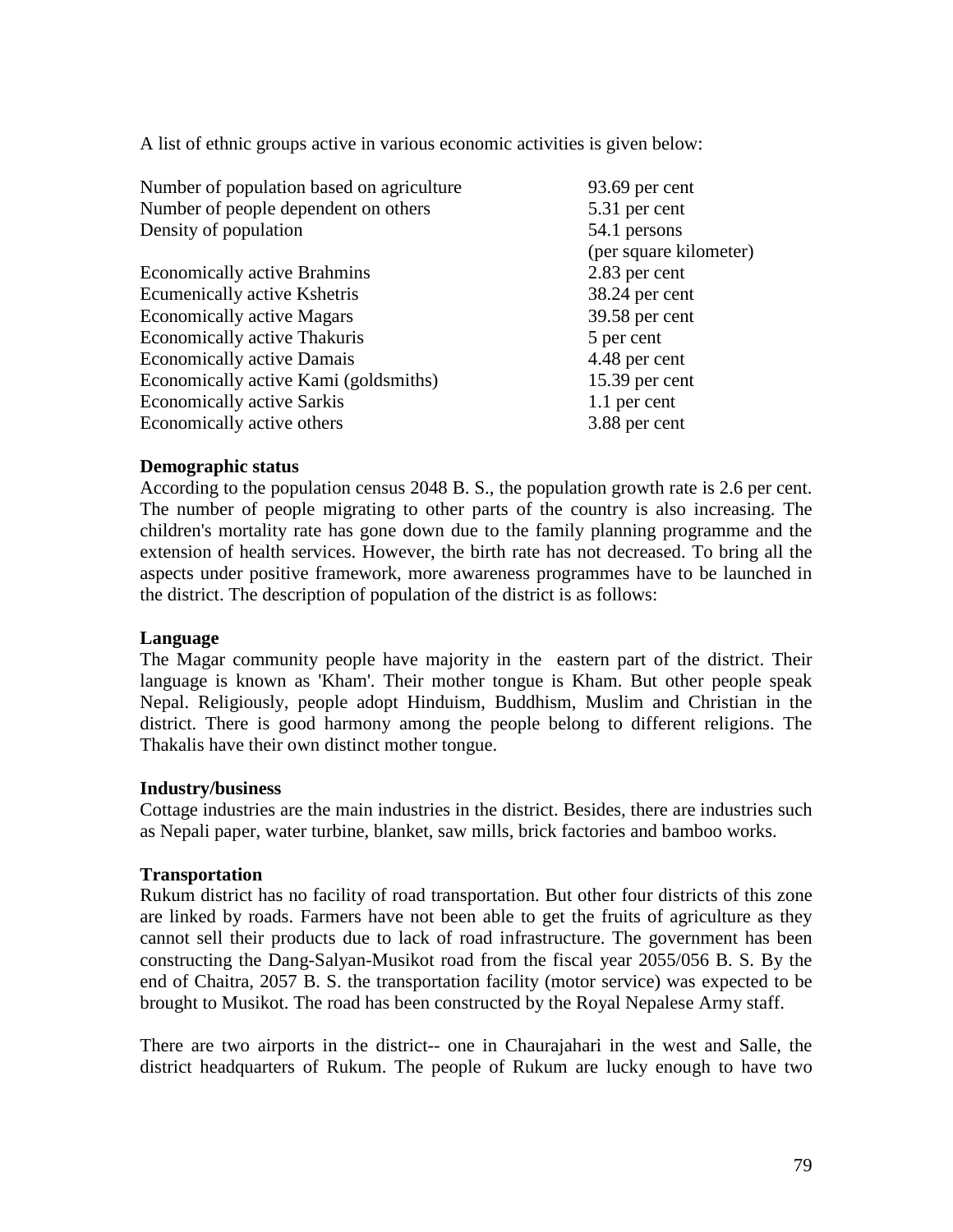airstrips in their district. The main means of transportation of the people is air transport in the district. Moreover, horses, donkeys and porters carry goods.

## **Health**

Despite the services being rendered by different health centers, the people have not been able to receive health facilities easily in the district because of its difficult topographical conditions and lack of transportation facilities. Following are the health centers and health posts offering health services to the people in the district:

| <b>Health centers and health posts</b> | <b>Total Number</b> |
|----------------------------------------|---------------------|
| District health center                 |                     |
| Primary health center                  |                     |
| Area health post                       |                     |
| Sub-health posts                       | 34                  |

## **Communication facility**

Although communication facilities are not easily available in the district, the existing facilities have to be taken positively. Till Bhadra 2057 B. S., there were a total of 25 post offices in the district. Out of them, one is district post office, six area post offices and 18 additional post offices in the district. There are 11 telephone lines in the district headquarters. Similarly, there are three telephone lines in Chaurjahari and one each in Peugha, Rukumkot, Banphikot and Aathbiskot. But these lines are not in operation. For communication facilities, additional services are necessary.

## **Electricity facility**

In Rukum district, a total of 376 Kilo Watt of hydropower has been generated. The hydropower has been distributed to the head quarters of Jajarkot and Rukum and nine other VDCs of the latter.

| Name of project                           | capacity              | <b>VDCs with electricity services</b>               |
|-------------------------------------------|-----------------------|-----------------------------------------------------|
| Syapu Daha                                | <b>200 KW</b>         | Khalanga Banphikot, Chhiwang,<br>Shobha and Pokhara |
| Jahari Khola<br>Bhandari Kada Micro-hydro | 150 KW                | Bijeshwari, Kotjahari, Jajarkot                     |
| Project<br>Sima Micro-hydro Project       | <b>10 KW</b><br>16 KW | Sakh VDC<br>Morabang VDC                            |

## **Education**

There are various educational institutions in the district. They have been providing educational services to the local people. There are a total of 206 primary level, 22 lower secondary level and 17 secondary schools in the district. Out of them, the government has given permission to 7 secondary, 15 lower secondary and 39 primary schools in the district. For higher education, there is one campus, three higher secondary schools, four residential schools and four disabled resource centers. The academic institutions of the district have provided services to 176,619 population of the district. Apart from these, 18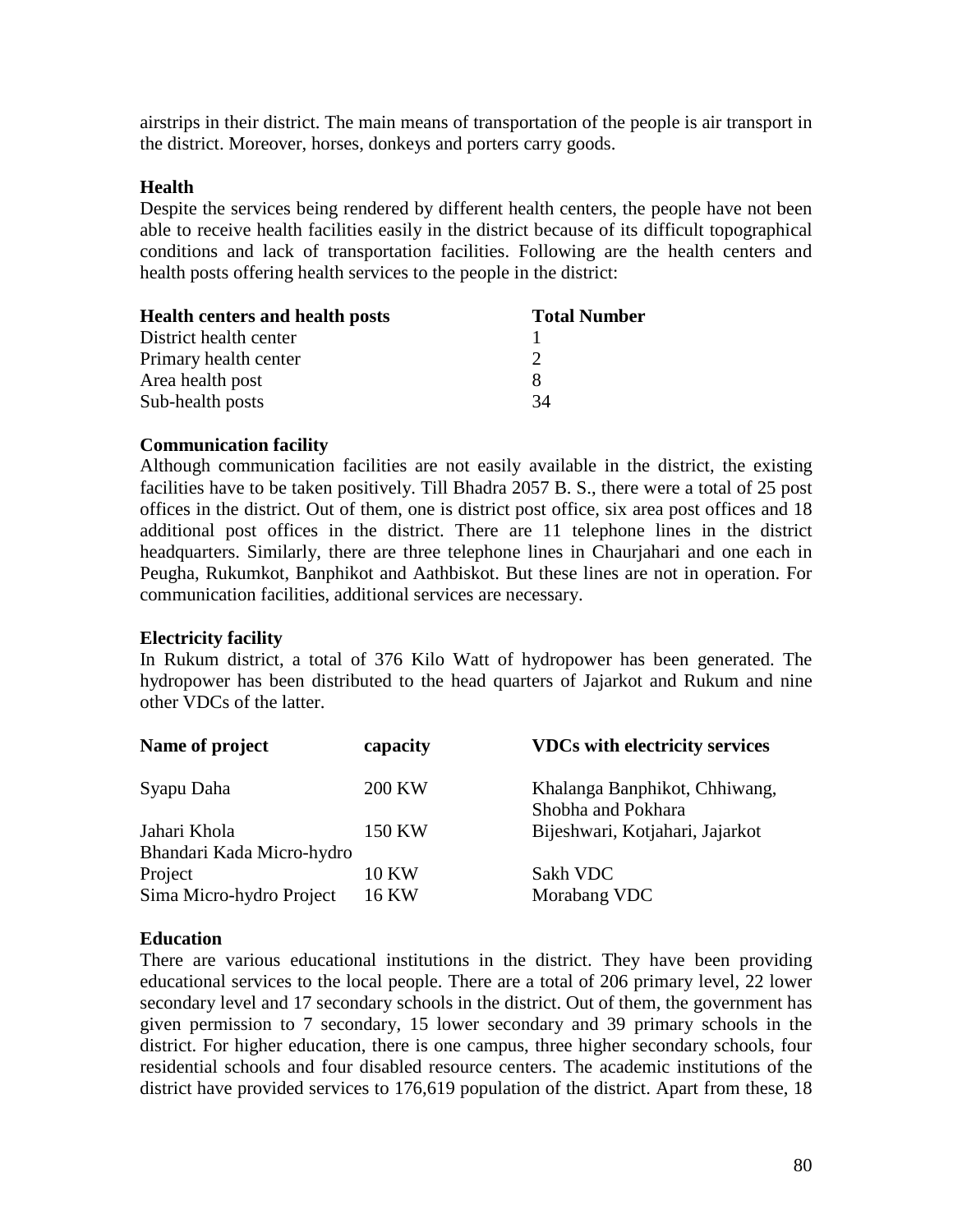different resource centers have been involved in generating awareness among the people about the importance of education by conducting seminars and workshops in the district. Various governmental and non-governmental organizations have been running literacy classes for the young and old people in the district.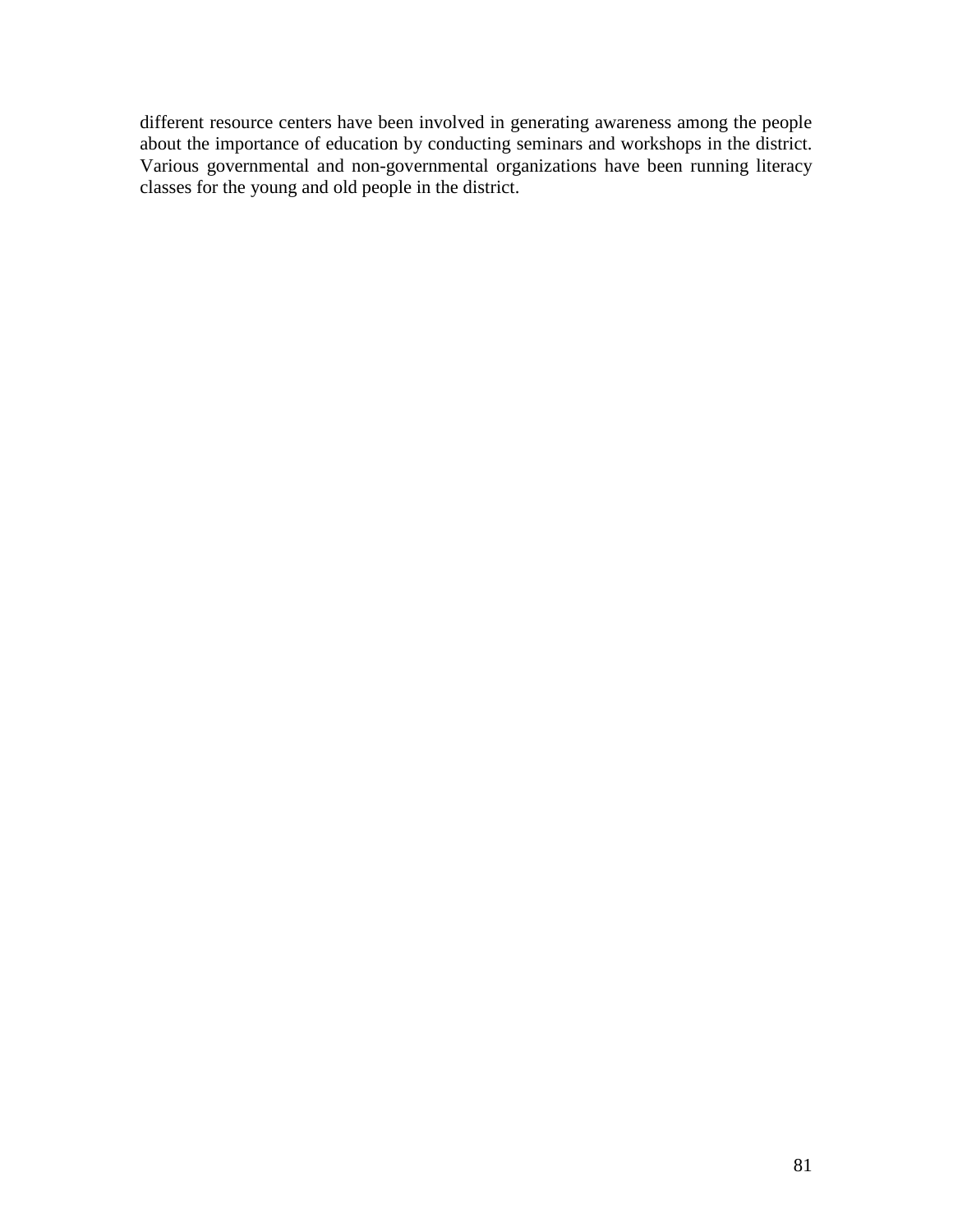#### **CONCLUSIONS**

Before attempting to understand and assess the impact of the Maoist people's war on children and women in Nepal, it is necessary to understand the broader societal issues from geopolitics, the class and caste background, the development of ethnicities, the social environment, religious traditions and the ideologies backgrounding the formation of the nation state, and the inequalities that have resulted in the process. Such an analysis also requires objective assessment of the rights given to women in the different states of the development of the nation and in the conduct of the state.

Instead of trying to get to the bottom of the inequalities between men and women, generally, our assessments have focussed only the issues related to day to day living or those that can be easily seen and felt. Little attempt has been made to explore the environment that allows the discriminations that exist—for example change in the existing situation requires deconstructing the existing social structure and reconstructing, while removing elements that contribute to the creation of the inequitable social environment. We have long understood that patriarchy is the root cause of discrimination but have been unable to do away with it—instead it is still deeply entrenched.

The income disparities in Nepal is gaping—the better off have access to the best of amenities available anywhere in the world while life in the villages has not changed—or that of over 90 percent males and females has changed very little, compared to what it was say three or four decades ago. This has happened while very visible changes have taken place in the lives of the remaining 10 percent or so, which after the development of transport and communication is no longer unknown to the masses. This 10 percent controls or owns the largest companies and the tallest buildings and also has more access and control over resources. One reason why we cannot accept that even government and donor policies have not been pro-people is because the policies have benefited only this small minority. Even today this minority controls the resources meant for the development of the masses and have not been able to employ them to bring meaningful difference in the lives of the people. That explains why even though the mainstream political parties have always promised the liberation of women, elimination of class disparities and uplift of the ethnicities, it is the Maoists that have been able to walk away with the agenda.

Even though the Maoist insurgency is a political problem, is has grown over existing social and economic inequities and political contractions. Even today no serious attempt has been made to assess the impact of the people's war on the lives of the children and women. Whatever analysis is there, or even campaigns to, say, ban child-marriage, polygamy and alcoholism, are there not because they are affect women and children but because they are supposed to be larger societal problems needing cure.

Similarly when we talk about the impact of war, the focus tends to be on the political aspects. The women have been raped which is a crime against humanity. But both the government and the Maoists don't hesitate to use rape to serve their interests—the government as weapon to crush the insurgency and the Maoists as tool to intensify the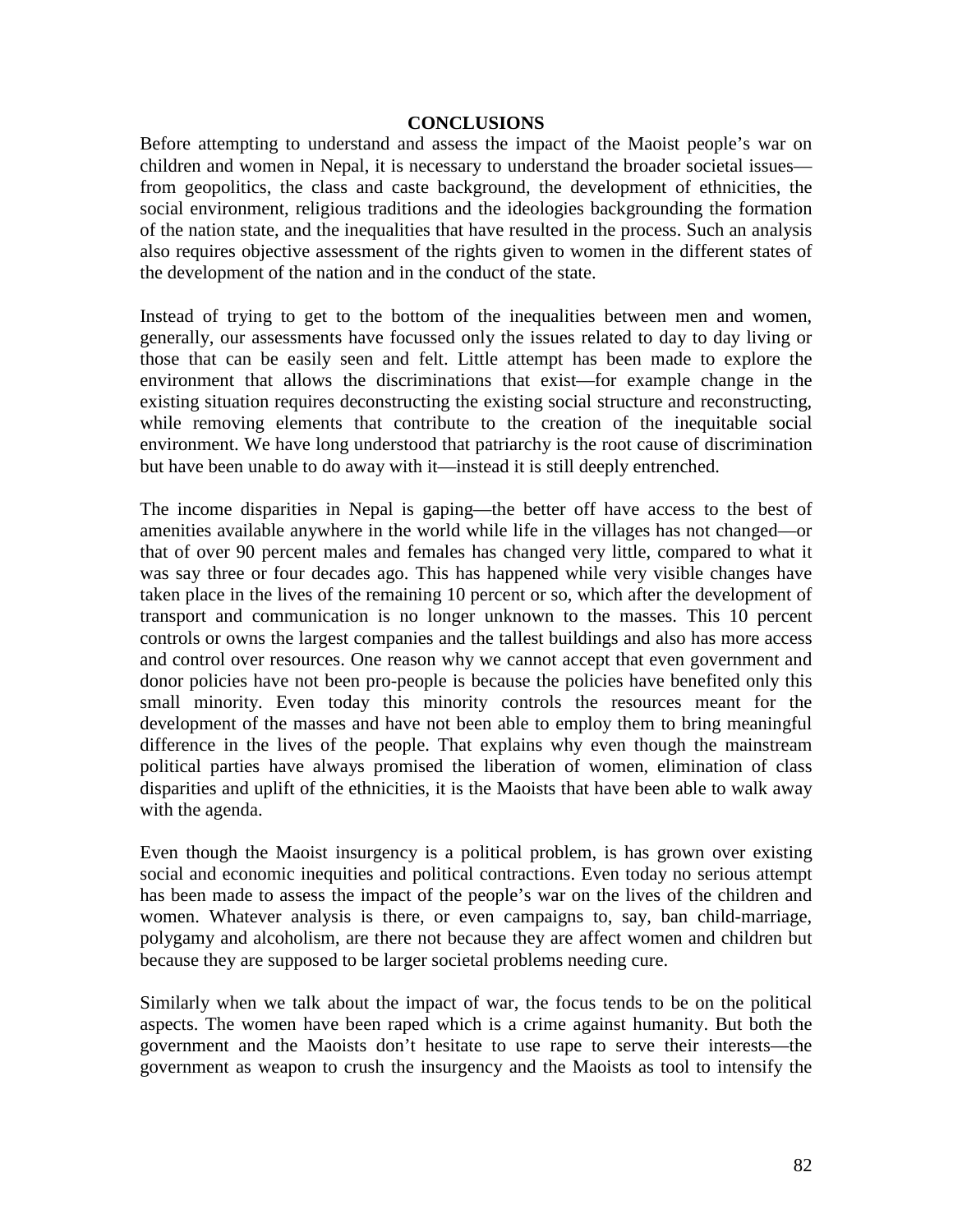opposition of the masses. Little attempt has been made to understand the pain of the women concerned, from their perspective.

The Maoists have killed political opponents and policemen and the policemen have killed rebels all in the name of the people's war or law and order. The Maoists are indoctrinating the orphans of the rebels to avenge the deaths of their parents because they can become tomorrow's soldiers. Government has been unable to reach out and support the orphans, or provide them the support that a state should to its peoples. In such a situation the children grow up and pick up the gun—just as the Maoists would want. The other children have lost their normal childhood because they have lost the breadwinners in the family, many of who have moved to new surroundings fearing the terror. The children of fallen policemen also face uncertain futures because a death in the family can change the socio-economic situation of households, especially those where the dead is the sole bread earner.

Even the existing social support systems lose meaning when relief is distributed based on partisan lines. We've heard stories of people that have received government support through a number of different programmes while others have not seen any help come they way, which, again, is misuse of public funds. The government support has reached many living in "shelters" in the district headquarters. Even then the support goes to families in general and is not for targeted programmes such as education of children orphaned by the insurgency. The best way to help the orphans of the insurgency would be to establish camps for children from both sides and provide them the education and other social support to help them grow as normal children.

The socio-economic inequities, ineffective government and the people's war have collectively created a situation where it becomes difficult to try to make a prediction on where the country may be headed. The problems faced by women are unique but there seems to be no realisation of that both in the government and Maoist camps. The Maoists have used the neglect of women to fuel the insurgency and even interpret efforts make by NGOs to make them aware to suit their own purposes. However, because of the efforts made by the Maoists, even though the women are still backward, illiterate and oppressed, today they are motivated take up the cause of liberation from their problems. They are aware of the neglect and injustice meted out by the state, are aware of their political rights and are ready to fight for them—if needed. They understand that the state's efforts to crush their demands is wrong are ready to oppose such actions.

Any visitor in the Maoist heartland can make an assessment of the simmering revolt among the women by observing their lifestyles and listening to their arguments. The villages referred to are those where women have had rarely had a chance to participate in political activities under the so-called mainstream parties. The Maoists already have almost 50 percent women in their fighting squads. Similarly the women who rarely spoke with outsiders before can today engage any development activist in a debate on women's rights, the responsibility of state and the assessment of if it has performed as it is expected to, or on any other topic of social concern. These are major achievements for